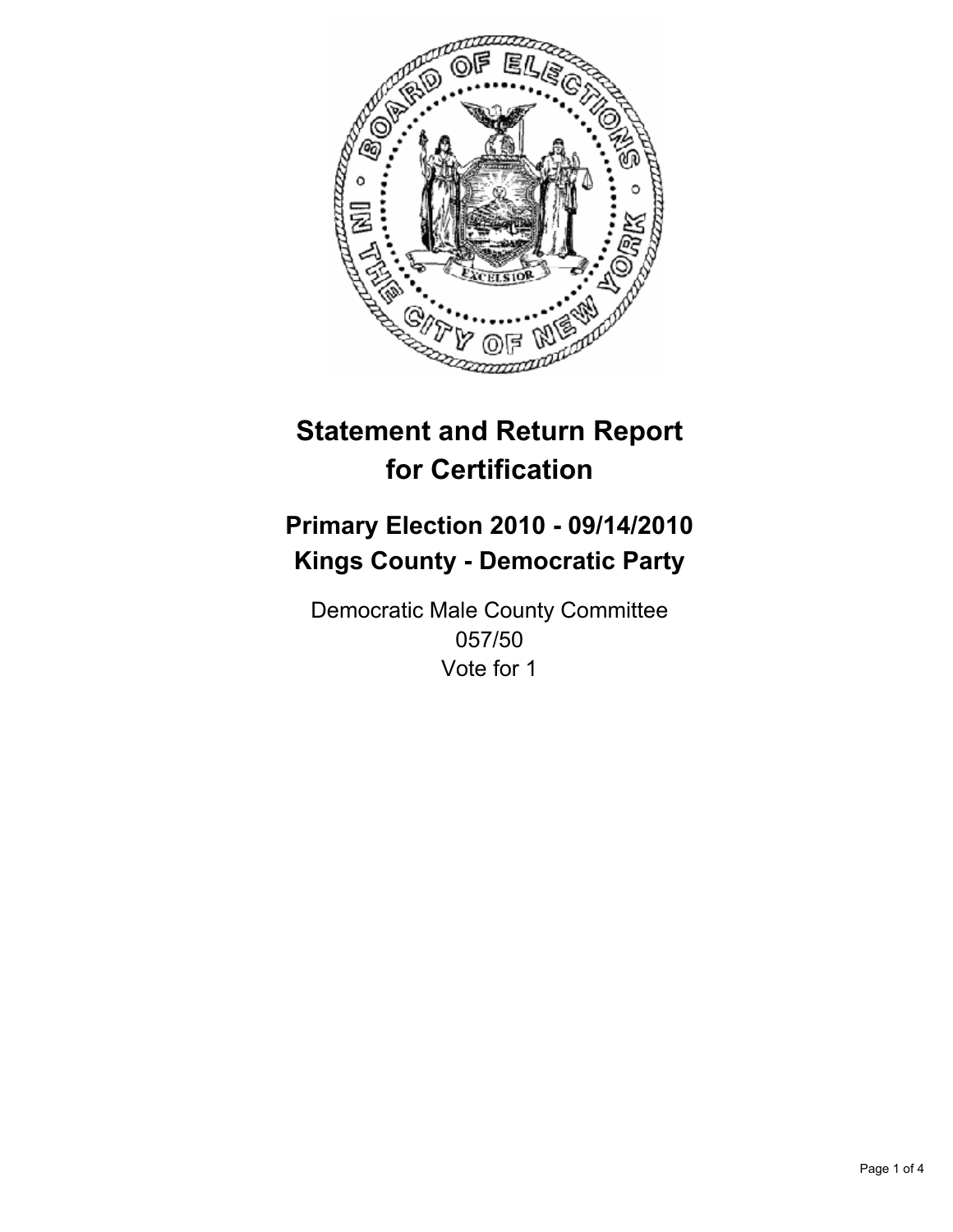

| <b>Total Votes</b>     | 24 |
|------------------------|----|
| <b>JAVIER ENRIQUEZ</b> | 11 |
| DAVID LOPEZ            | 13 |
| AFFIDAVIT              | 3  |
| ABSENTEE/MILITARY      | 0  |
| <b>EMERGENCY</b>       | 0  |
| <b>PUBLIC COUNTER</b>  | 78 |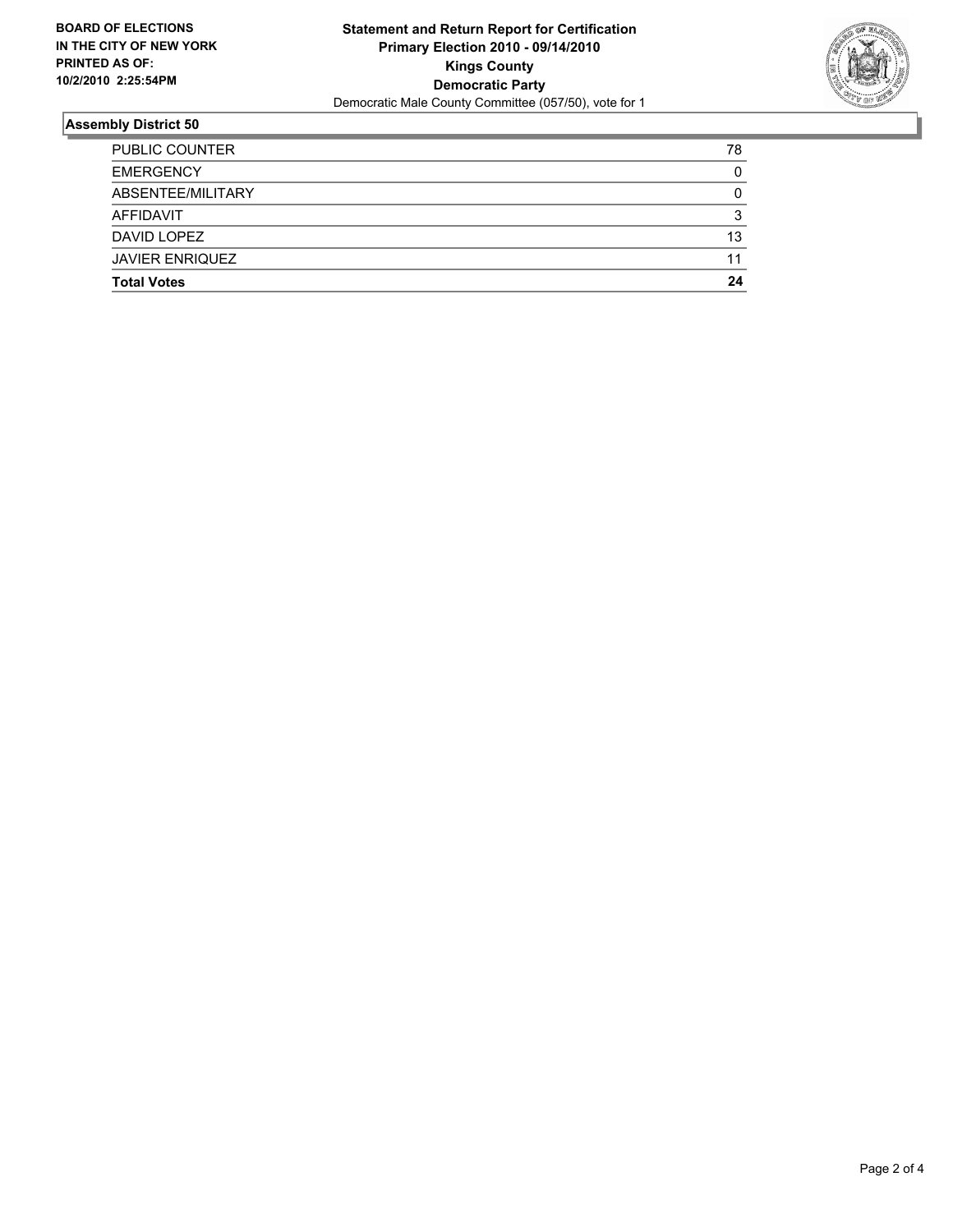### **Statement and Return Report for Certification Primary Election 2010 - 09/14/2010 Kings County Democratic Party** Democratic Male County Committee (057/50), vote for 1

### **Total for Democratic Male County Committee (057/50) - Kings County**

| <b>Total Votes</b>     | 24 |
|------------------------|----|
| <b>JAVIER ENRIQUEZ</b> | 11 |
| DAVID LOPEZ            | 13 |
| AFFIDAVIT              | 3  |
| ABSENTEE/MILITARY      | 0  |
| <b>EMERGENCY</b>       | 0  |
| <b>PUBLIC COUNTER</b>  | 78 |

We certify this statement to be correct, and have caused the same to be attested by the signatures of the members of the board, or a majority thereof, on

Secretary **Chairman** 

Canvassing Board

Canvassing Board **Canvassing Board** Canvassing Board **Deputy Chief Clerk** 

Chief Clerk

Page 3 of 4



Date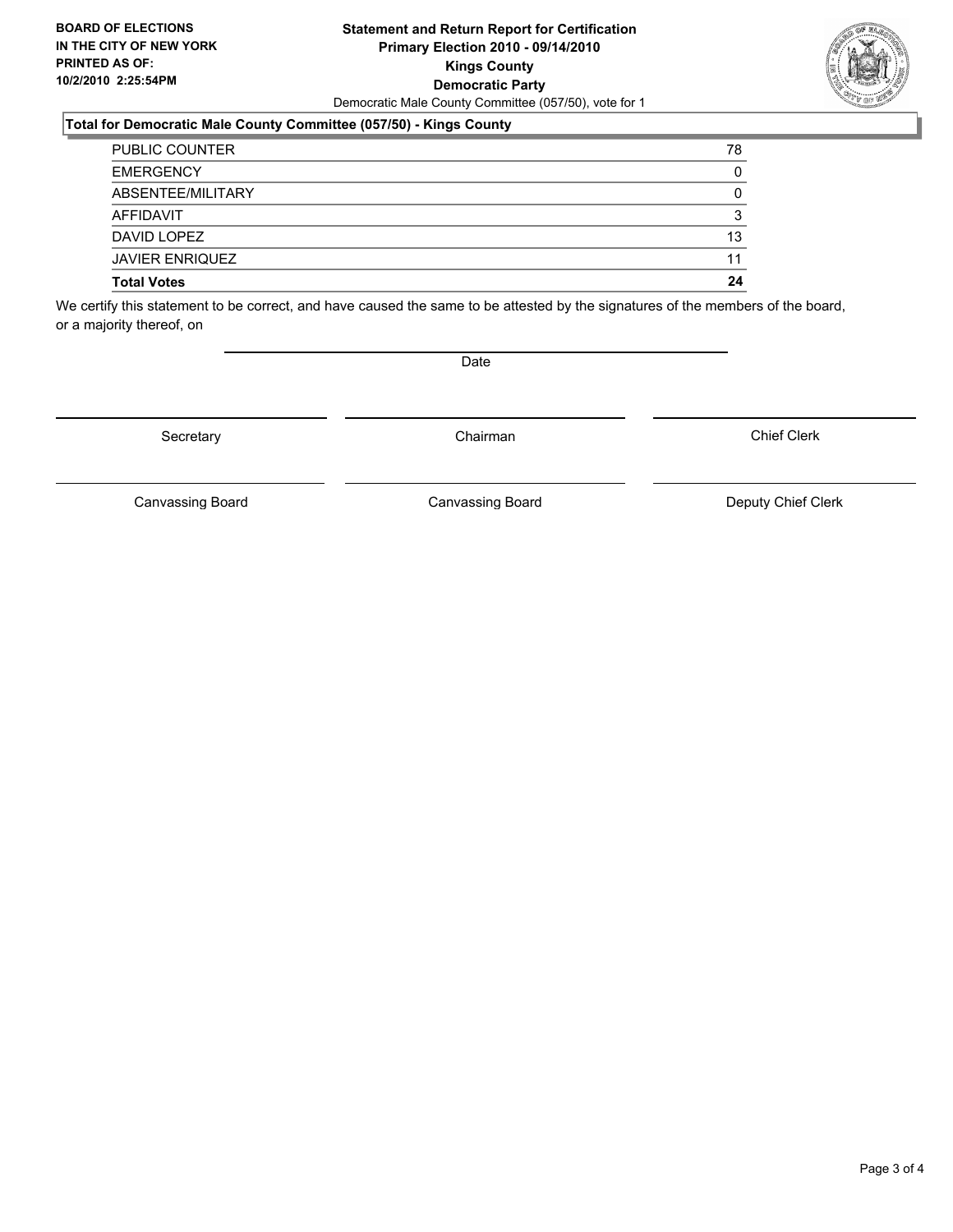**Statement and Return Report for Certification Primary Election 2010 - 09/14/2010 Kings County Democratic Party** Democratic Male County Committee (057/50), vote for 1

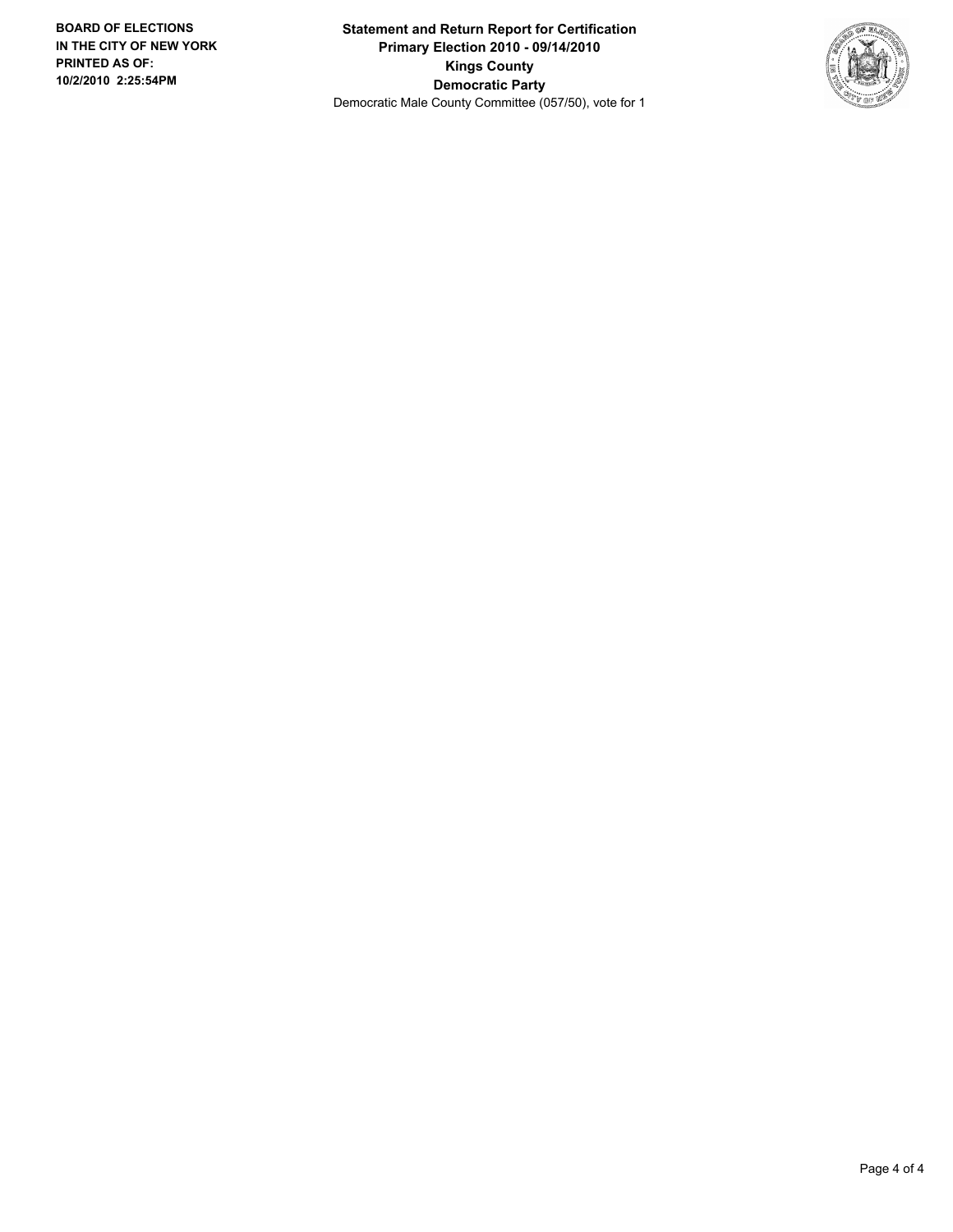

## **Primary Election 2010 - 09/14/2010 Kings County - Democratic Party**

Democratic Male County Committee 092/50 Vote for 2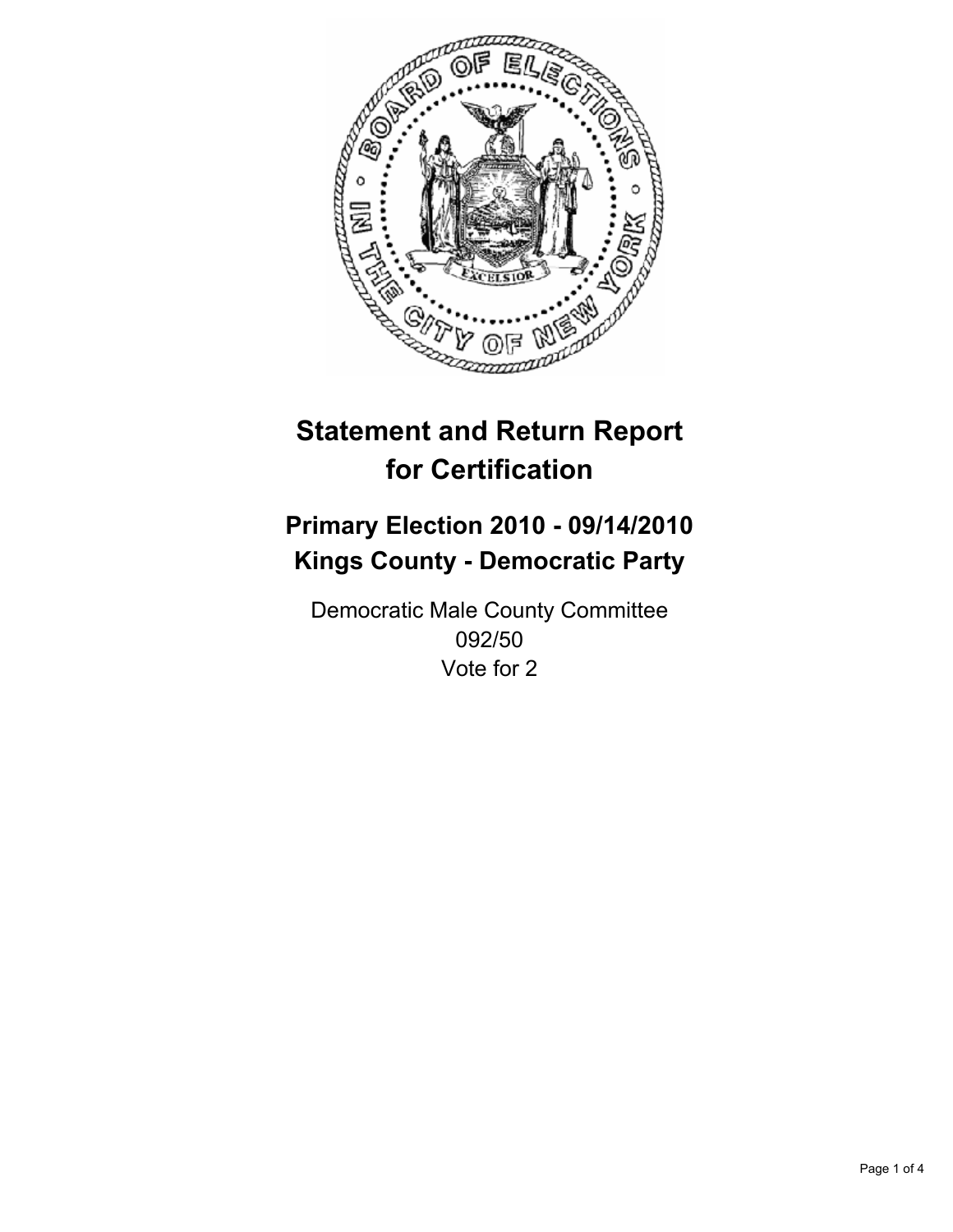

| <b>Total Votes</b>      | 13<br>49 |
|-------------------------|----------|
|                         |          |
| <b>ANTHONY TROCCHIA</b> |          |
| <b>FRANK SACRAMONE</b>  | 13       |
| MICHAEL J KLEBA         | 23       |
| <b>AFFIDAVIT</b>        | 4        |
| ABSENTEE/MILITARY       | 2        |
| <b>EMERGENCY</b>        | 0        |
| <b>PUBLIC COUNTER</b>   | 58       |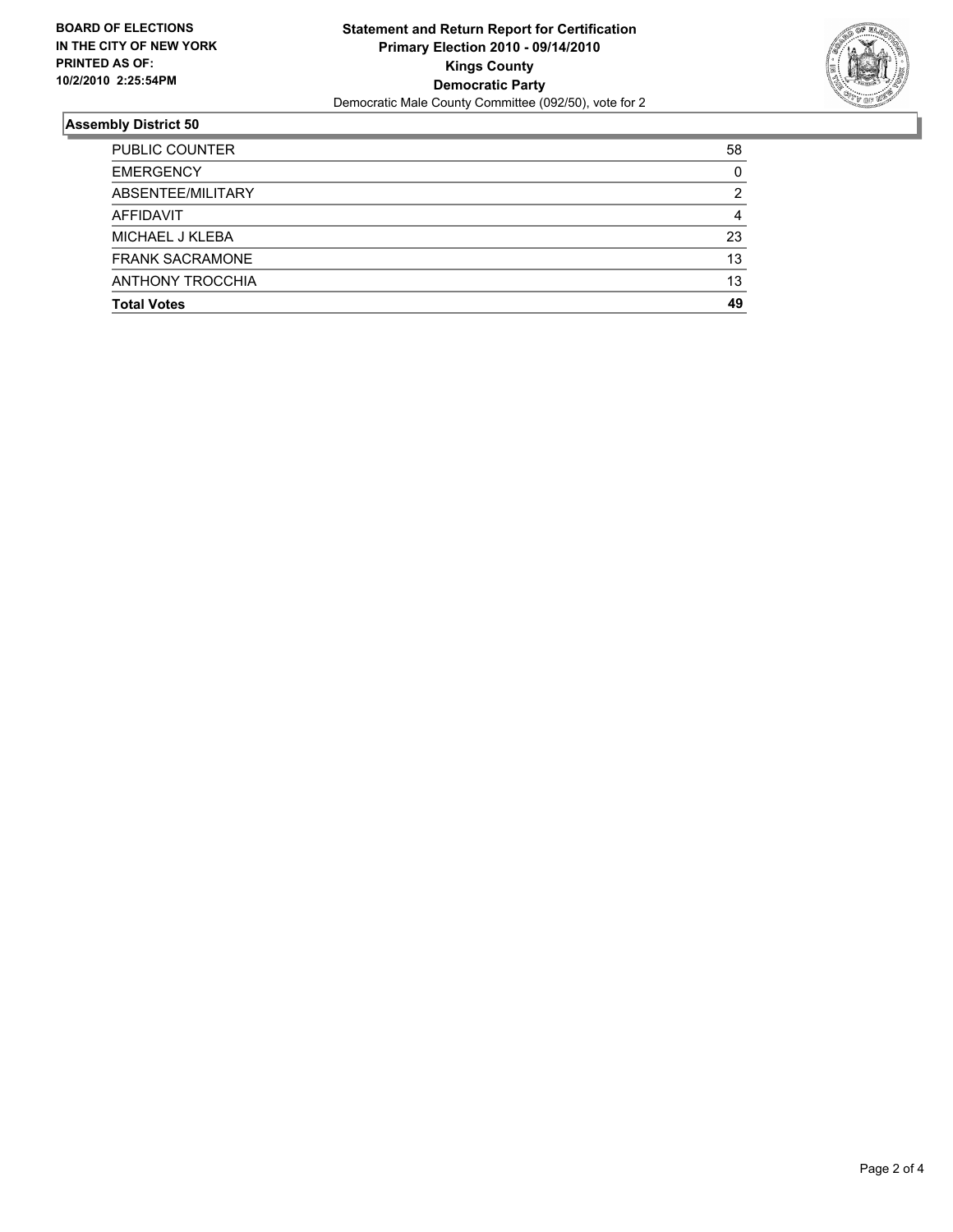### **Statement and Return Report for Certification Primary Election 2010 - 09/14/2010 Kings County Democratic Party** Democratic Male County Committee (092/50), vote for 2

### **Total for Democratic Male County Committee (092/50) - Kings County**

| <b>PUBLIC COUNTER</b>   | 58 |
|-------------------------|----|
| <b>EMERGENCY</b>        | 0  |
| ABSENTEE/MILITARY       | 2  |
| <b>AFFIDAVIT</b>        | 4  |
| MICHAEL J KLEBA         | 23 |
| <b>FRANK SACRAMONE</b>  | 13 |
| <b>ANTHONY TROCCHIA</b> | 13 |
| <b>Total Votes</b>      | 49 |

We certify this statement to be correct, and have caused the same to be attested by the signatures of the members of the board, or a majority thereof, on

Secretary **Chairman** 

Canvassing Board

Canvassing Board Canvassing Board Canvassing Canvassing Board Deputy Chief Clerk

Chief Clerk



**Date**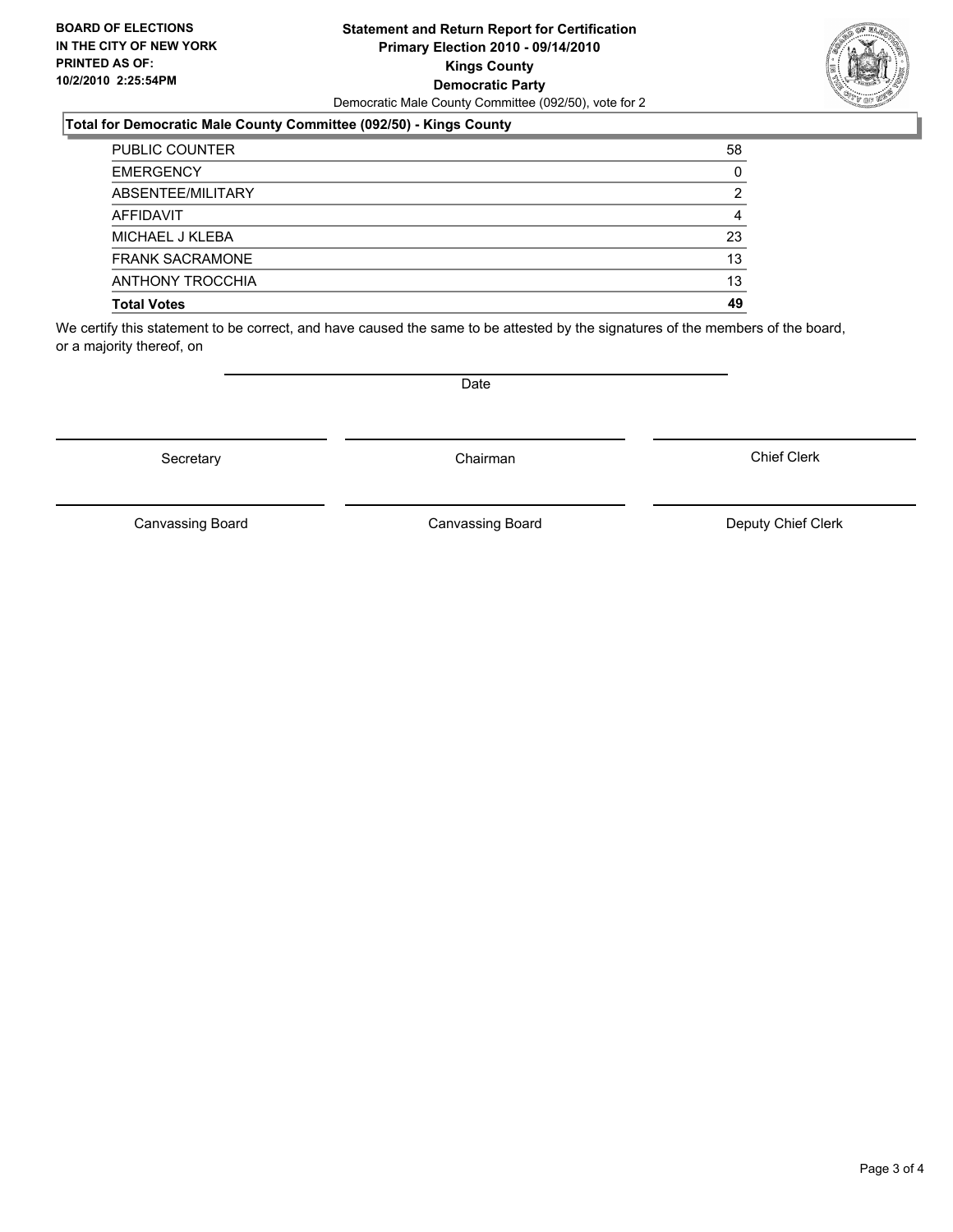**Statement and Return Report for Certification Primary Election 2010 - 09/14/2010 Kings County Democratic Party** Democratic Male County Committee (092/50), vote for 2

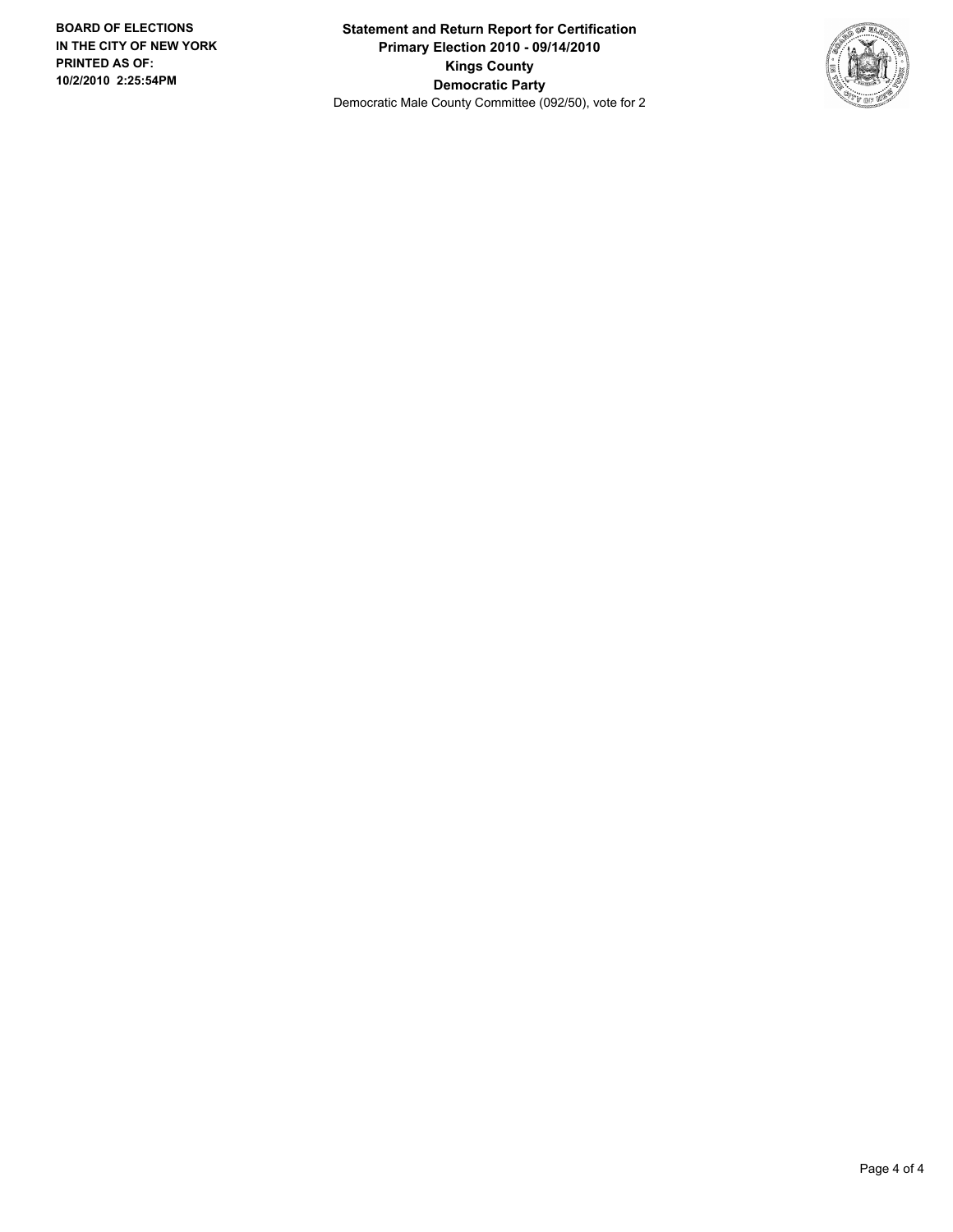

## **Primary Election 2010 - 09/14/2010 Kings County - Democratic Party**

Democratic Male County Committee 017/52 Vote for 2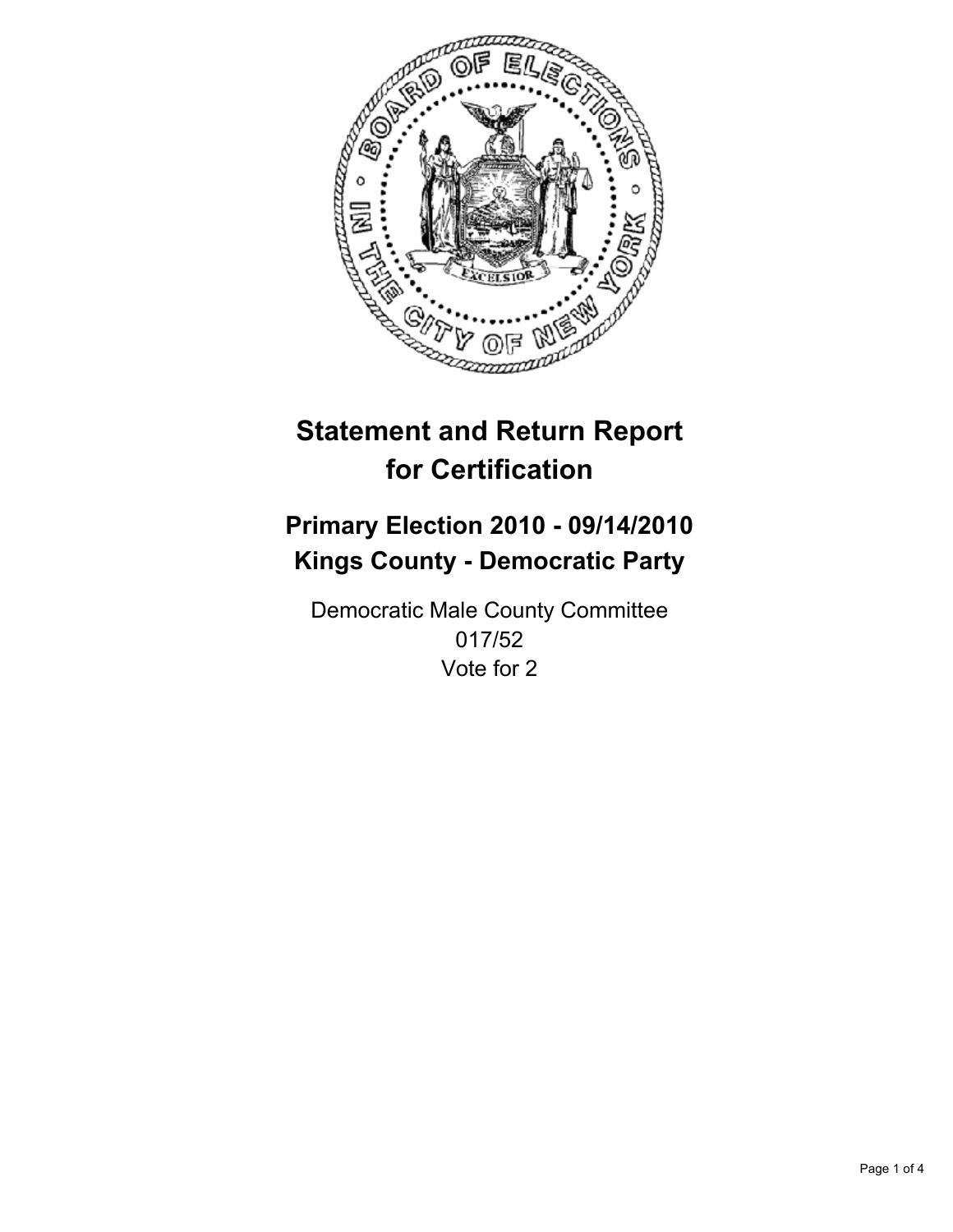

| <b>Total Votes</b>       | 42 |
|--------------------------|----|
| <b>HENRY B GUTMAN</b>    | 10 |
| <b>MICHAEL SALVATORE</b> | 13 |
| PETER J OLEYER           | 19 |
| <b>AFFIDAVIT</b>         |    |
| ABSENTEE/MILITARY        |    |
| <b>EMERGENCY</b>         | 0  |
| <b>PUBLIC COUNTER</b>    | 60 |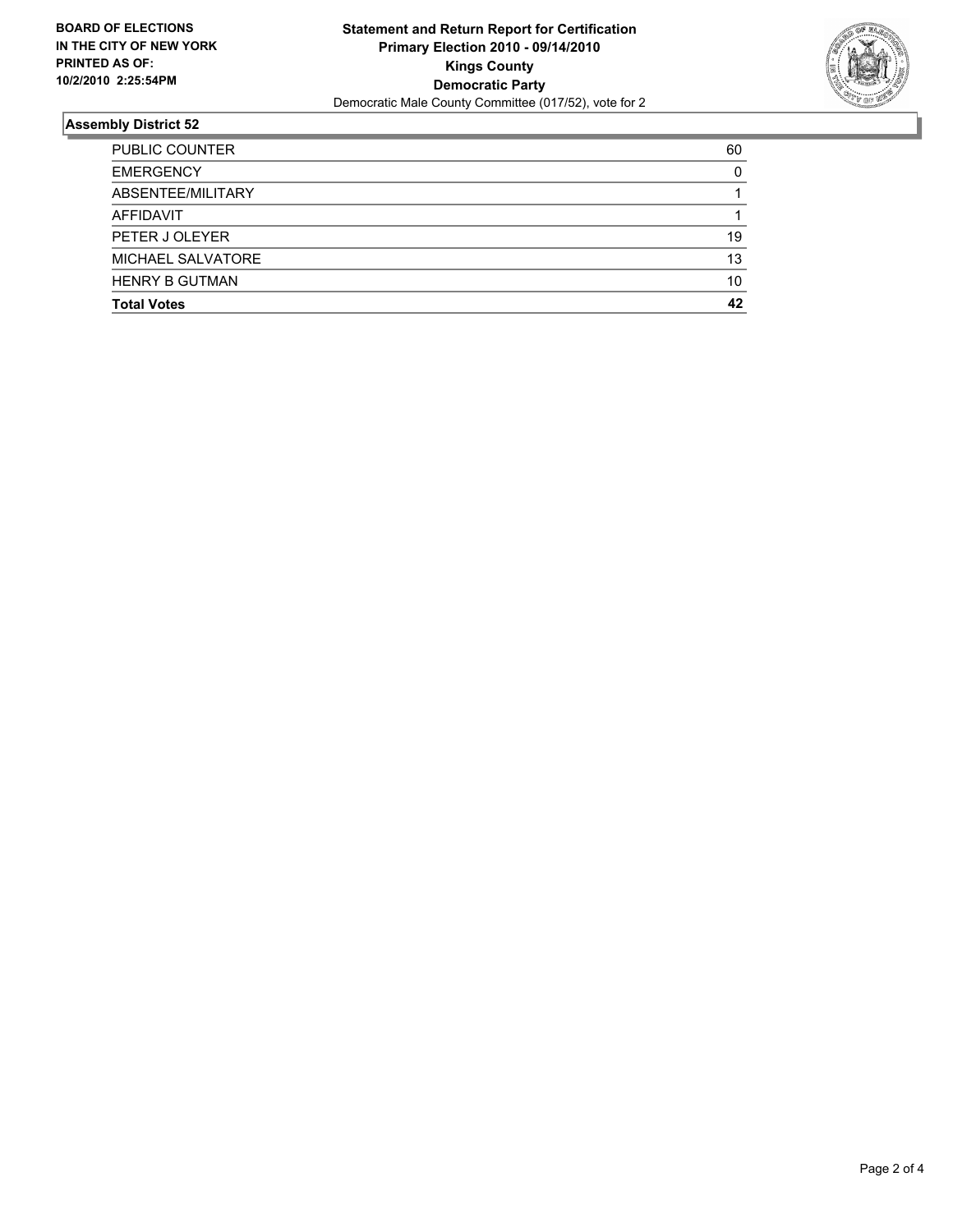### **Statement and Return Report for Certification Primary Election 2010 - 09/14/2010 Kings County Democratic Party** Democratic Male County Committee (017/52), vote for 2

### **Total for Democratic Male County Committee (017/52) - Kings County**

| <b>PUBLIC COUNTER</b>    | 60 |
|--------------------------|----|
| <b>EMERGENCY</b>         | 0  |
| ABSENTEE/MILITARY        |    |
| AFFIDAVIT                |    |
| PETER J OLEYER           | 19 |
| <b>MICHAEL SALVATORE</b> | 13 |
| <b>HENRY B GUTMAN</b>    | 10 |
| <b>Total Votes</b>       | 42 |

We certify this statement to be correct, and have caused the same to be attested by the signatures of the members of the board, or a majority thereof, on

Secretary **Chairman** 

**Date** 

Canvassing Board Canvassing Board Canvassing Canvassing Board Deputy Chief Clerk

Chief Clerk

Canvassing Board

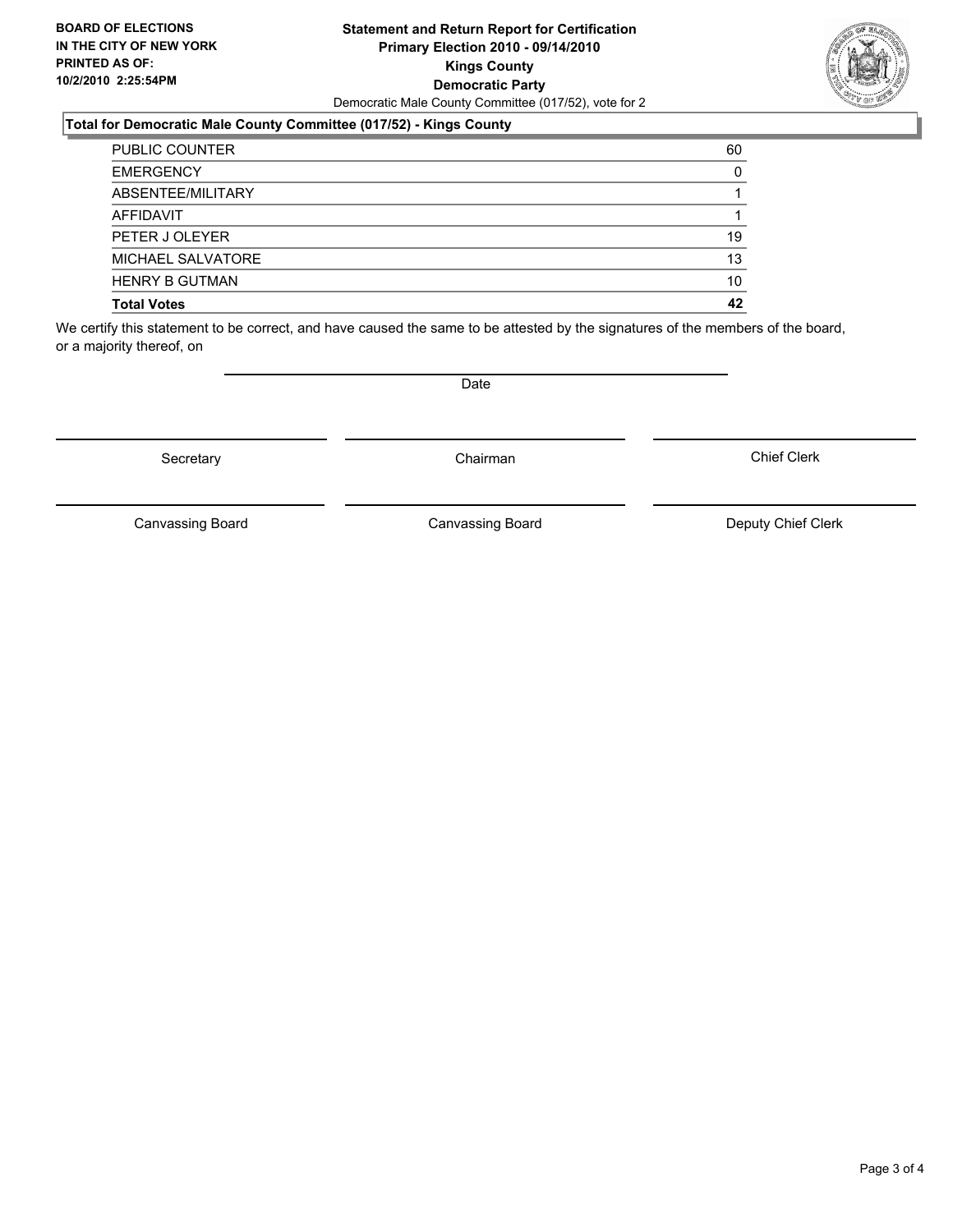**Statement and Return Report for Certification Primary Election 2010 - 09/14/2010 Kings County Democratic Party** Democratic Male County Committee (017/52), vote for 2

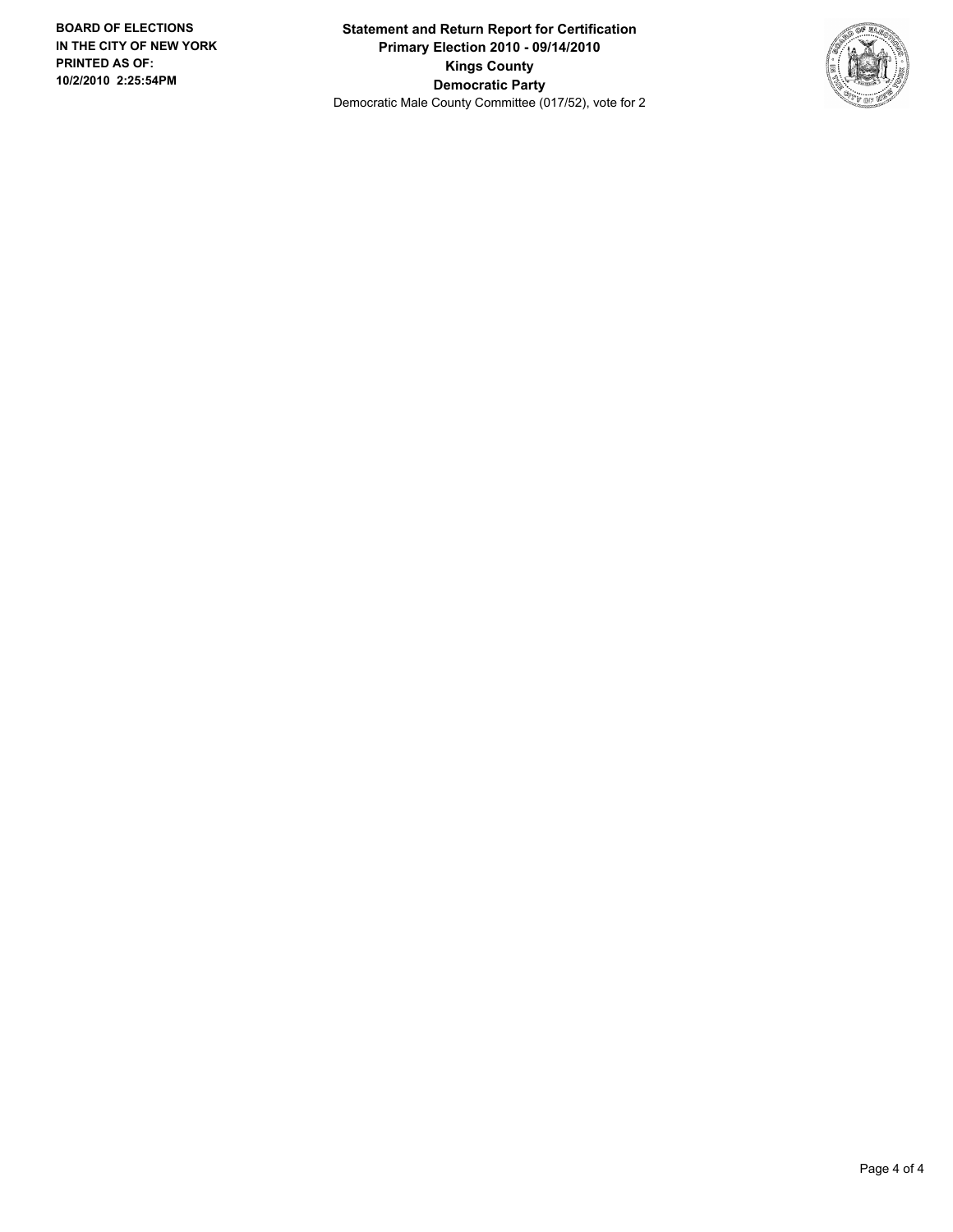

## **Primary Election 2010 - 09/14/2010 Kings County - Democratic Party**

Democratic Male County Committee 060/52 Vote for 2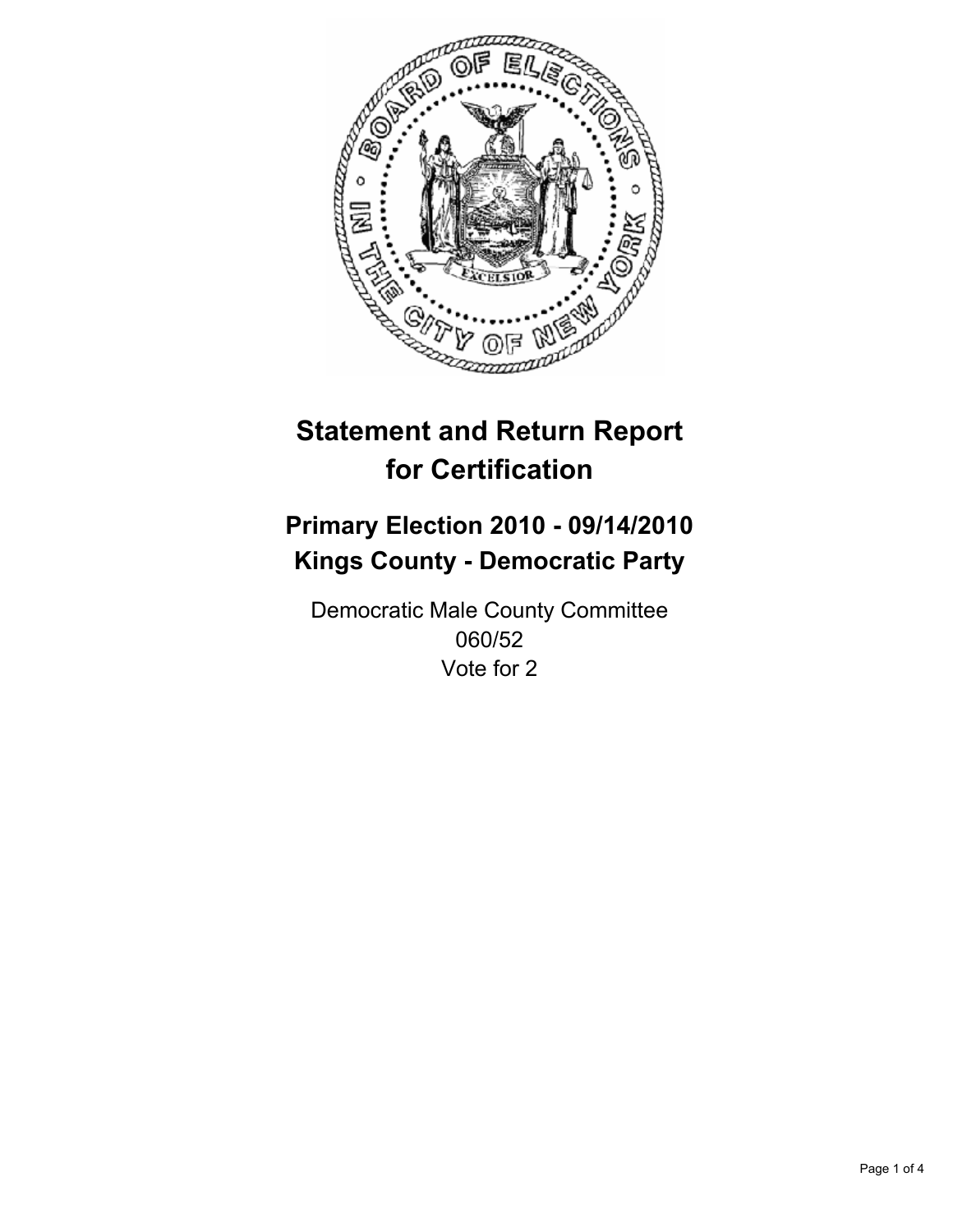

| <b>Total Votes</b>    | 62       |
|-----------------------|----------|
| MICHAEL CURTIN        | 18       |
| <b>JOHN L HEYER</b>   | 24       |
| ARRICK C WAY          | 20       |
| AFFIDAVIT             | 0        |
| ABSENTEE/MILITARY     |          |
| <b>EMERGENCY</b>      | $\Omega$ |
| <b>PUBLIC COUNTER</b> | 98       |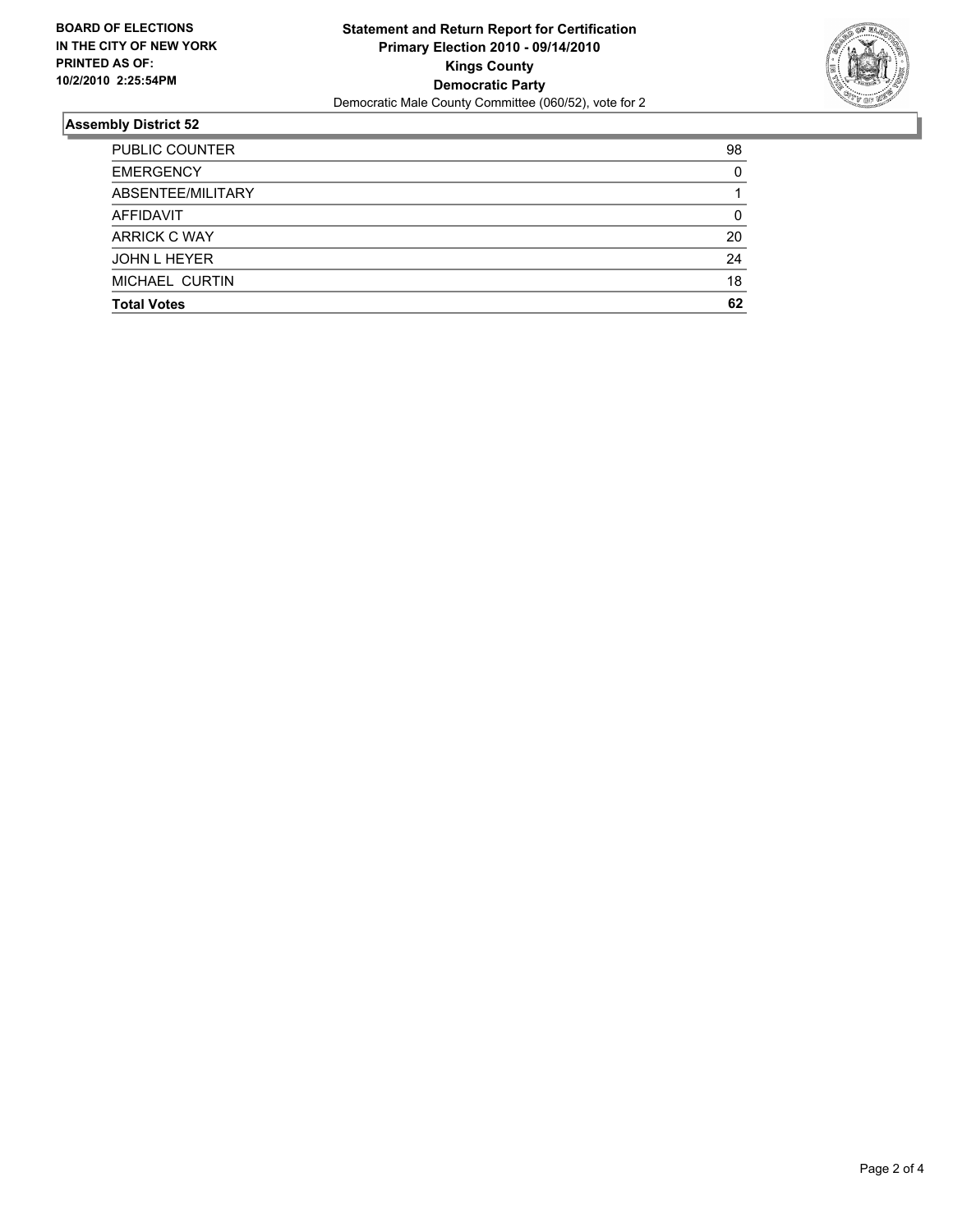### **Statement and Return Report for Certification Primary Election 2010 - 09/14/2010 Kings County Democratic Party** Democratic Male County Committee (060/52), vote for 2

### **Total for Democratic Male County Committee (060/52) - Kings County**

| <b>Total Votes</b>    | 62 |
|-----------------------|----|
| MICHAEL CURTIN        | 18 |
| <b>JOHN L HEYER</b>   | 24 |
| <b>ARRICK C WAY</b>   | 20 |
| <b>AFFIDAVIT</b>      | 0  |
| ABSENTEE/MILITARY     |    |
| <b>EMERGENCY</b>      | 0  |
| <b>PUBLIC COUNTER</b> | 98 |

We certify this statement to be correct, and have caused the same to be attested by the signatures of the members of the board, or a majority thereof, on

Canvassing Board

**Date** 

Canvassing Board Canvassing Board Canvassing Canvassing Board Deputy Chief Clerk

Chief Clerk



Secretary **Chairman**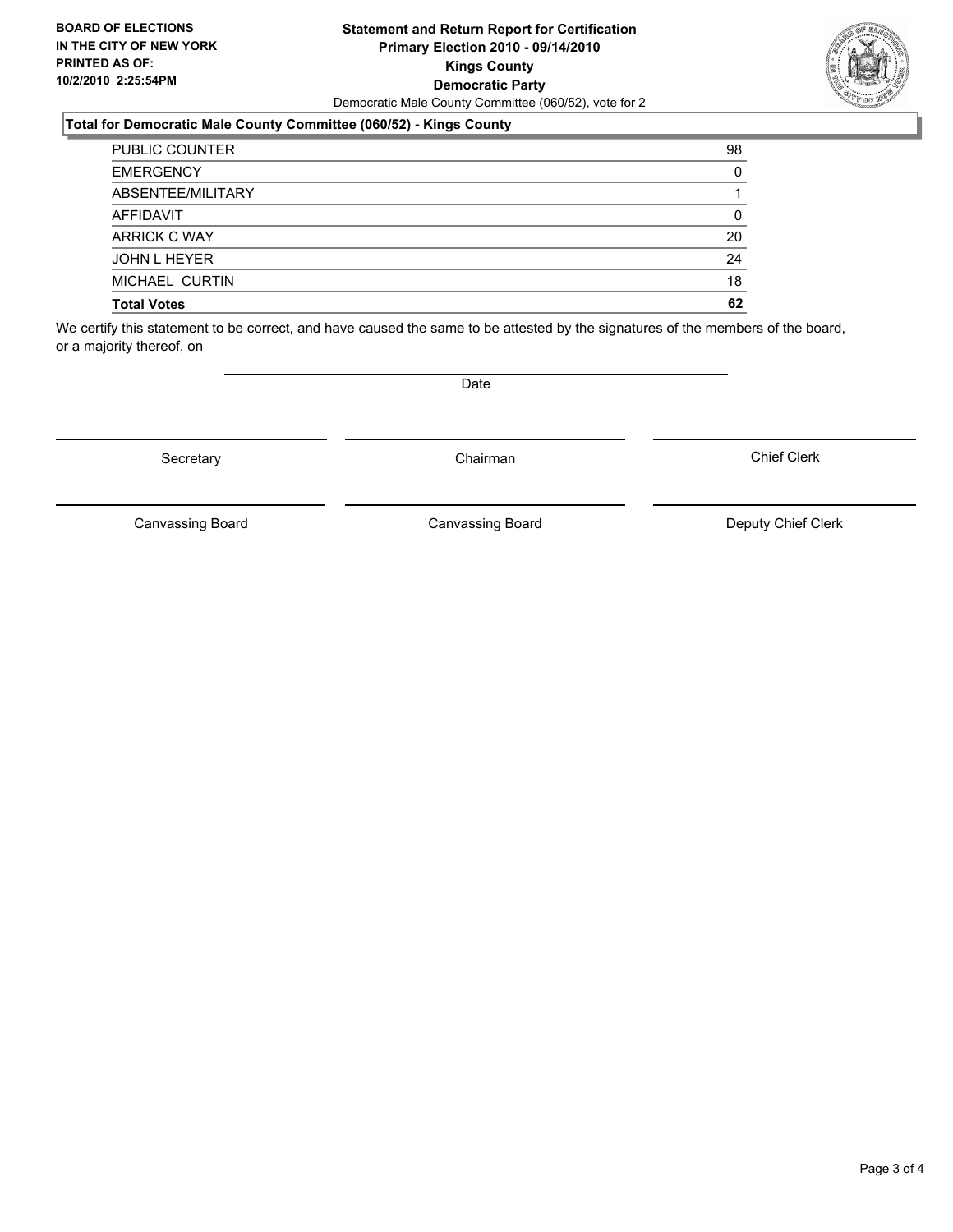**Statement and Return Report for Certification Primary Election 2010 - 09/14/2010 Kings County Democratic Party** Democratic Male County Committee (060/52), vote for 2

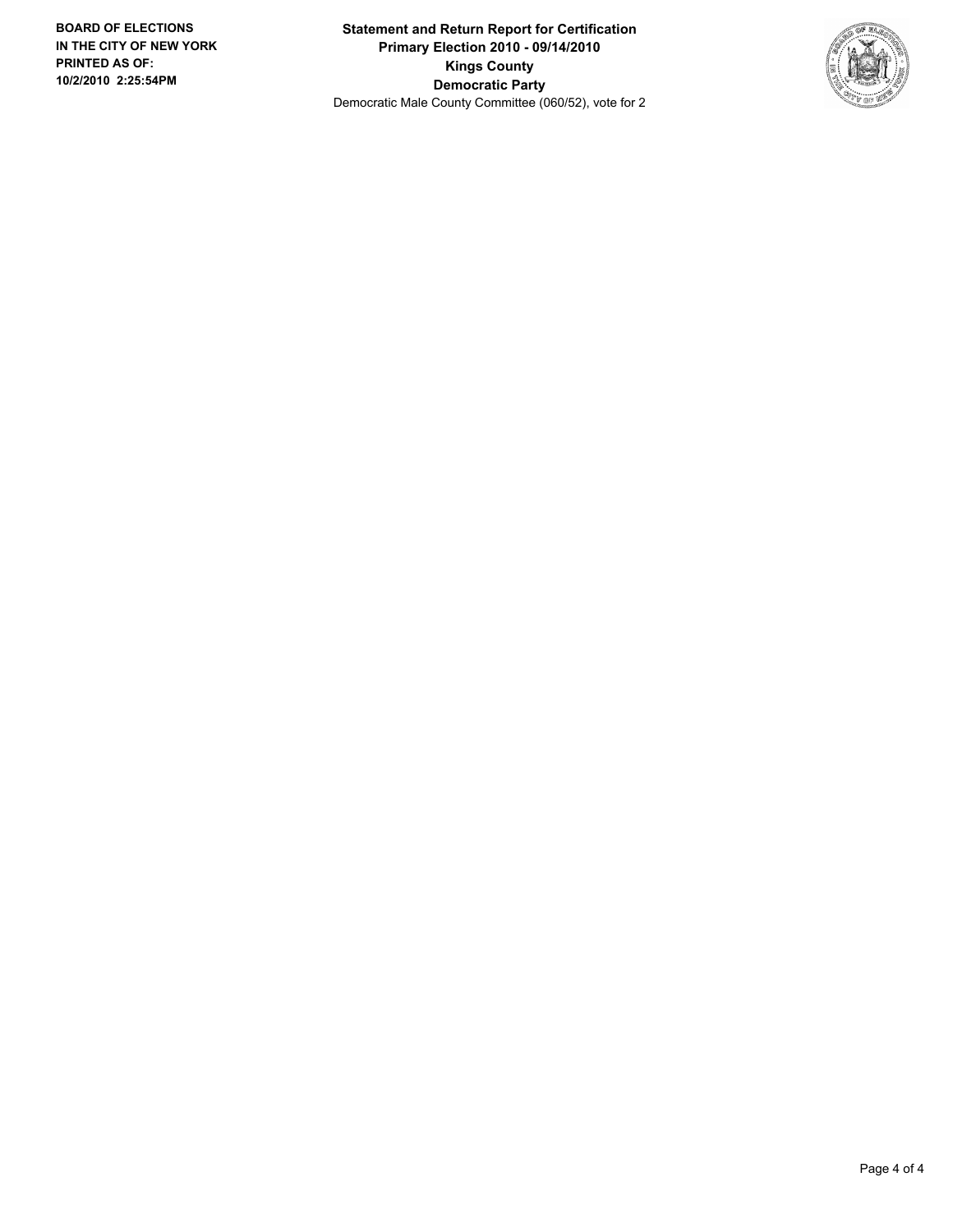

## **Primary Election 2010 - 09/14/2010 Kings County - Democratic Party**

Democratic Male County Committee 064/52 Vote for 2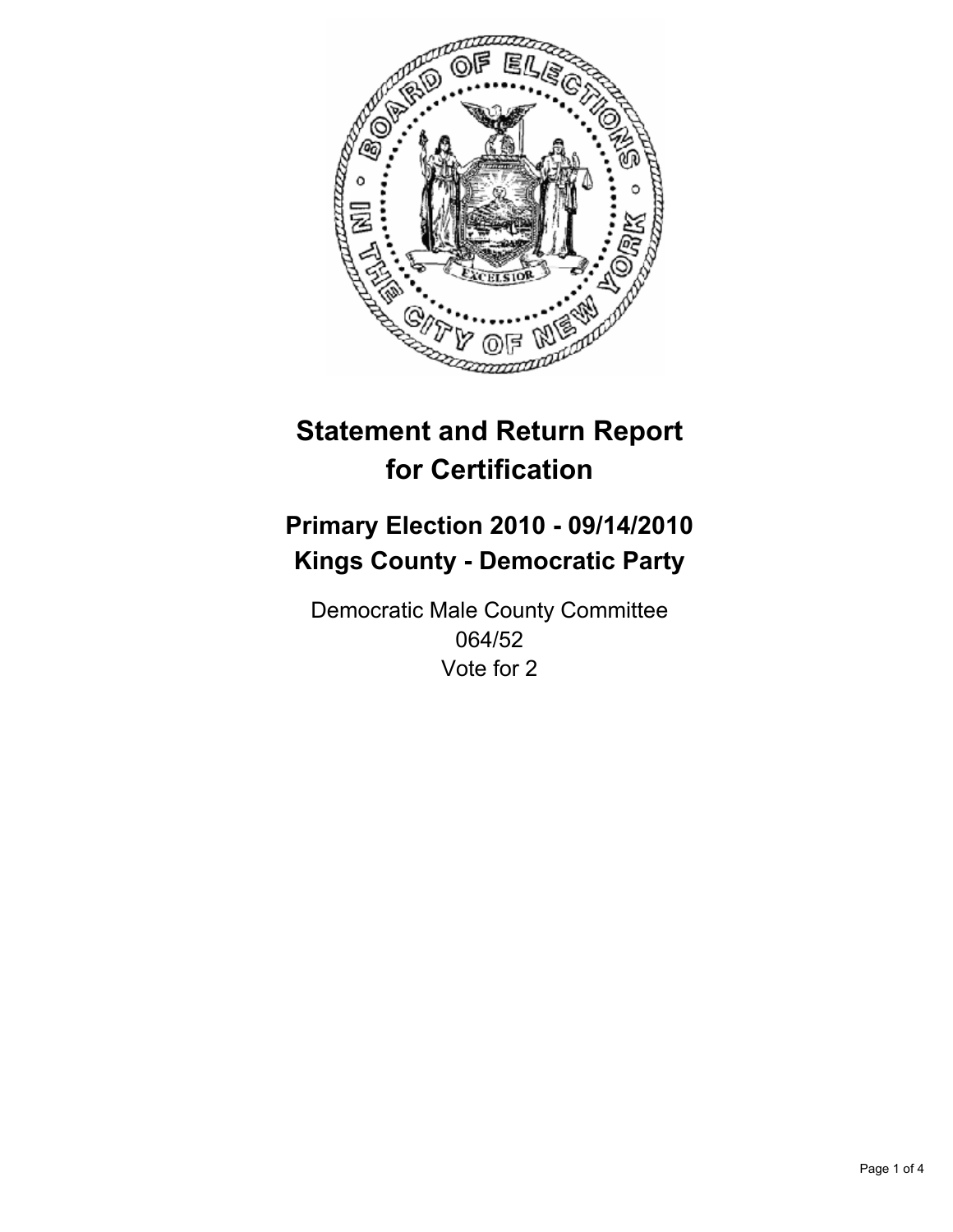

| <b>Total Votes</b>        | 100 |
|---------------------------|-----|
| T. RANDALL THOMAS         | 40  |
| RICHARD VAN SLYKE         | 37  |
| <b>BENJAMIN F ABELMAN</b> | 23  |
| AFFIDAVIT                 | 0   |
| ABSENTEE/MILITARY         | 2   |
| <b>EMERGENCY</b>          | 0   |
| <b>PUBLIC COUNTER</b>     | 105 |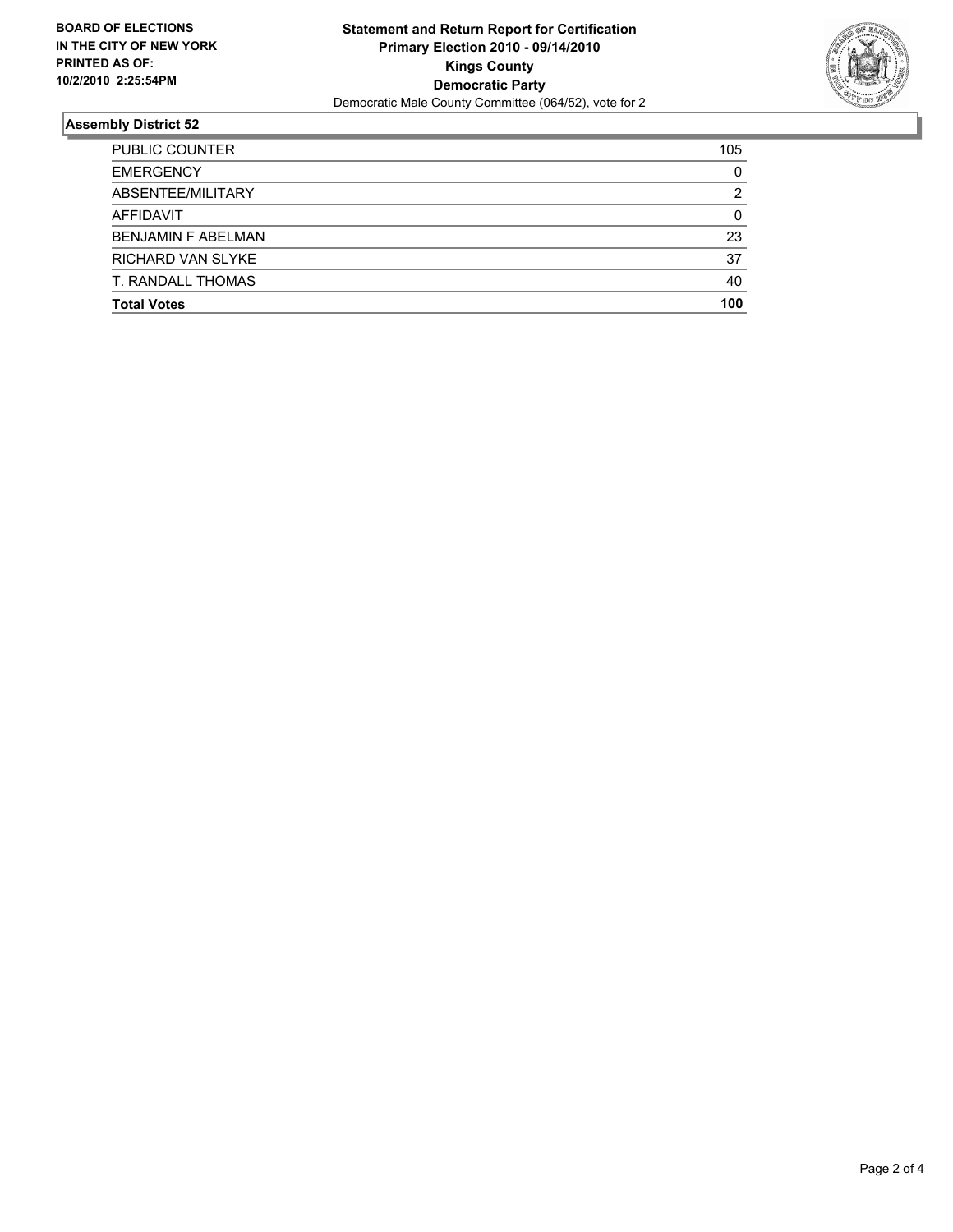### **Statement and Return Report for Certification Primary Election 2010 - 09/14/2010 Kings County Democratic Party** Democratic Male County Committee (064/52), vote for 2

### **Total for Democratic Male County Committee (064/52) - Kings County**

| <b>PUBLIC COUNTER</b>     | 105 |
|---------------------------|-----|
| <b>EMERGENCY</b>          | 0   |
| ABSENTEE/MILITARY         | 2   |
| <b>AFFIDAVIT</b>          | 0   |
| <b>BENJAMIN F ABELMAN</b> | 23  |
| RICHARD VAN SLYKE         | 37  |
| T. RANDALL THOMAS         | 40  |
| <b>Total Votes</b>        | 100 |

We certify this statement to be correct, and have caused the same to be attested by the signatures of the members of the board, or a majority thereof, on

Secretary **Chairman** 

Canvassing Board

Canvassing Board Canvassing Board Canvassing Canvassing Board Deputy Chief Clerk

Chief Clerk



**Date**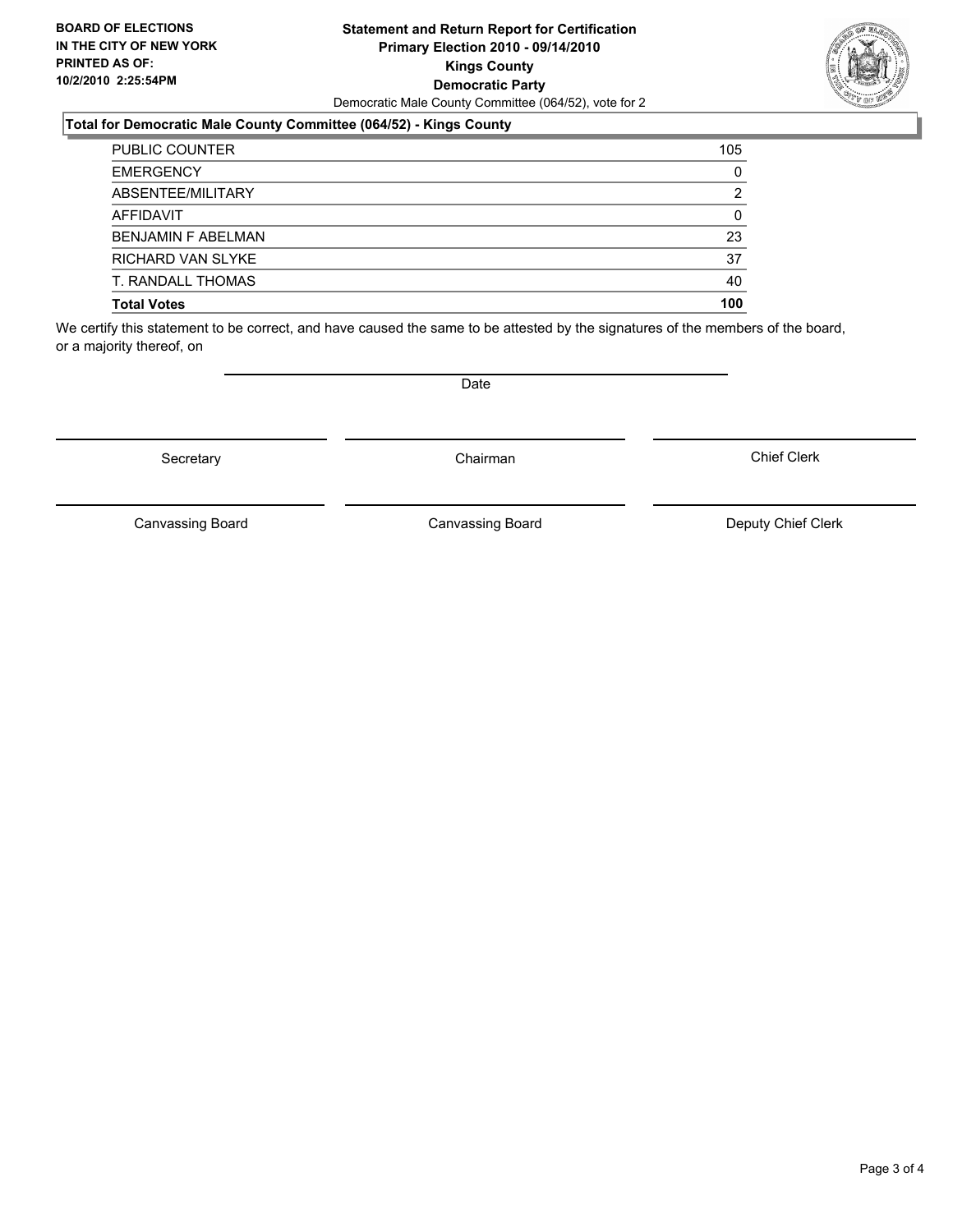**Statement and Return Report for Certification Primary Election 2010 - 09/14/2010 Kings County Democratic Party** Democratic Male County Committee (064/52), vote for 2

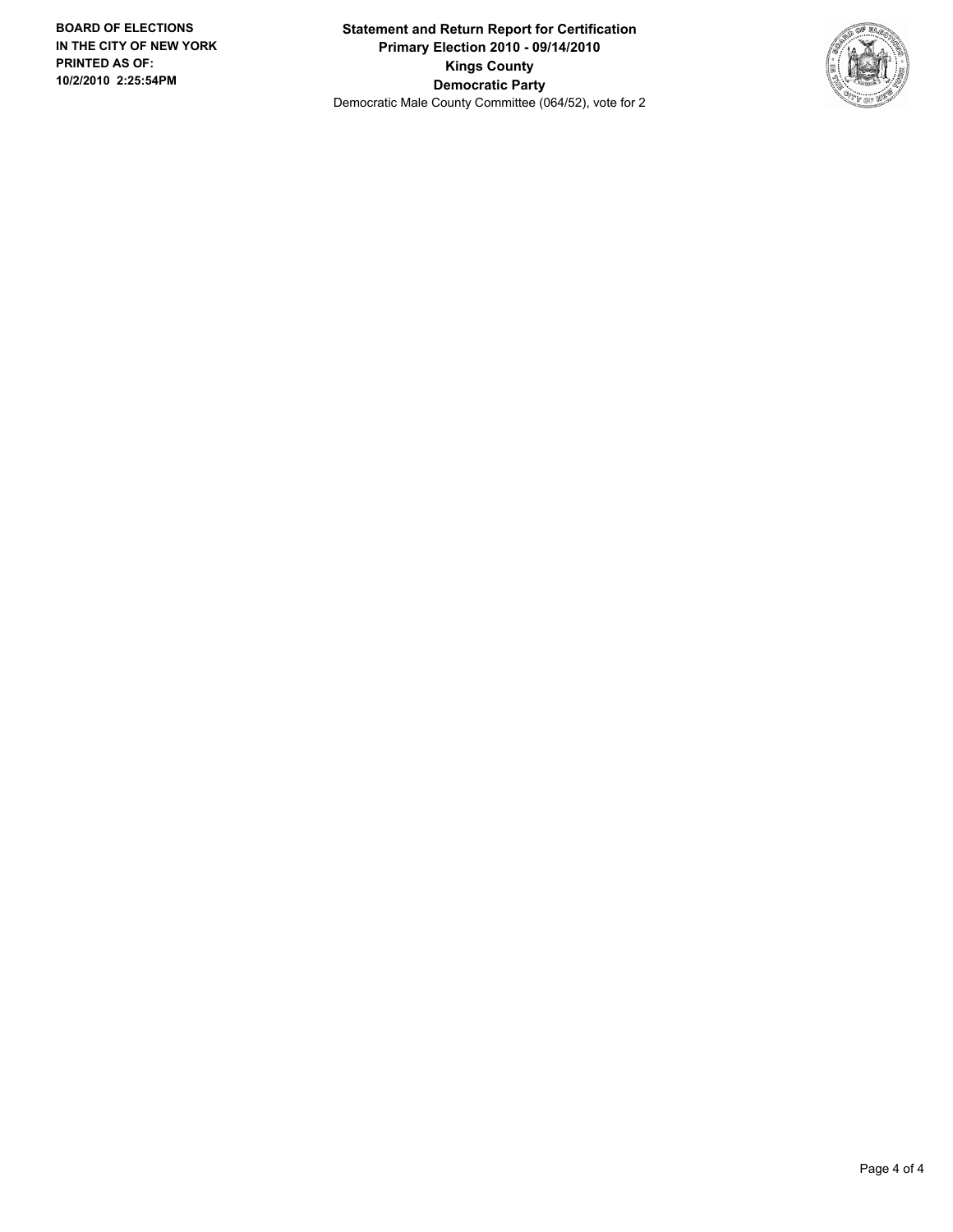

## **Primary Election 2010 - 09/14/2010 Kings County - Democratic Party**

Democratic Male County Committee 069/52 Vote for 2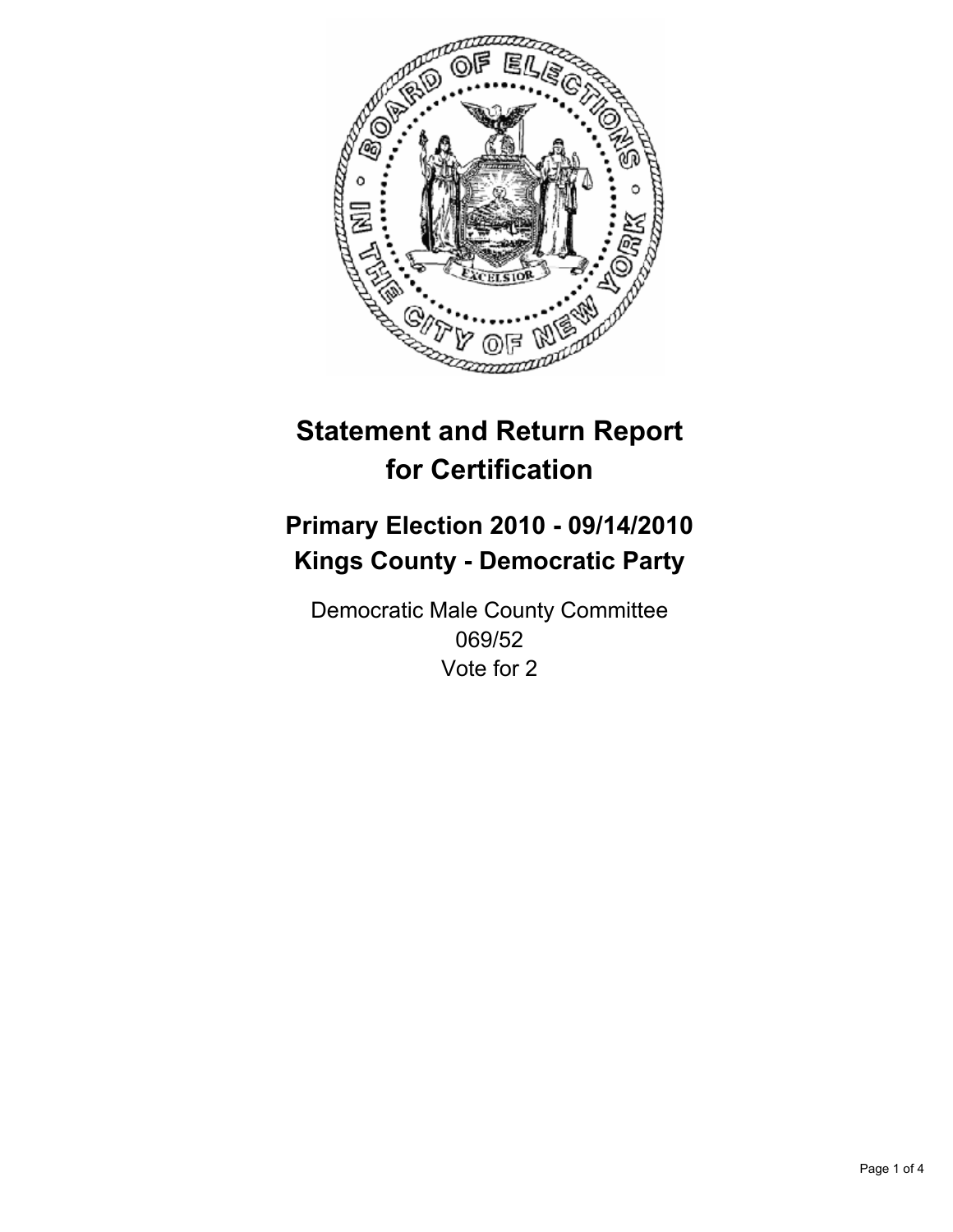

| <b>Total Votes</b>       | 93  |
|--------------------------|-----|
|                          |     |
| <b>FREDERIC FEIBUSCH</b> | 27  |
| <b>LEWIS K OKSER</b>     | 42  |
| <b>SAMUEL MARQUES</b>    | 24  |
| <b>AFFIDAVIT</b>         | 0   |
| ABSENTEE/MILITARY        | 33  |
| <b>EMERGENCY</b>         | 0   |
| <b>PUBLIC COUNTER</b>    | 100 |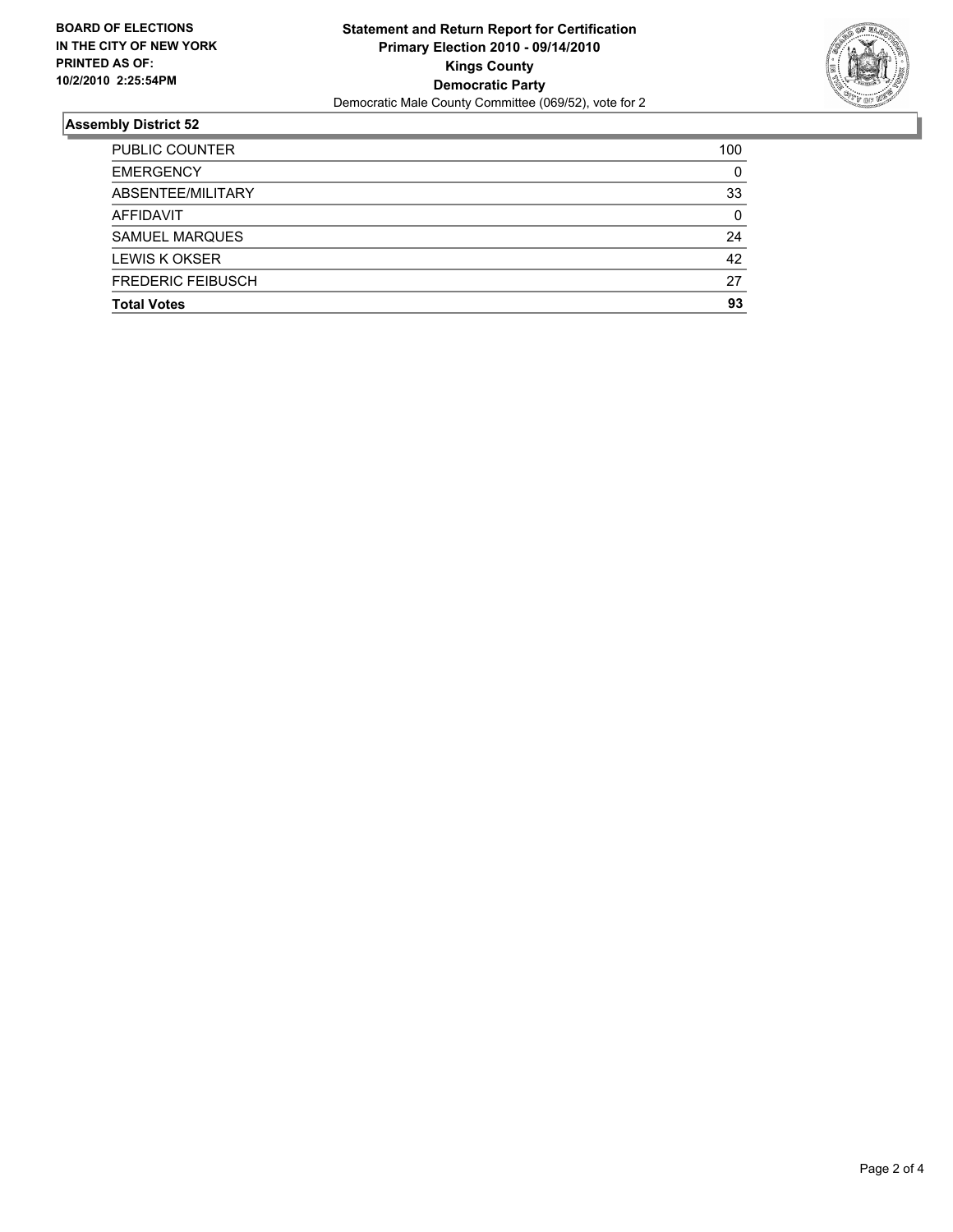### **Statement and Return Report for Certification Primary Election 2010 - 09/14/2010 Kings County Democratic Party** Democratic Male County Committee (069/52), vote for 2

### **Total for Democratic Male County Committee (069/52) - Kings County**

| <b>PUBLIC COUNTER</b>    | 100 |
|--------------------------|-----|
| <b>EMERGENCY</b>         | 0   |
| ABSENTEE/MILITARY        | 33  |
| AFFIDAVIT                | 0   |
| <b>SAMUEL MARQUES</b>    | 24  |
| <b>LEWIS K OKSER</b>     | 42  |
| <b>FREDERIC FEIBUSCH</b> | 27  |
| <b>Total Votes</b>       | 93  |

We certify this statement to be correct, and have caused the same to be attested by the signatures of the members of the board, or a majority thereof, on

Secretary **Chairman** 

Canvassing Board

Canvassing Board Canvassing Board Canvassing Canvassing Board Deputy Chief Clerk

Chief Clerk



**Date**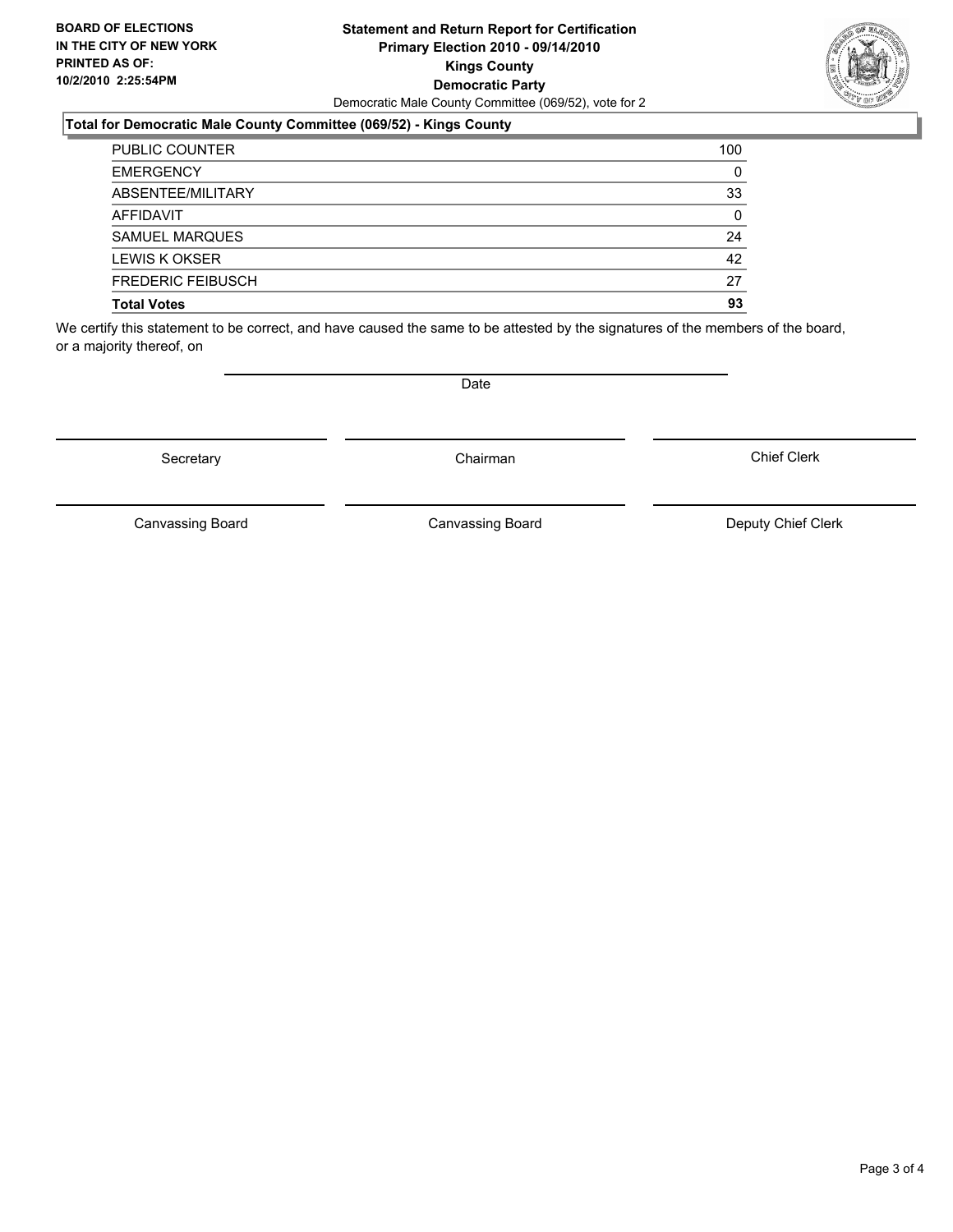**Statement and Return Report for Certification Primary Election 2010 - 09/14/2010 Kings County Democratic Party** Democratic Male County Committee (069/52), vote for 2

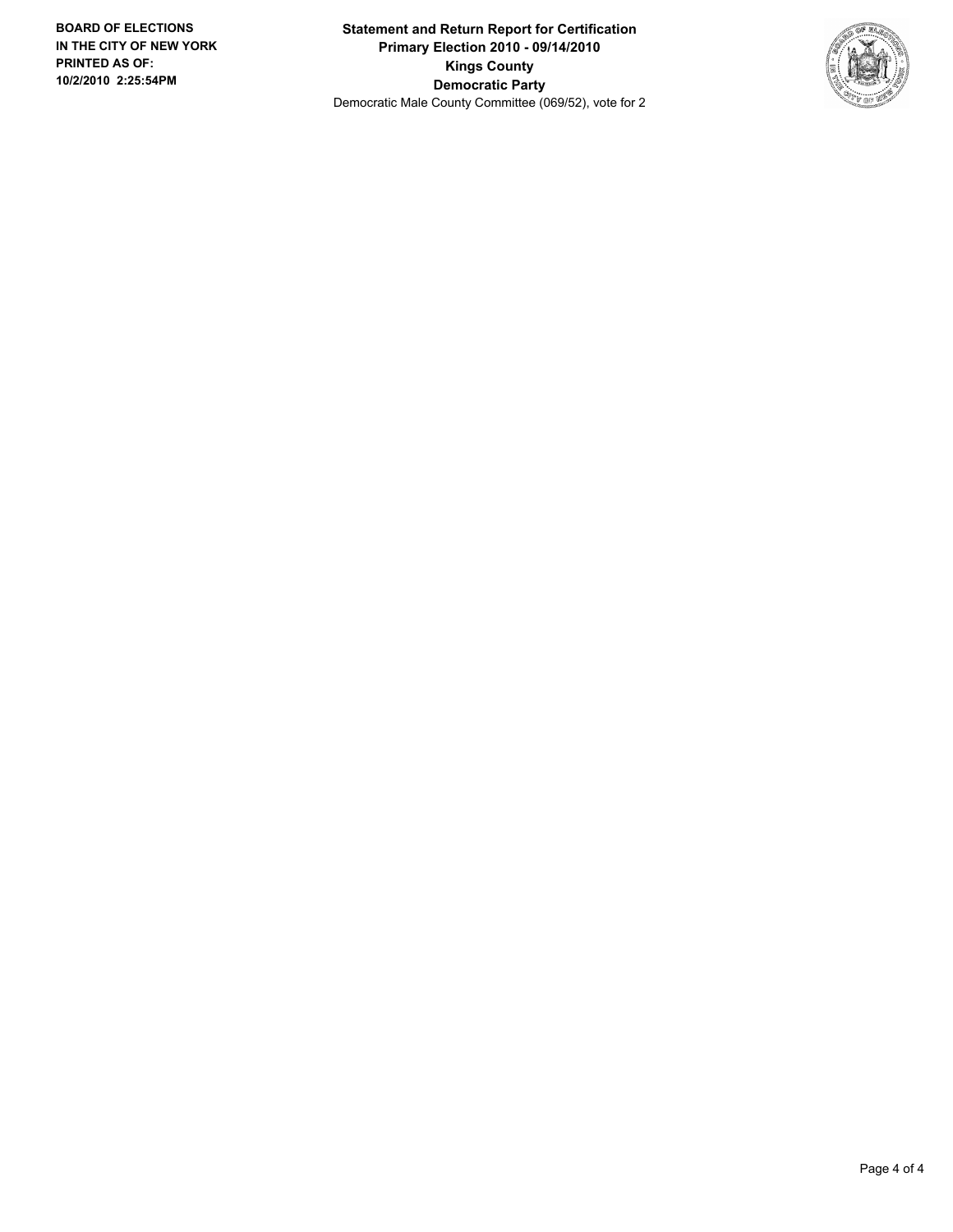

## **Primary Election 2010 - 09/14/2010 Kings County - Democratic Party**

Democratic Male County Committee 085/52 Vote for 2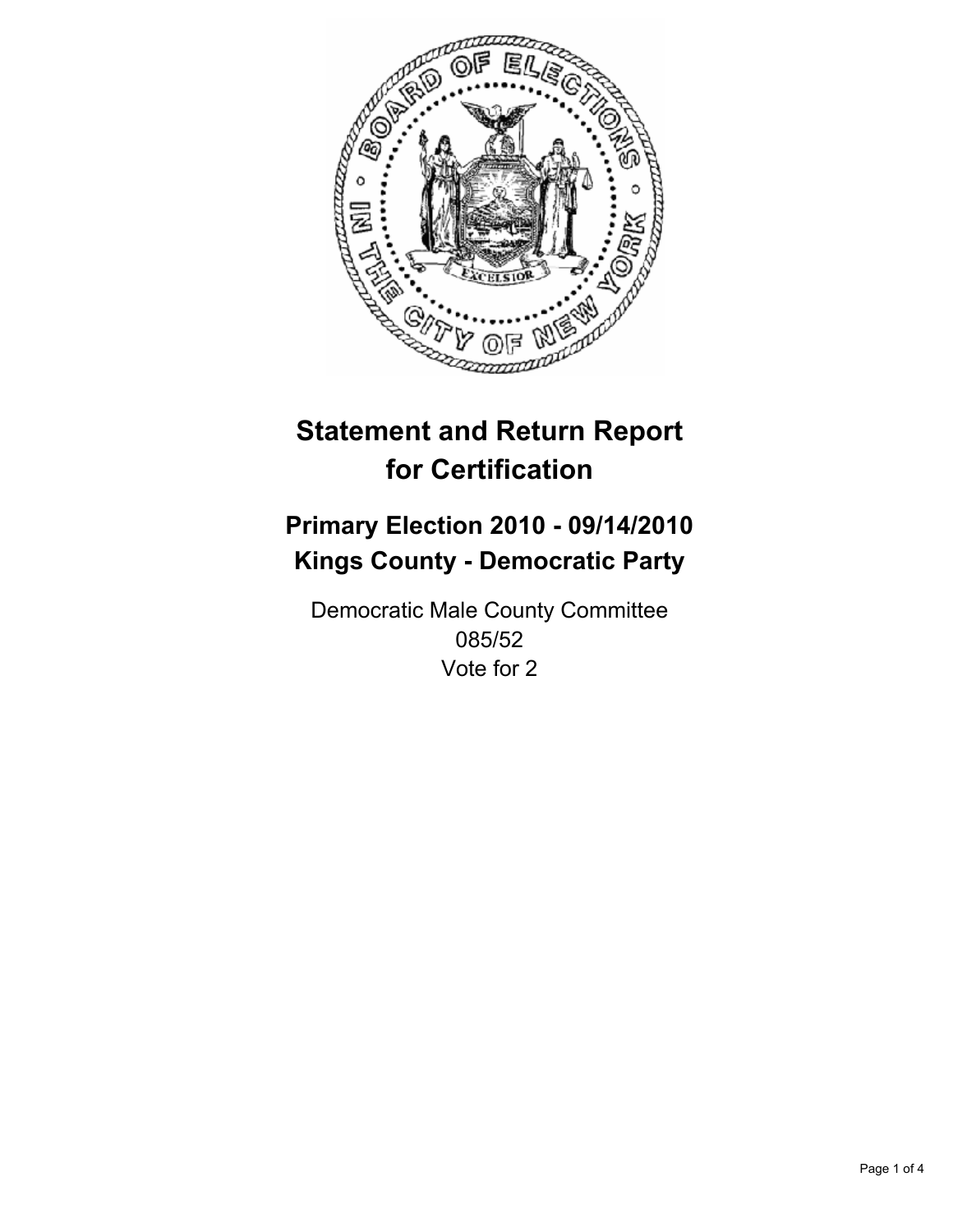

| <b>Total Votes</b>     | 47 |
|------------------------|----|
| <b>JOSEPH E MOHBAT</b> | 12 |
| JOHN C SUTHERLAND      | 19 |
| BERTRAM Q ROSENBLATT   | 16 |
| <b>AFFIDAVIT</b>       | 0  |
| ABSENTEE/MILITARY      | 0  |
| <b>EMERGENCY</b>       | 0  |
| <b>PUBLIC COUNTER</b>  | 69 |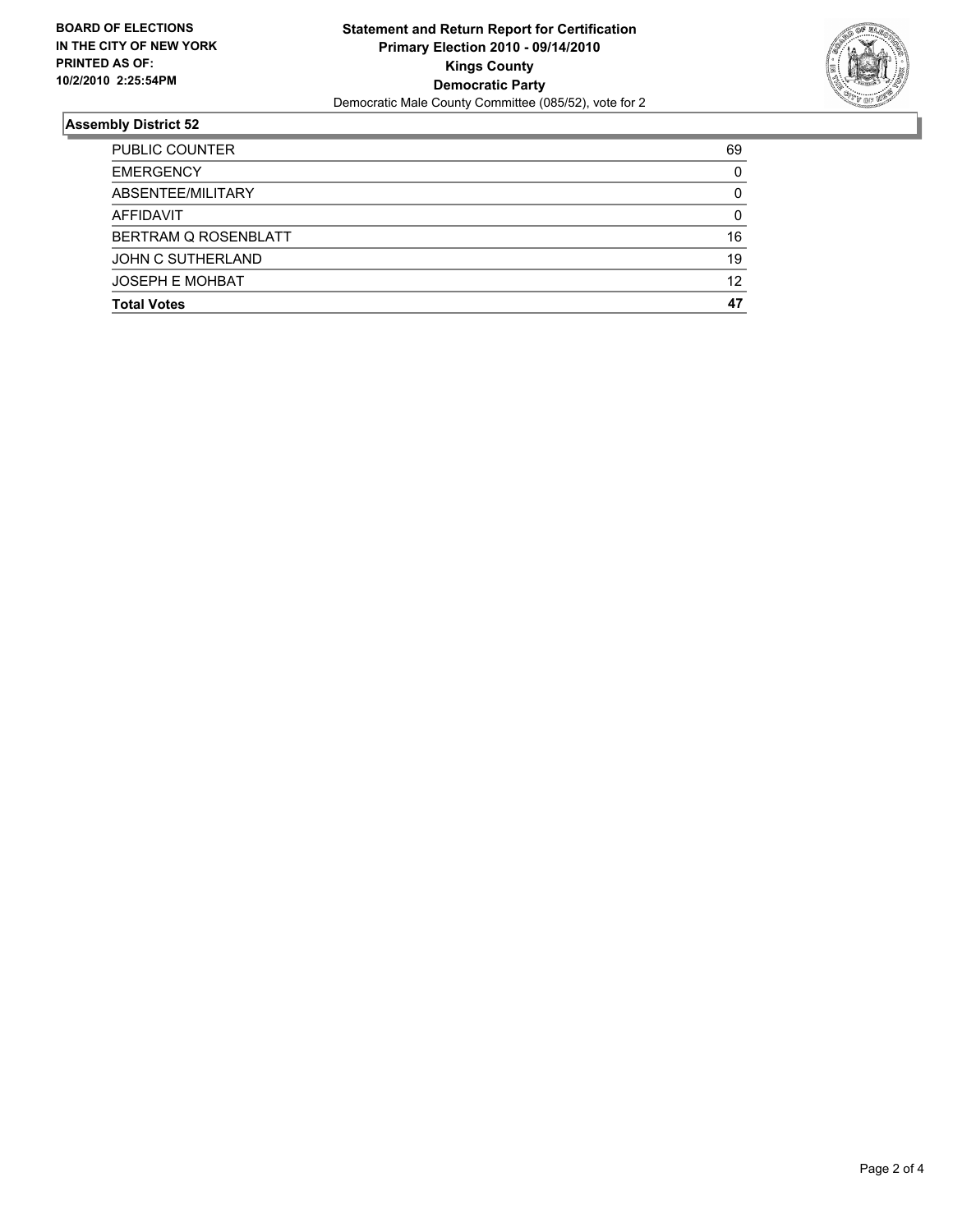### **Statement and Return Report for Certification Primary Election 2010 - 09/14/2010 Kings County Democratic Party** Democratic Male County Committee (085/52), vote for 2

### **Total for Democratic Male County Committee (085/52) - Kings County**

| <b>PUBLIC COUNTER</b>  | 69       |
|------------------------|----------|
| <b>EMERGENCY</b>       | $\Omega$ |
| ABSENTEE/MILITARY      | 0        |
| <b>AFFIDAVIT</b>       | 0        |
| BERTRAM Q ROSENBLATT   | 16       |
| JOHN C SUTHERLAND      | 19       |
| <b>JOSEPH E MOHBAT</b> | 12       |
| <b>Total Votes</b>     | 47       |

We certify this statement to be correct, and have caused the same to be attested by the signatures of the members of the board, or a majority thereof, on

Secretary **Chairman** 

Canvassing Board

Canvassing Board Canvassing Board Canvassing Canvassing Board Deputy Chief Clerk

Chief Clerk

**Date**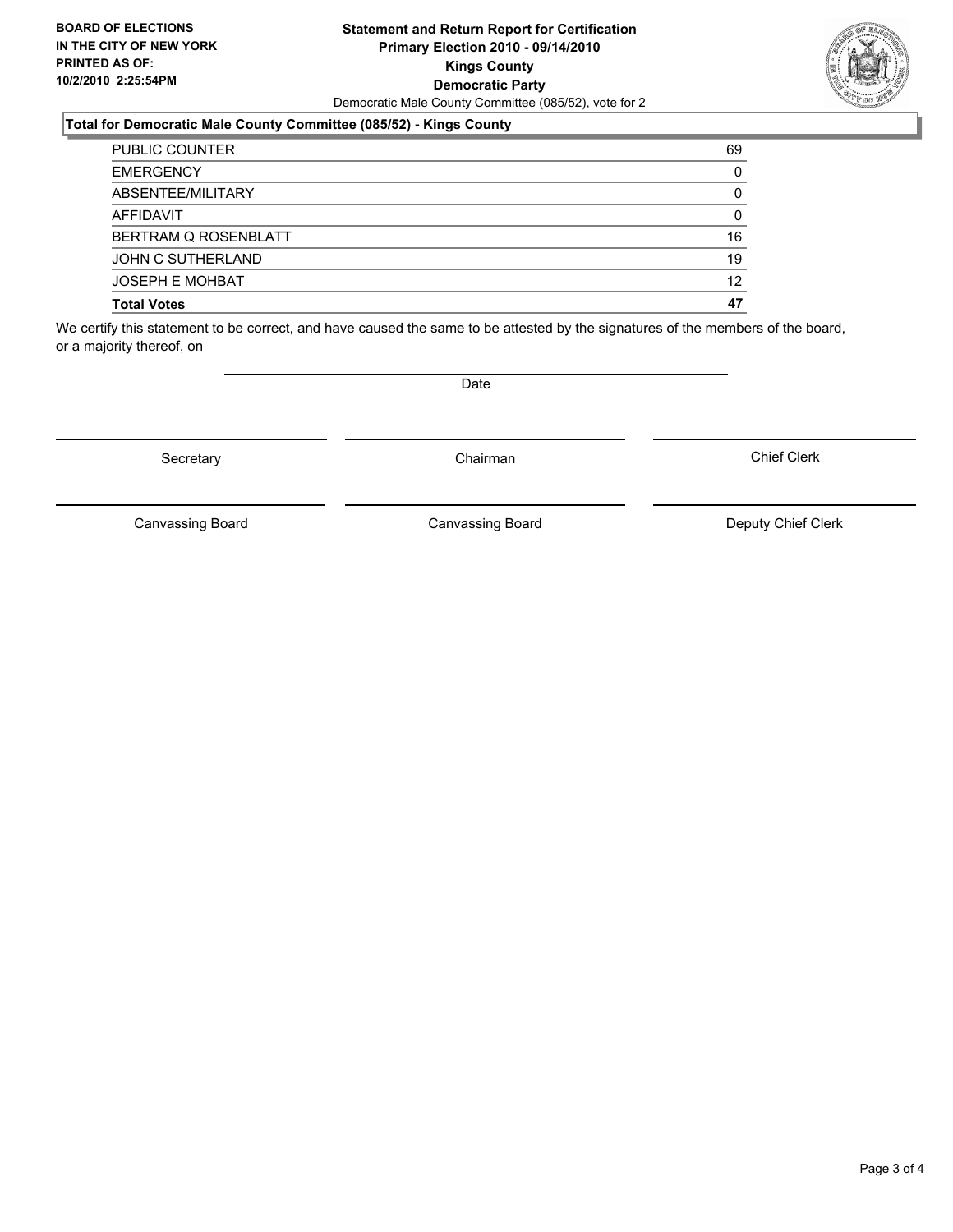**Statement and Return Report for Certification Primary Election 2010 - 09/14/2010 Kings County Democratic Party** Democratic Male County Committee (085/52), vote for 2

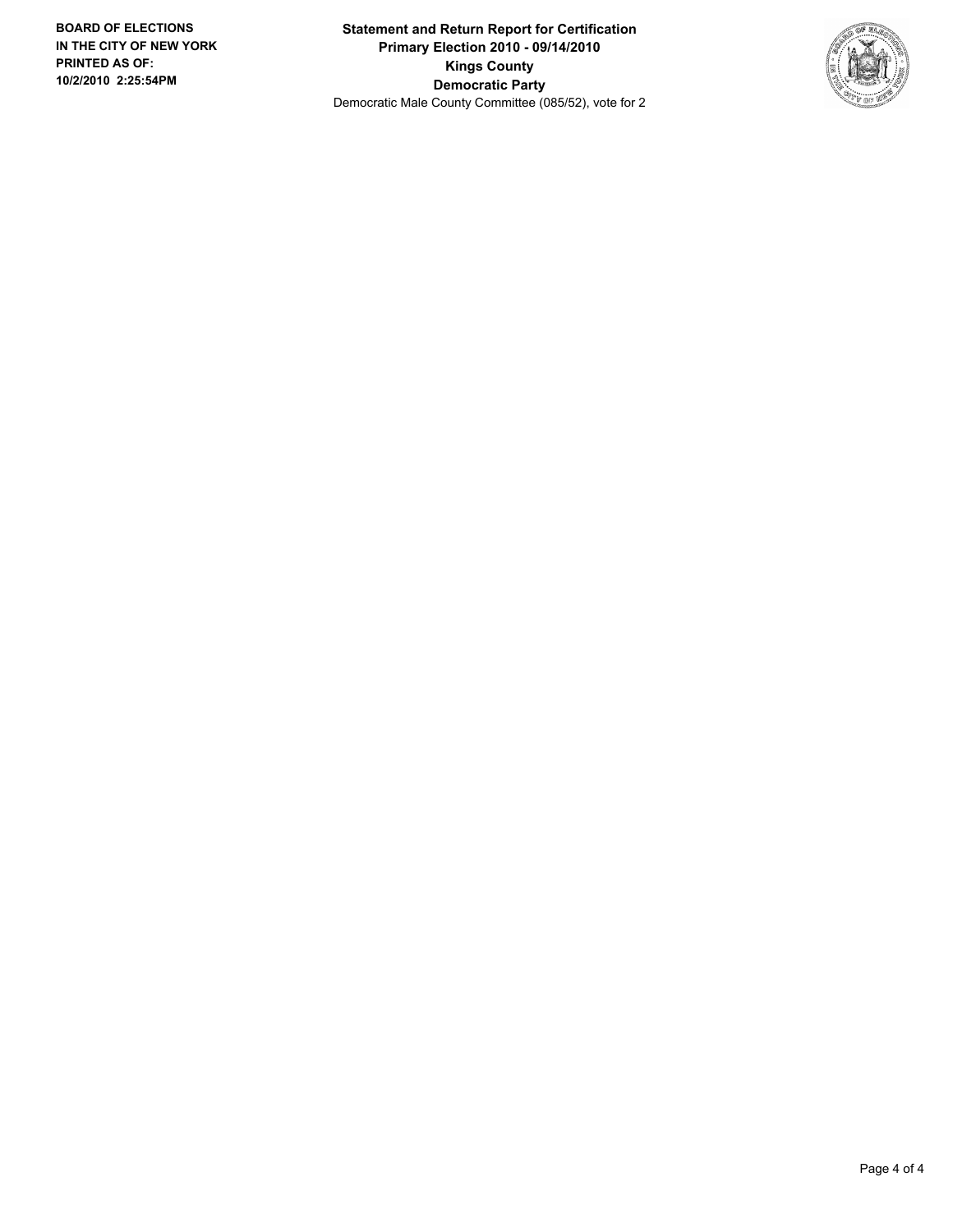

## **Primary Election 2010 - 09/14/2010 Kings County - Democratic Party**

Democratic Male County Committee 092/52 Vote for 2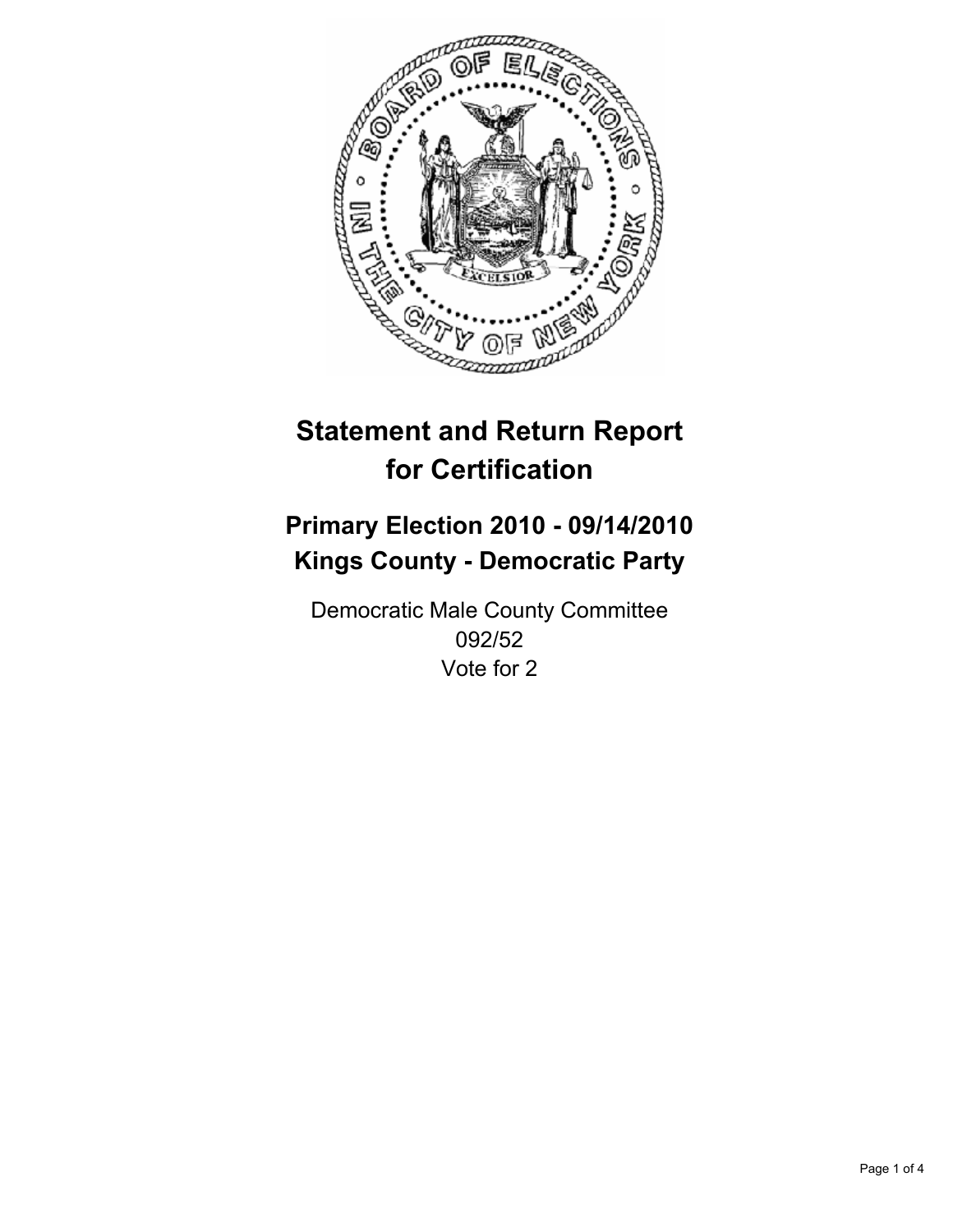

| <b>Total Votes</b>    | 139 |
|-----------------------|-----|
| <b>ARNOLD SPARR</b>   | 38  |
| DAVID C BLOOMFIELD    | 56  |
| STEVE J GERTZ         | 45  |
| AFFIDAVIT             | 0   |
| ABSENTEE/MILITARY     | 2   |
| <b>EMERGENCY</b>      | 0   |
| <b>PUBLIC COUNTER</b> | 139 |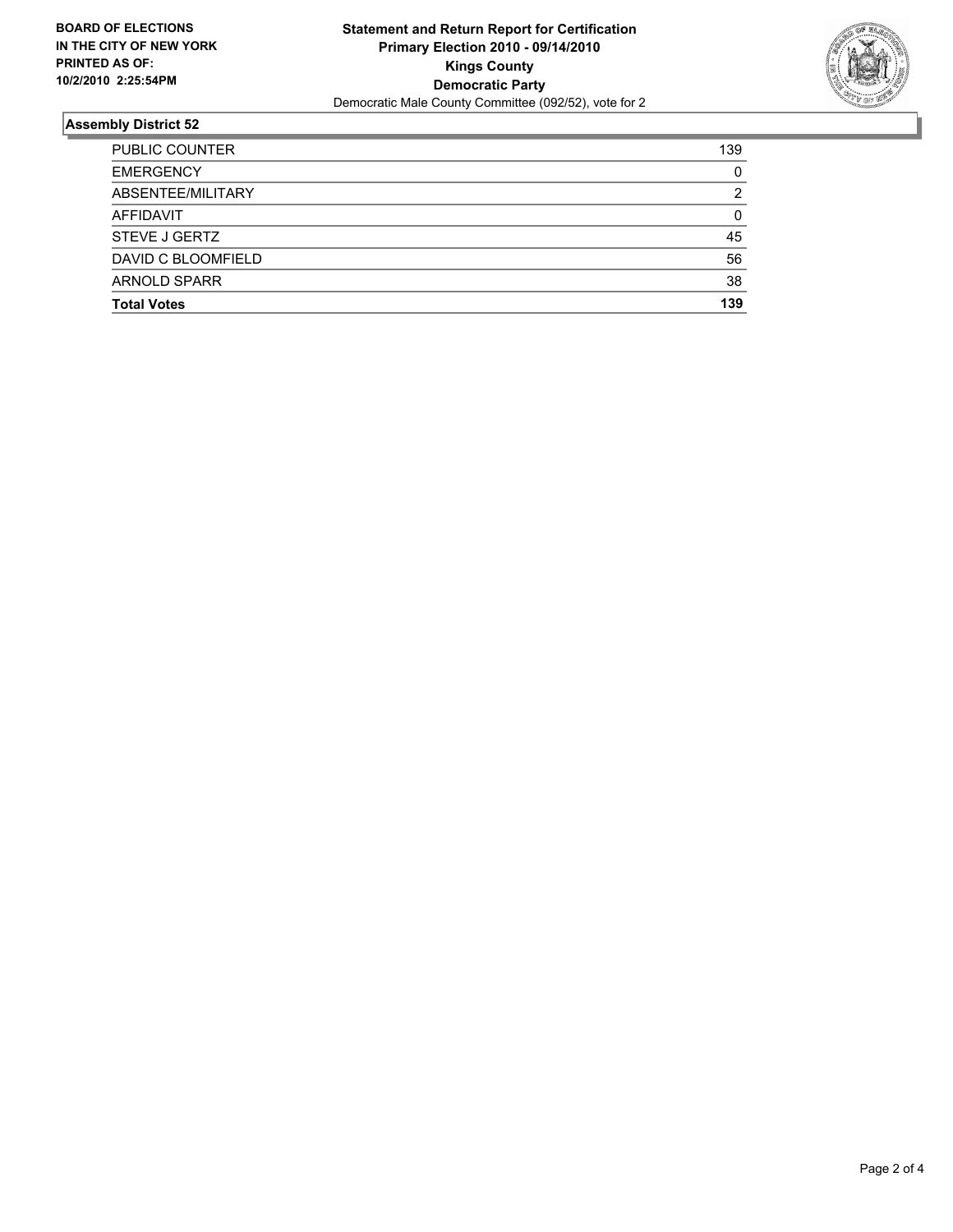### **Statement and Return Report for Certification Primary Election 2010 - 09/14/2010 Kings County Democratic Party** Democratic Male County Committee (092/52), vote for 2

### **Total for Democratic Male County Committee (092/52) - Kings County**

| DAVID C BLOOMFIELD                | 56      |
|-----------------------------------|---------|
| <b>ARNOLD SPARR</b>               | 38      |
|                                   |         |
| <b>AFFIDAVIT</b><br>STEVE J GERTZ | 0<br>45 |
|                                   |         |
| ABSENTEE/MILITARY                 | 2       |
| <b>EMERGENCY</b>                  | 0       |
| <b>PUBLIC COUNTER</b>             | 139     |

We certify this statement to be correct, and have caused the same to be attested by the signatures of the members of the board, or a majority thereof, on

Secretary **Chairman** 

Canvassing Board

**Date** 

Canvassing Board Canvassing Board Canvassing Canvassing Board Deputy Chief Clerk

Chief Clerk

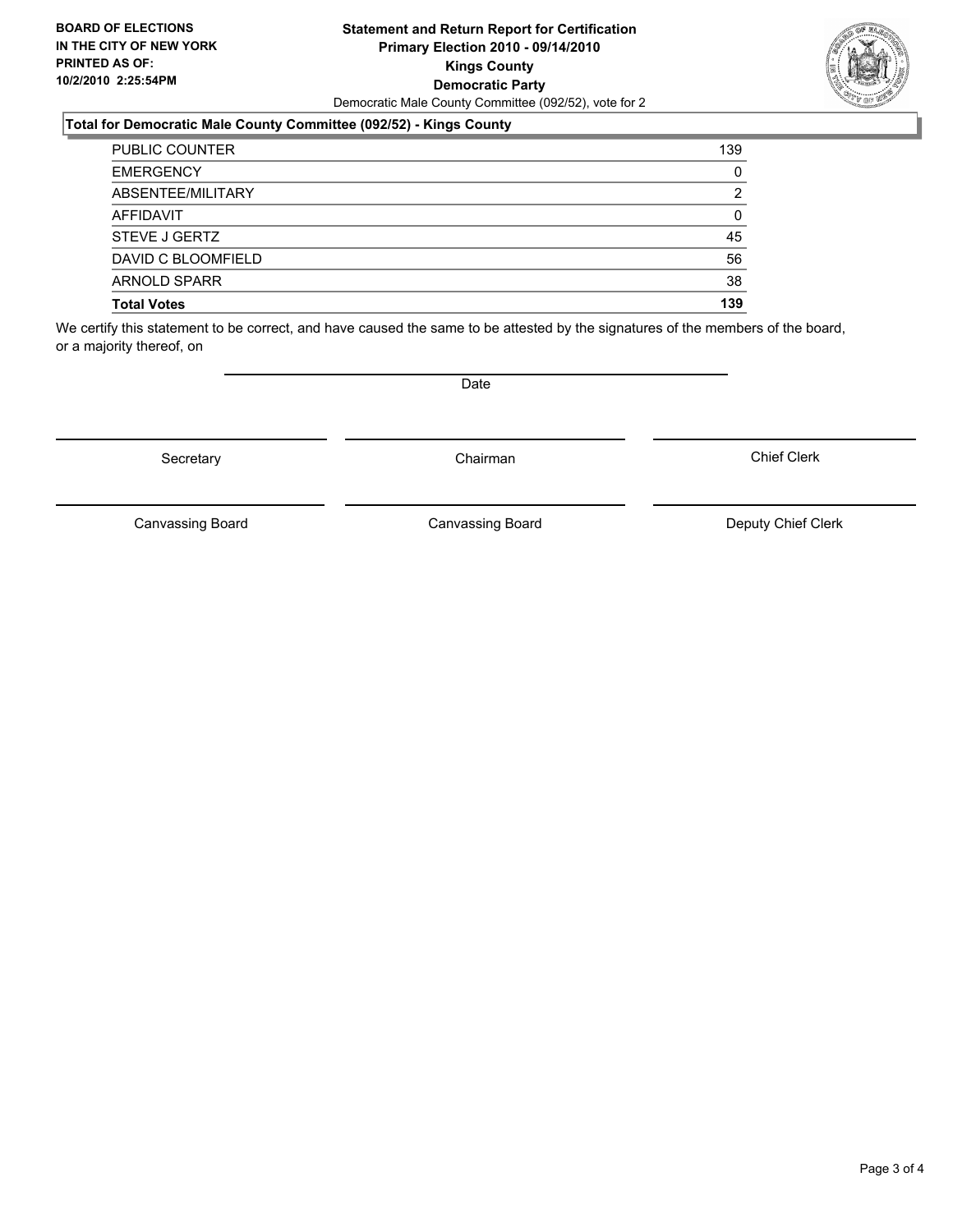**Statement and Return Report for Certification Primary Election 2010 - 09/14/2010 Kings County Democratic Party** Democratic Male County Committee (092/52), vote for 2

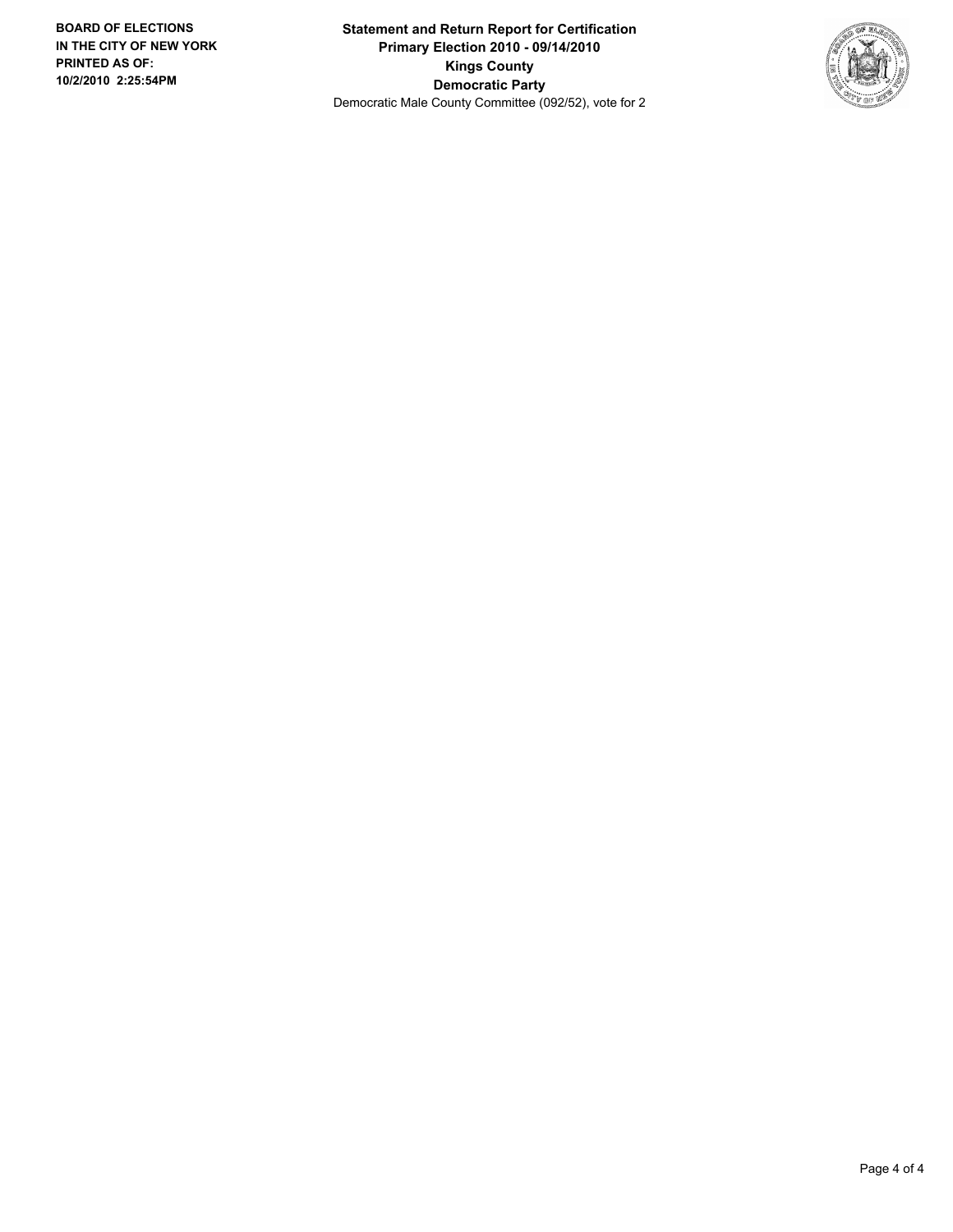

## **Primary Election 2010 - 09/14/2010 Kings County - Democratic Party**

Democratic Male County Committee 093/52 Vote for 2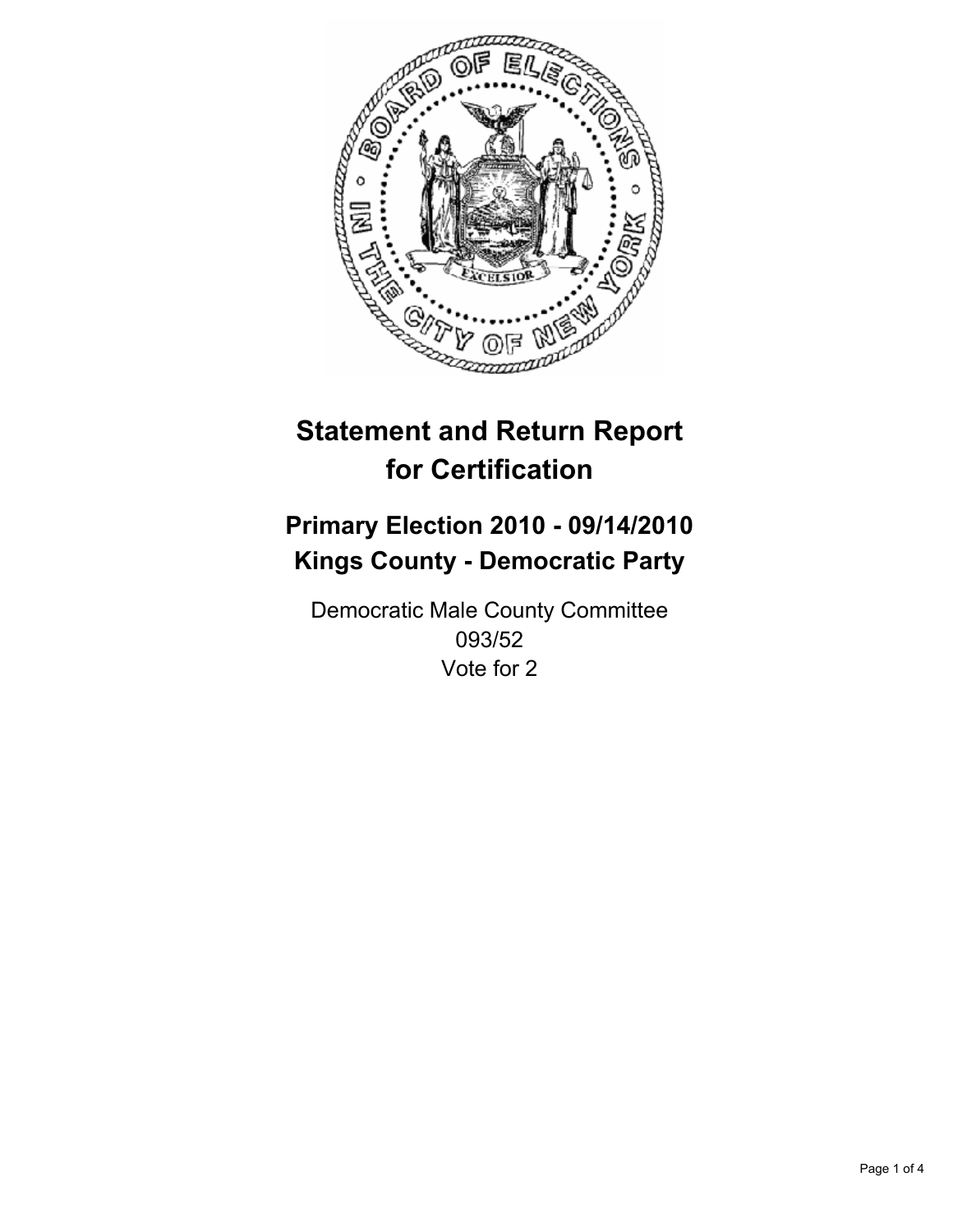

| <b>PUBLIC COUNTER</b> | 93 |
|-----------------------|----|
| <b>EMERGENCY</b>      | 0  |
| ABSENTEE/MILITARY     | 0  |
| <b>AFFIDAVIT</b>      | 3  |
| <b>NEIL R KAFKO</b>   | 29 |
| DANIEL T GIANCOLA     | 27 |
| LEROY BRANCH JR.      | 30 |
| <b>Total Votes</b>    | 86 |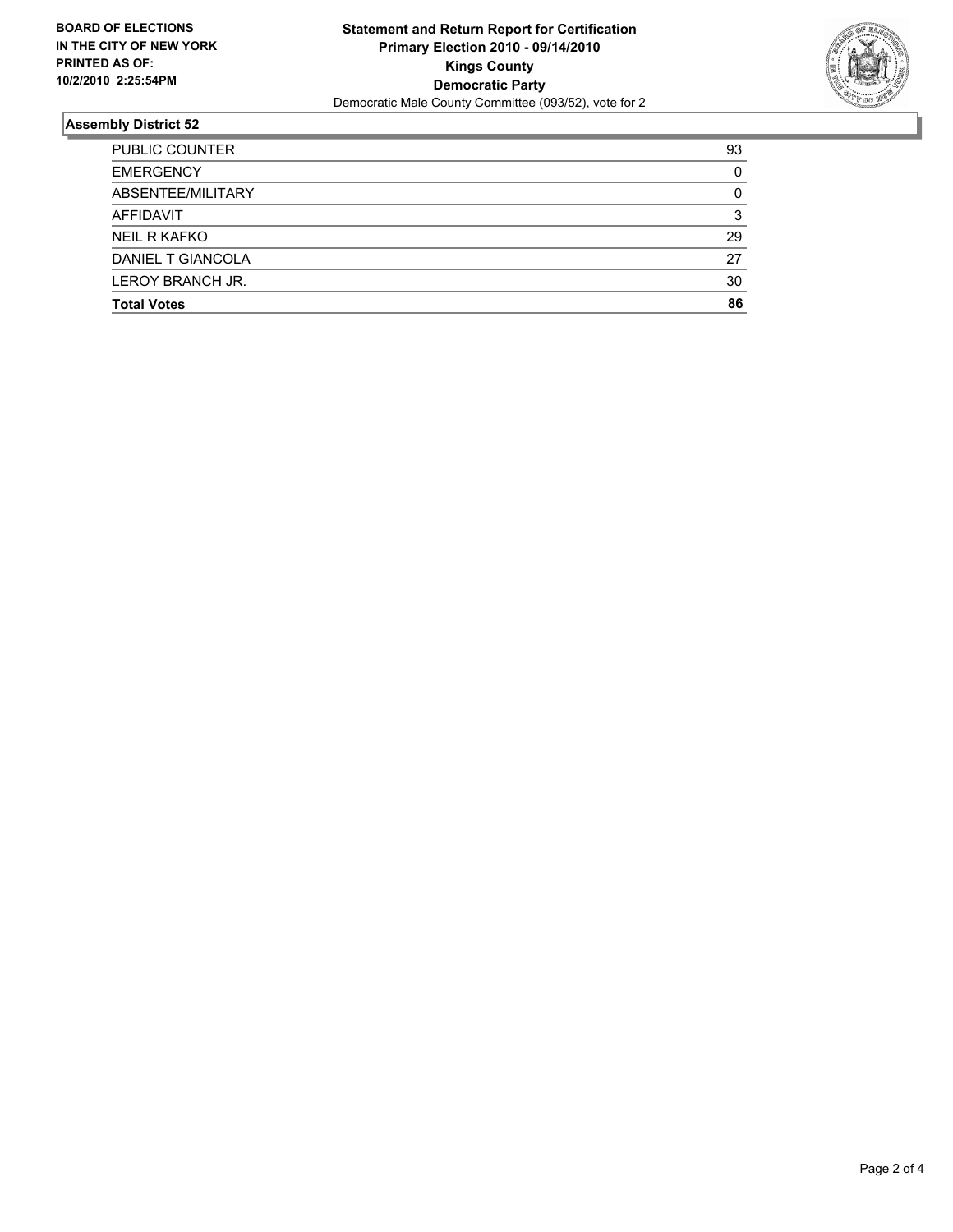### **Statement and Return Report for Certification Primary Election 2010 - 09/14/2010 Kings County Democratic Party** Democratic Male County Committee (093/52), vote for 2

### **Total for Democratic Male County Committee (093/52) - Kings County**

| <b>EMERGENCY</b><br>ABSENTEE/MILITARY | 0  |
|---------------------------------------|----|
| <b>AFFIDAVIT</b>                      | 3  |
| NEIL R KAFKO                          | 29 |
| DANIEL T GIANCOLA                     | 27 |
| LEROY BRANCH JR.                      | 30 |
| <b>Total Votes</b>                    | 86 |

We certify this statement to be correct, and have caused the same to be attested by the signatures of the members of the board, or a majority thereof, on

Canvassing Board

Canvassing Board Canvassing Board Canvassing Canvassing Board Deputy Chief Clerk

Chief Clerk



**Date** 

Secretary **Chairman**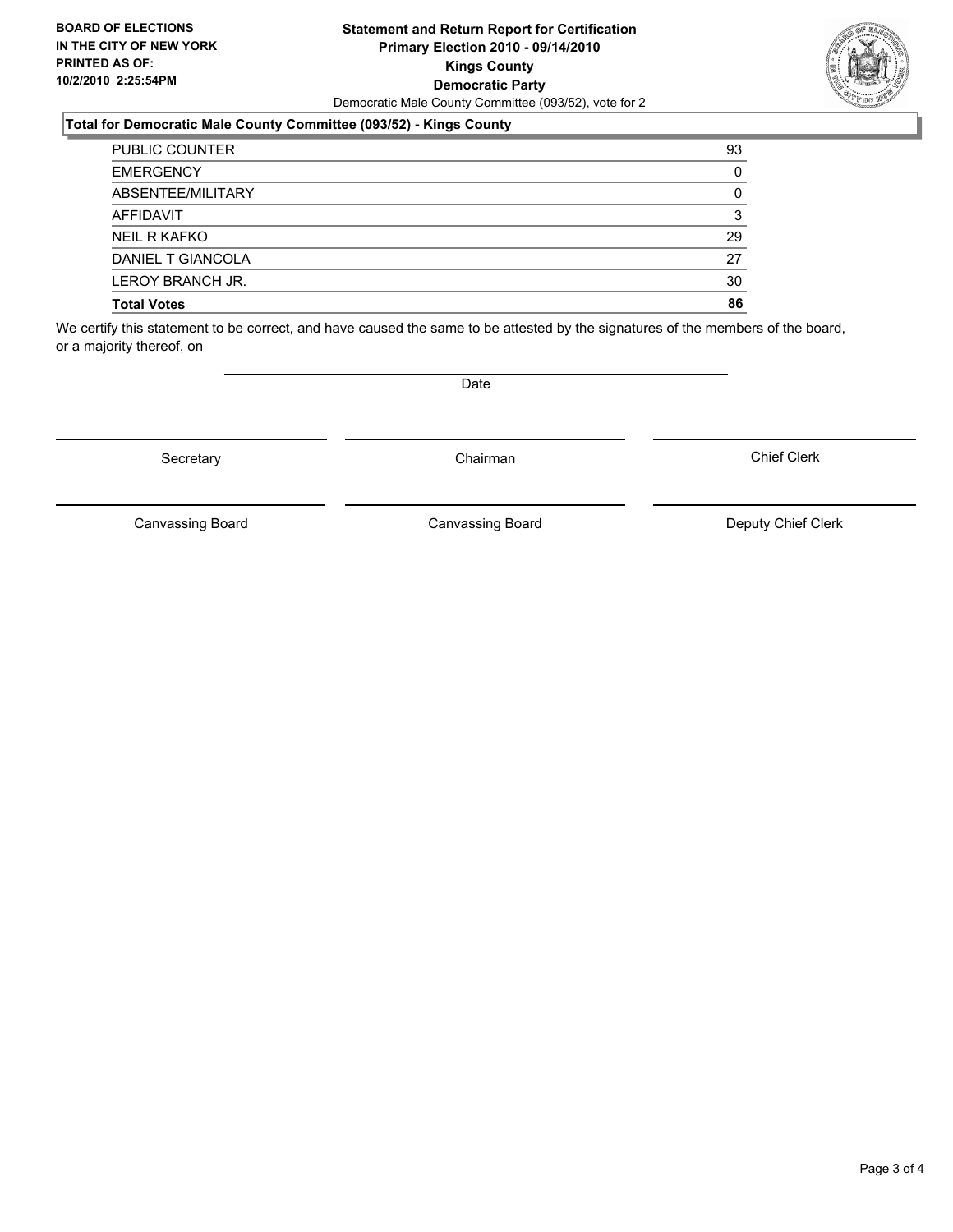**Statement and Return Report for Certification Primary Election 2010 - 09/14/2010 Kings County Democratic Party** Democratic Male County Committee (093/52), vote for 2

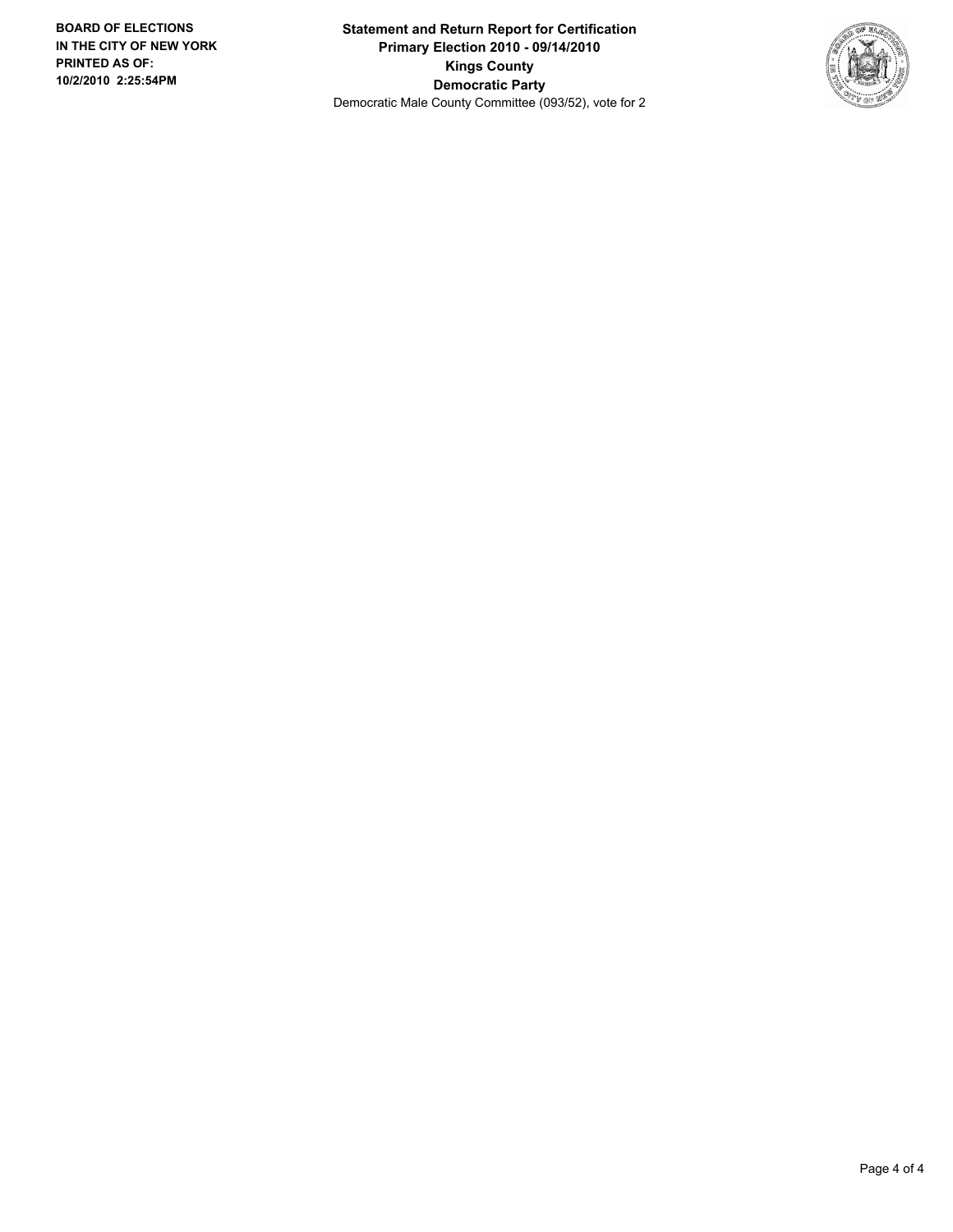

## **Primary Election 2010 - 09/14/2010 Kings County - Democratic Party**

Democratic Male County Committee 098/52 Vote for 2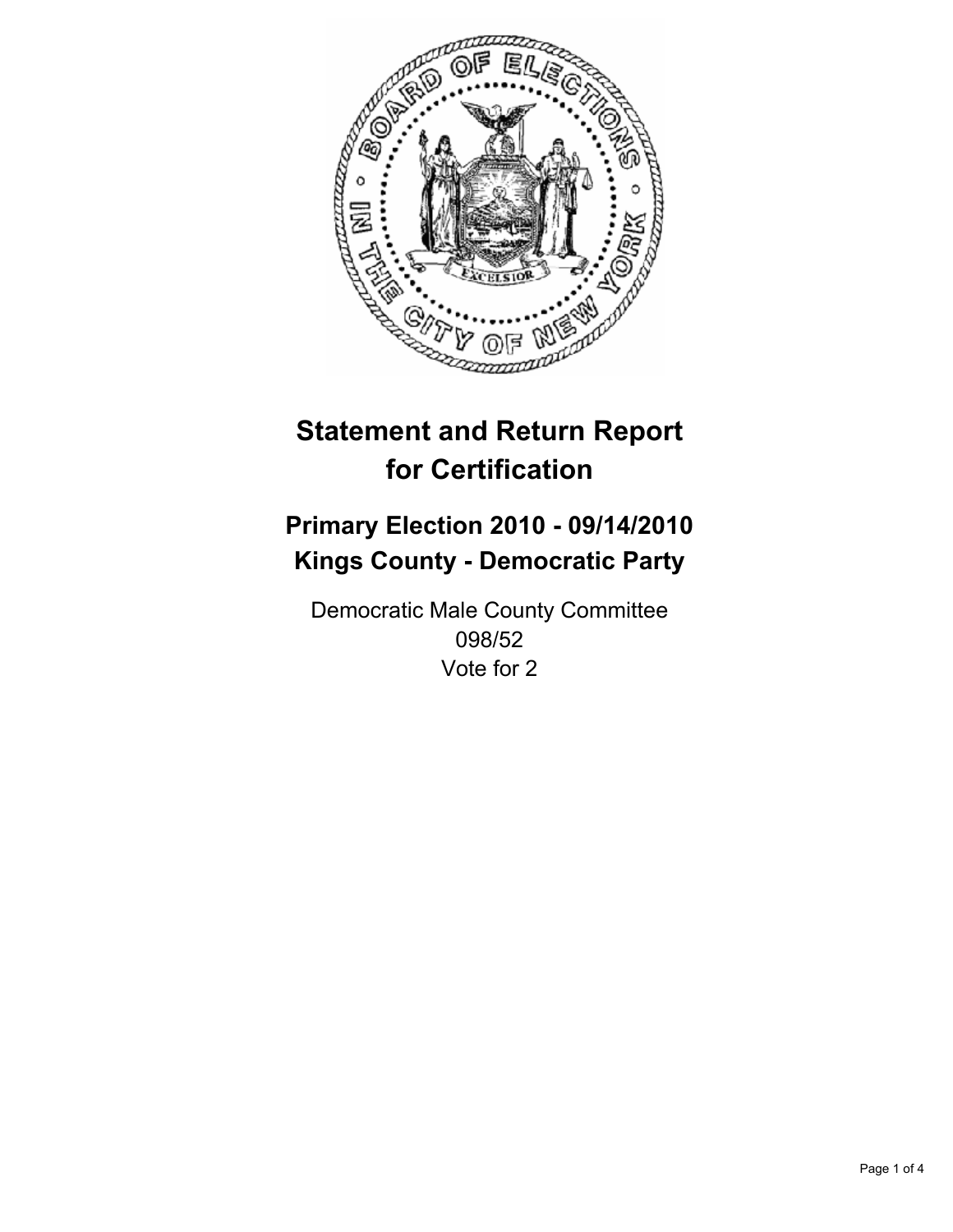

| <b>Total Votes</b>       | 89  |
|--------------------------|-----|
| DAVID W WONG             | 39  |
| <b>FRANCIS E PERRY</b>   | 28  |
| <b>STANLEY M MOSHMAN</b> | 22  |
| <b>AFFIDAVIT</b>         |     |
| ABSENTEE/MILITARY        | 0   |
| <b>EMERGENCY</b>         | 0   |
| <b>PUBLIC COUNTER</b>    | 109 |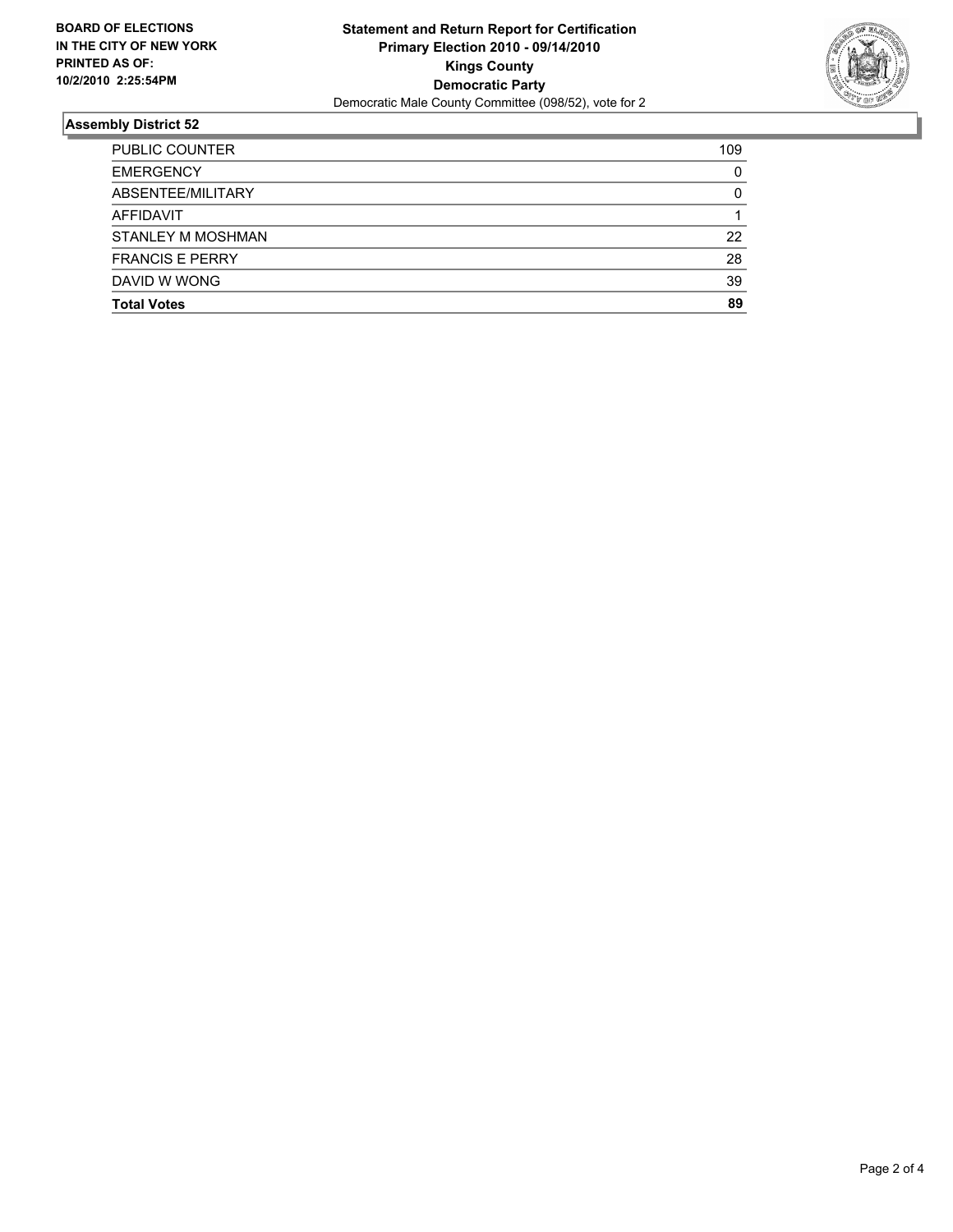#### **Statement and Return Report for Certification Primary Election 2010 - 09/14/2010 Kings County Democratic Party** Democratic Male County Committee (098/52), vote for 2

### **Total for Democratic Male County Committee (098/52) - Kings County**

| <b>PUBLIC COUNTER</b>  | 109 |
|------------------------|-----|
| <b>EMERGENCY</b>       | 0   |
| ABSENTEE/MILITARY      | 0   |
| <b>AFFIDAVIT</b>       |     |
| STANLEY M MOSHMAN      | 22  |
| <b>FRANCIS E PERRY</b> | 28  |
| DAVID W WONG           | 39  |
| <b>Total Votes</b>     | 89  |

We certify this statement to be correct, and have caused the same to be attested by the signatures of the members of the board, or a majority thereof, on

Secretary **Chairman** 

Canvassing Board

**Date** 

Canvassing Board Canvassing Board Canvassing Canvassing Board Deputy Chief Clerk

Chief Clerk

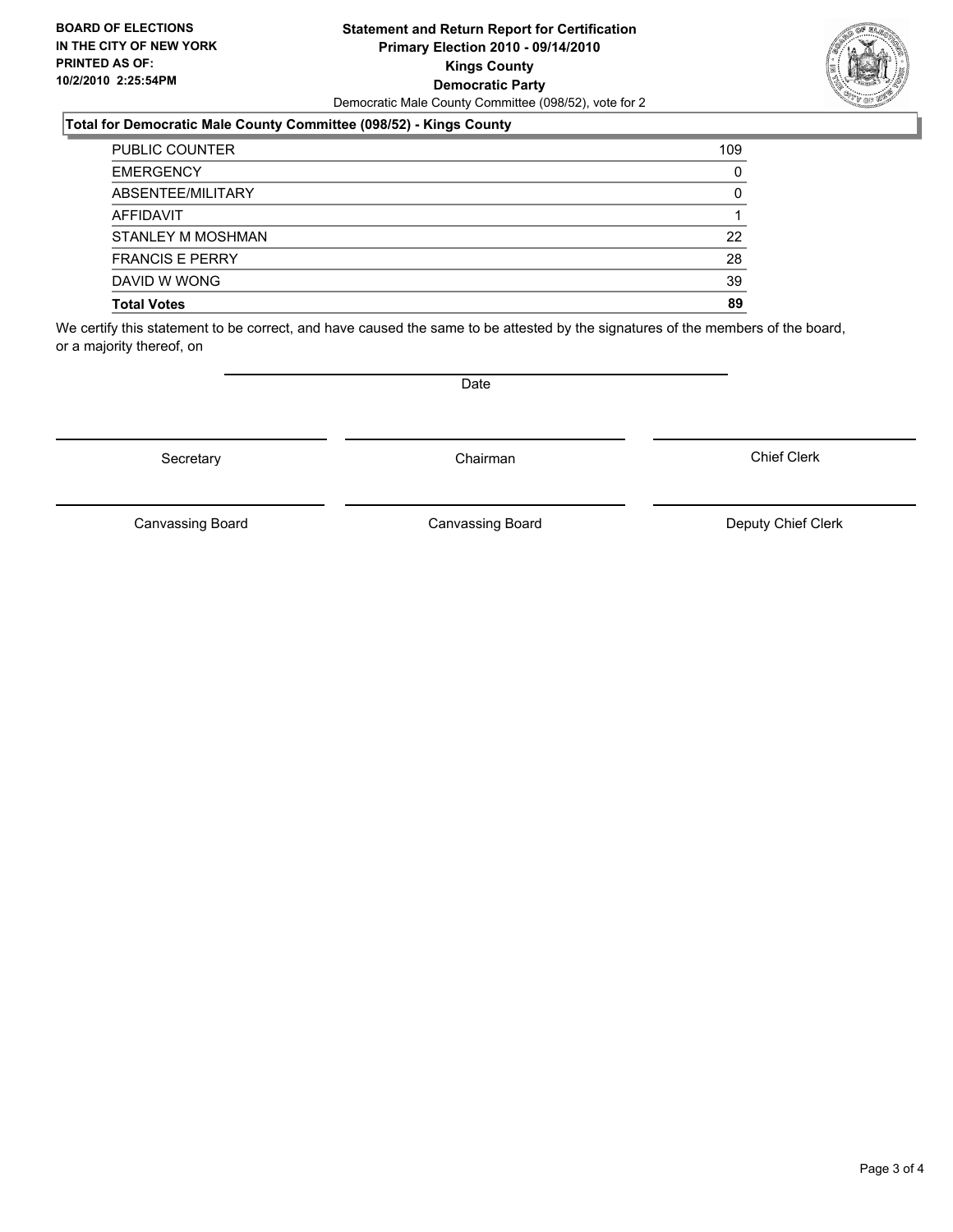**Statement and Return Report for Certification Primary Election 2010 - 09/14/2010 Kings County Democratic Party** Democratic Male County Committee (098/52), vote for 2

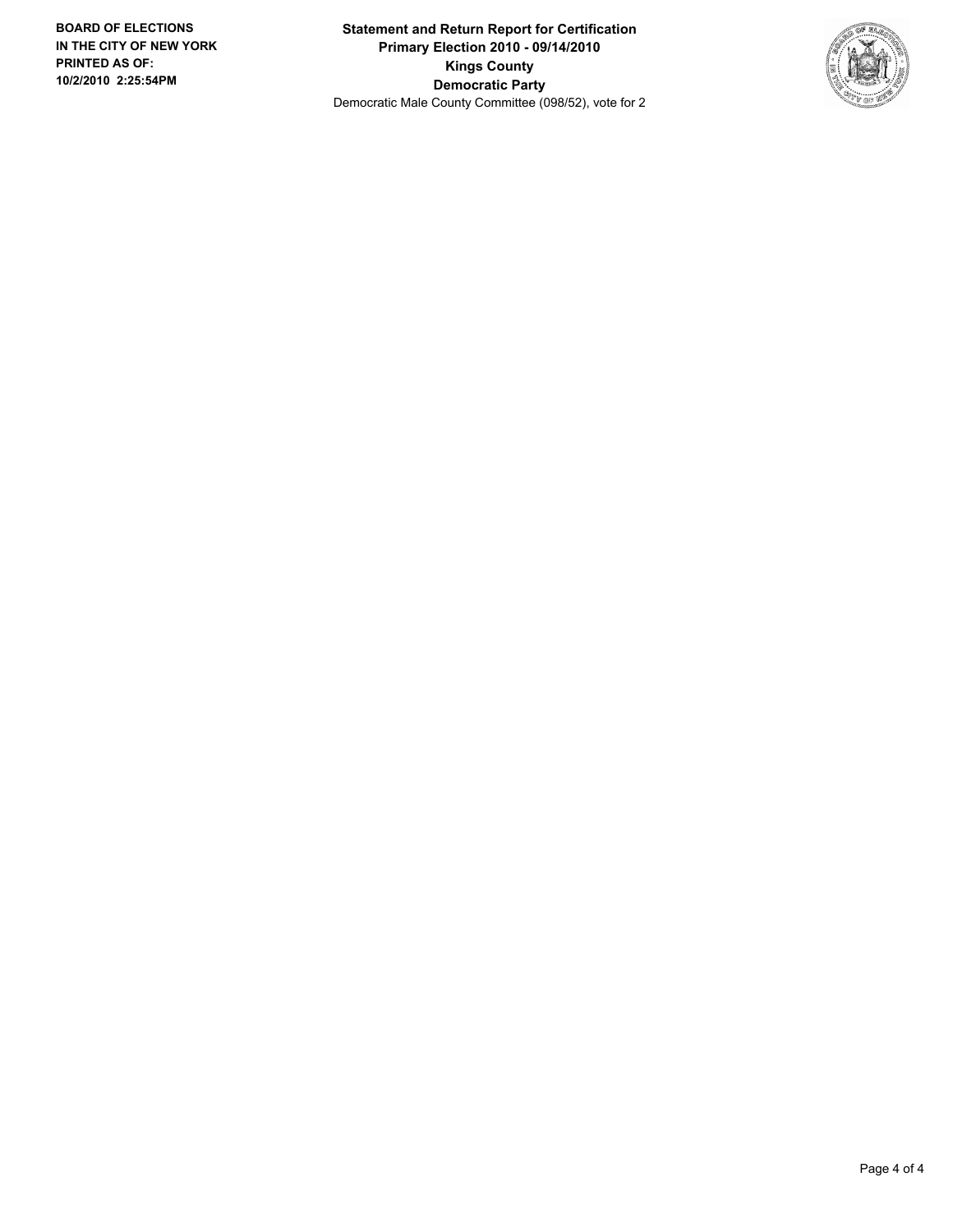

## **Primary Election 2010 - 09/14/2010 Kings County - Democratic Party**

Democratic Male County Committee 114/52 Vote for 2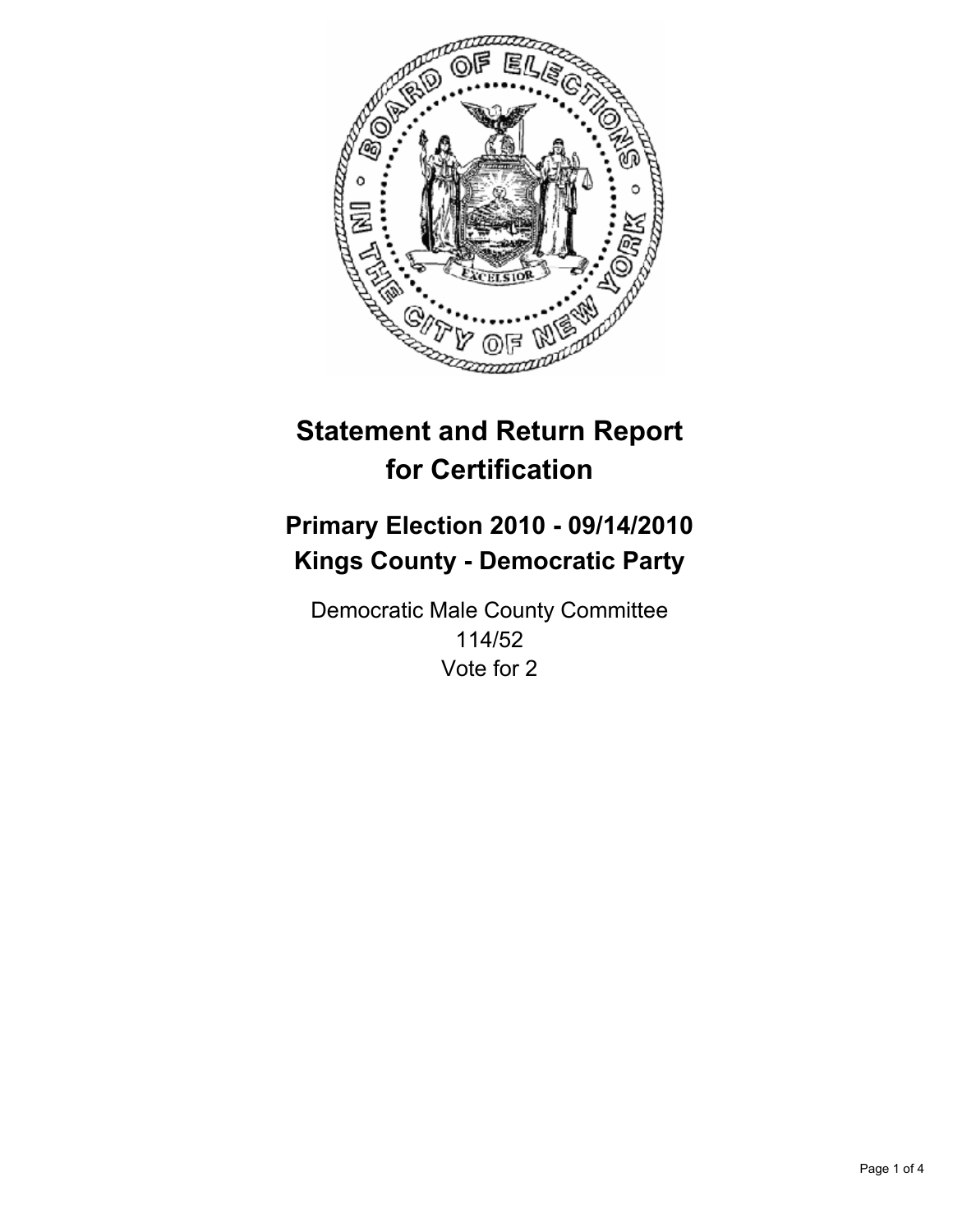

| PUBLIC COUNTER            | 357 |
|---------------------------|-----|
| <b>EMERGENCY</b>          | 0   |
| ABSENTEE/MILITARY         |     |
| <b>AFFIDAVIT</b>          |     |
| ROBERTO I BENITEZ         | 95  |
| <b>MARTIN GERSHON</b>     | 141 |
| EUGENE J KRINSKY          | 168 |
| HOPE REICHBACK (WRITE-IN) |     |
| <b>Total Votes</b>        | 405 |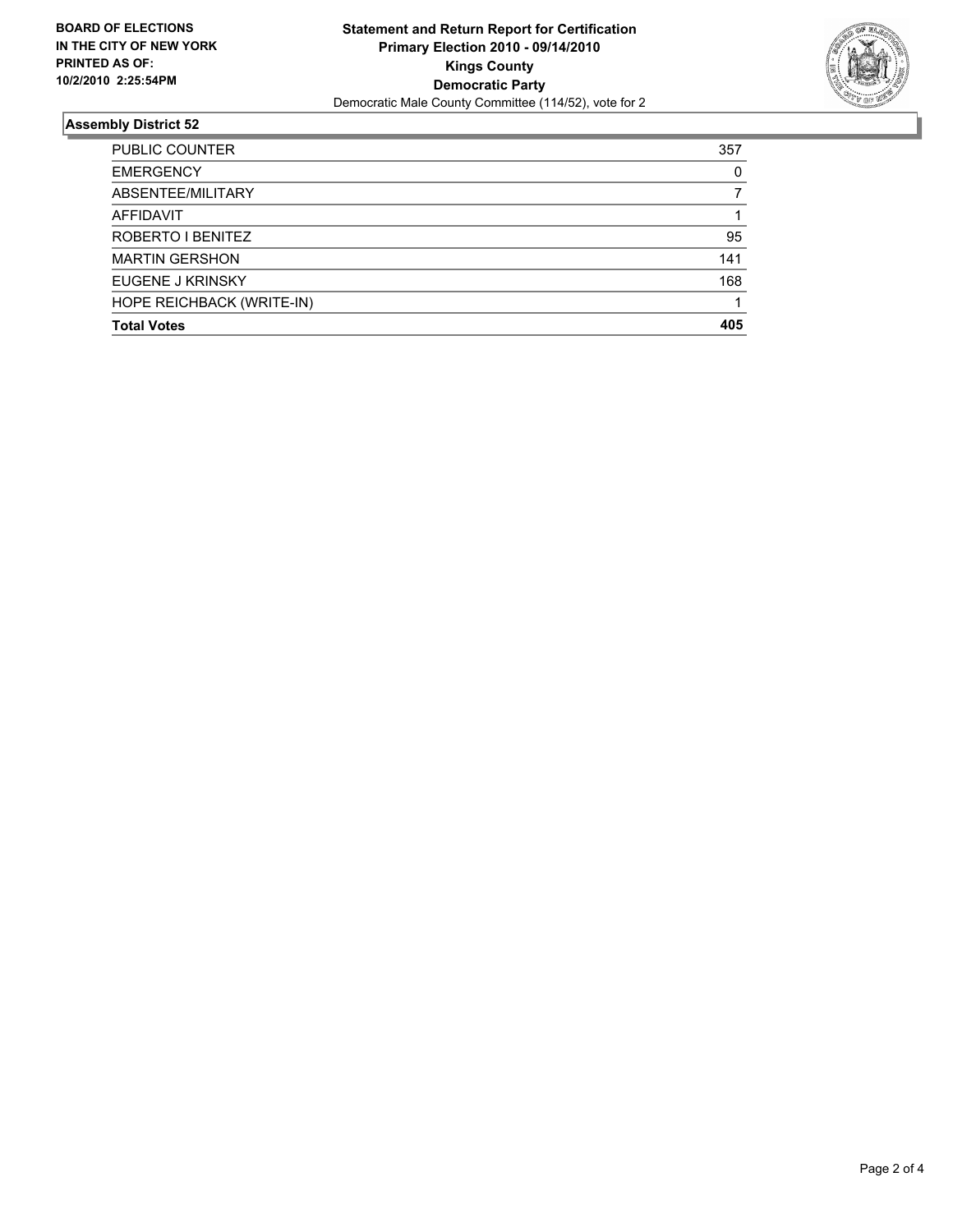#### **Statement and Return Report for Certification Primary Election 2010 - 09/14/2010 Kings County Democratic Party** Democratic Male County Committee (114/52), vote for 2

### **Total for Democratic Male County Committee (114/52) - Kings County**

| PUBLIC COUNTER            | 357 |
|---------------------------|-----|
| <b>EMERGENCY</b>          | 0   |
| ABSENTEE/MILITARY         |     |
| AFFIDAVIT                 |     |
| ROBERTO I BENITEZ         | 95  |
| <b>MARTIN GERSHON</b>     | 141 |
| EUGENE J KRINSKY          | 168 |
| HOPE REICHBACK (WRITE-IN) |     |
| <b>Total Votes</b>        | 405 |

We certify this statement to be correct, and have caused the same to be attested by the signatures of the members of the board, or a majority thereof, on

Secretary **Chairman** 

Canvassing Board

Date

Chief Clerk



Canvassing Board **Canvassing Board** Canvassing Board **Deputy Chief Clerk**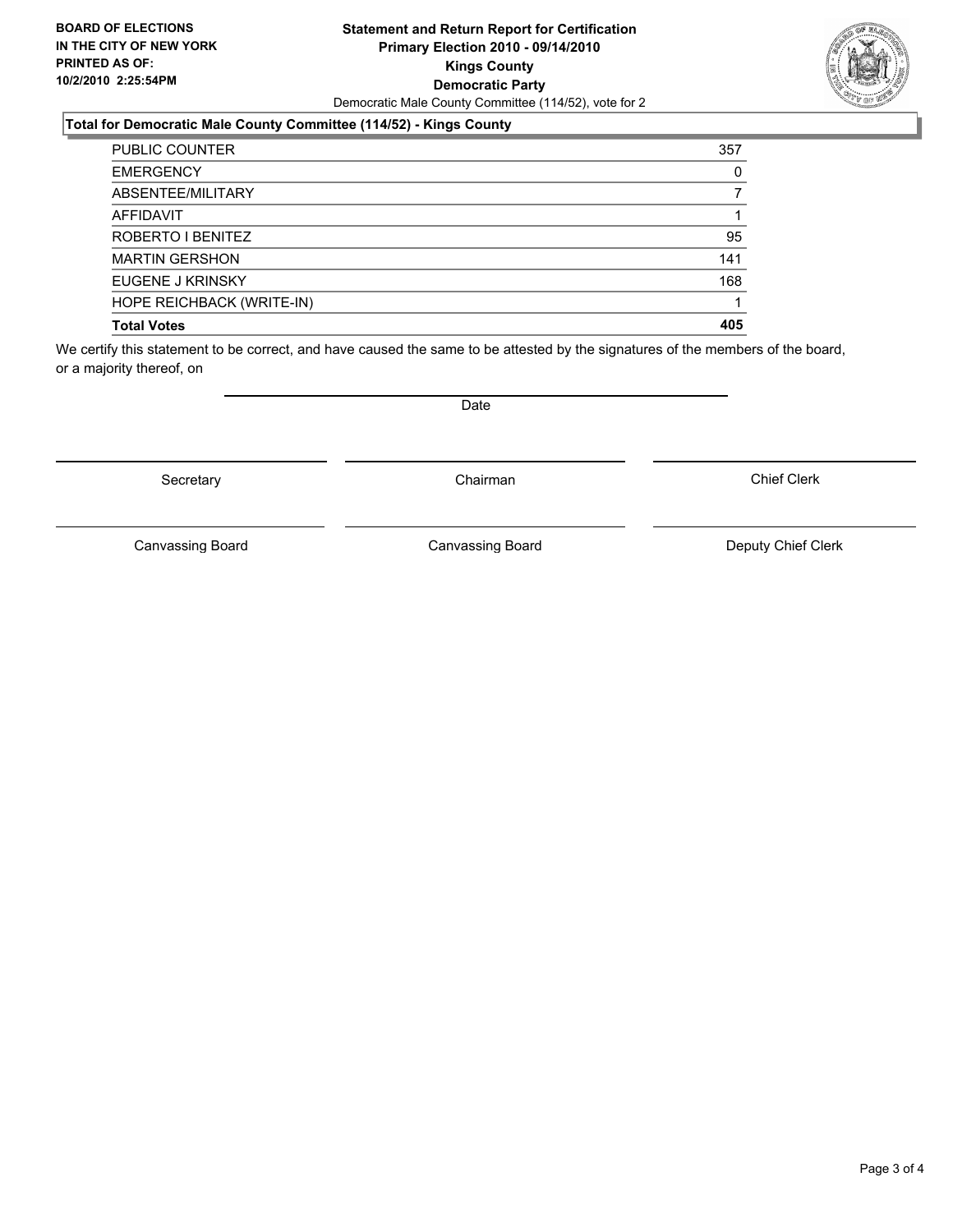**Statement and Return Report for Certification Primary Election 2010 - 09/14/2010 Kings County Democratic Party** Democratic Male County Committee (114/52), vote for 2

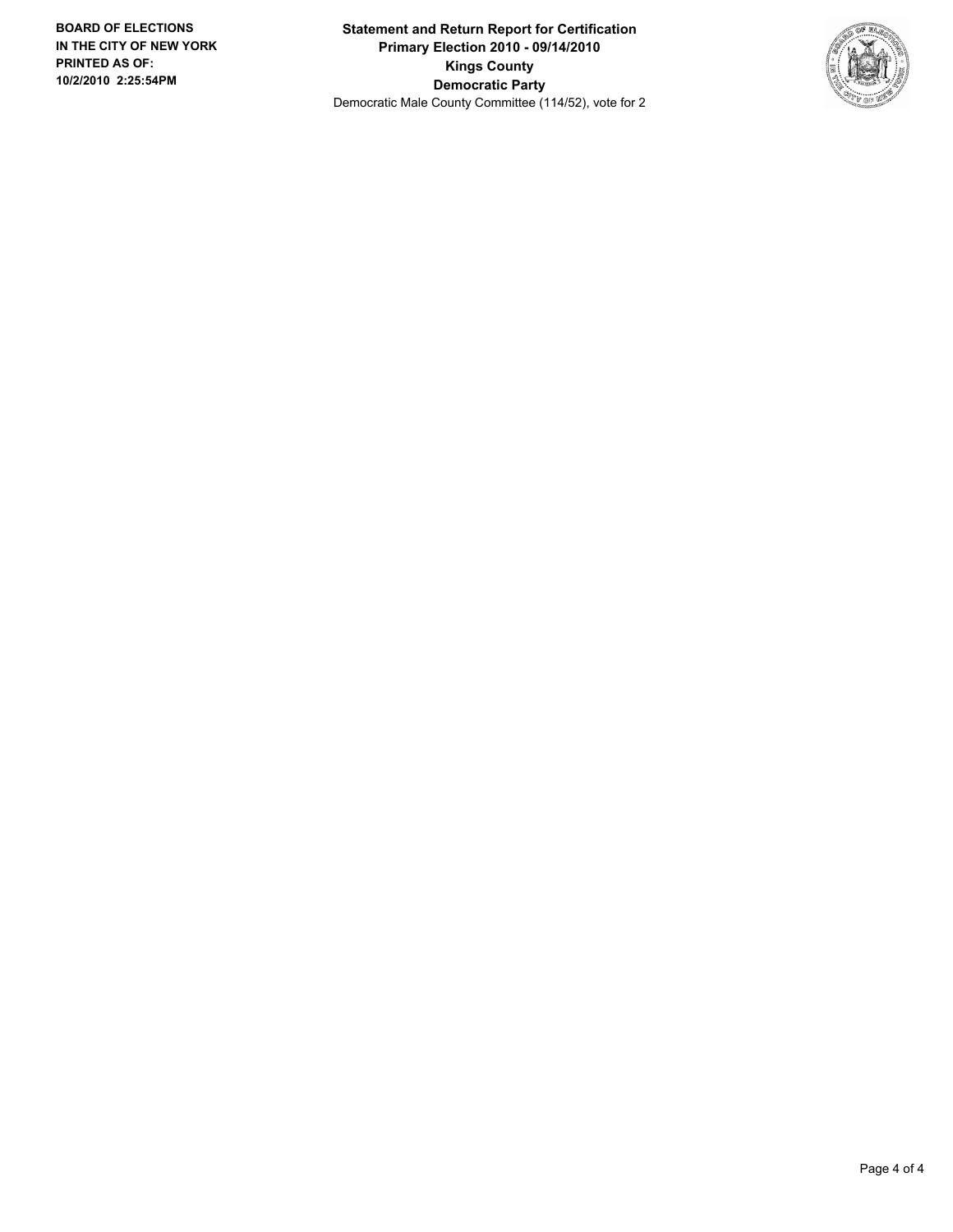

## **Primary Election 2010 - 09/14/2010 Kings County - Democratic Party**

Democratic Male County Committee 123/52 Vote for 2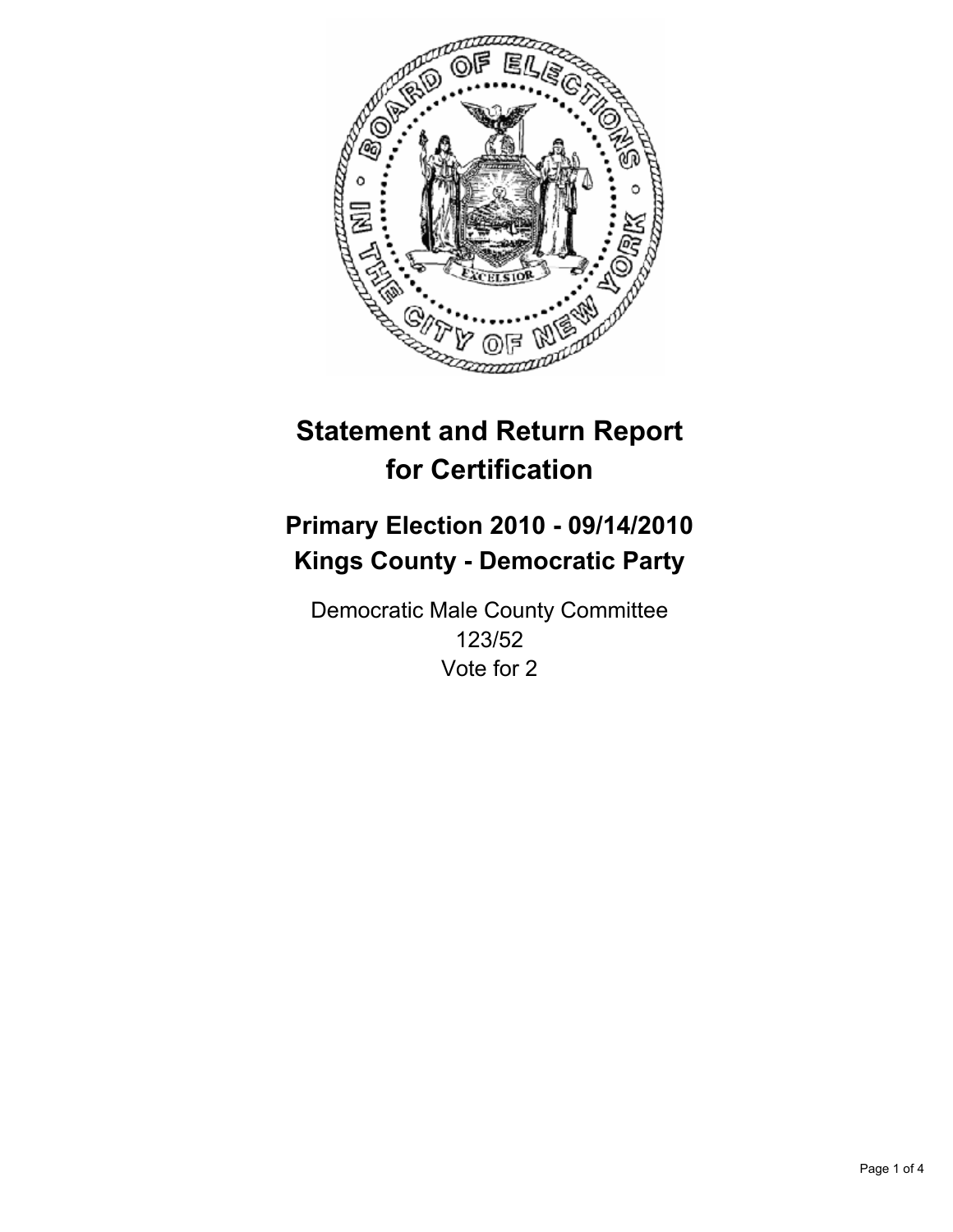

| <b>PUBLIC COUNTER</b>    | 130 |
|--------------------------|-----|
| <b>EMERGENCY</b>         | 4   |
| ABSENTEE/MILITARY        | 6   |
| AFFIDAVIT                | 16  |
| <b>GREG S WILLIAMSON</b> | 49  |
| BERNARD T CACCHIONE      | 13  |
| A SETH GREENWALD         | 26  |
| ANGELO CIRELLI           | 13  |
| <b>Total Votes</b>       | 101 |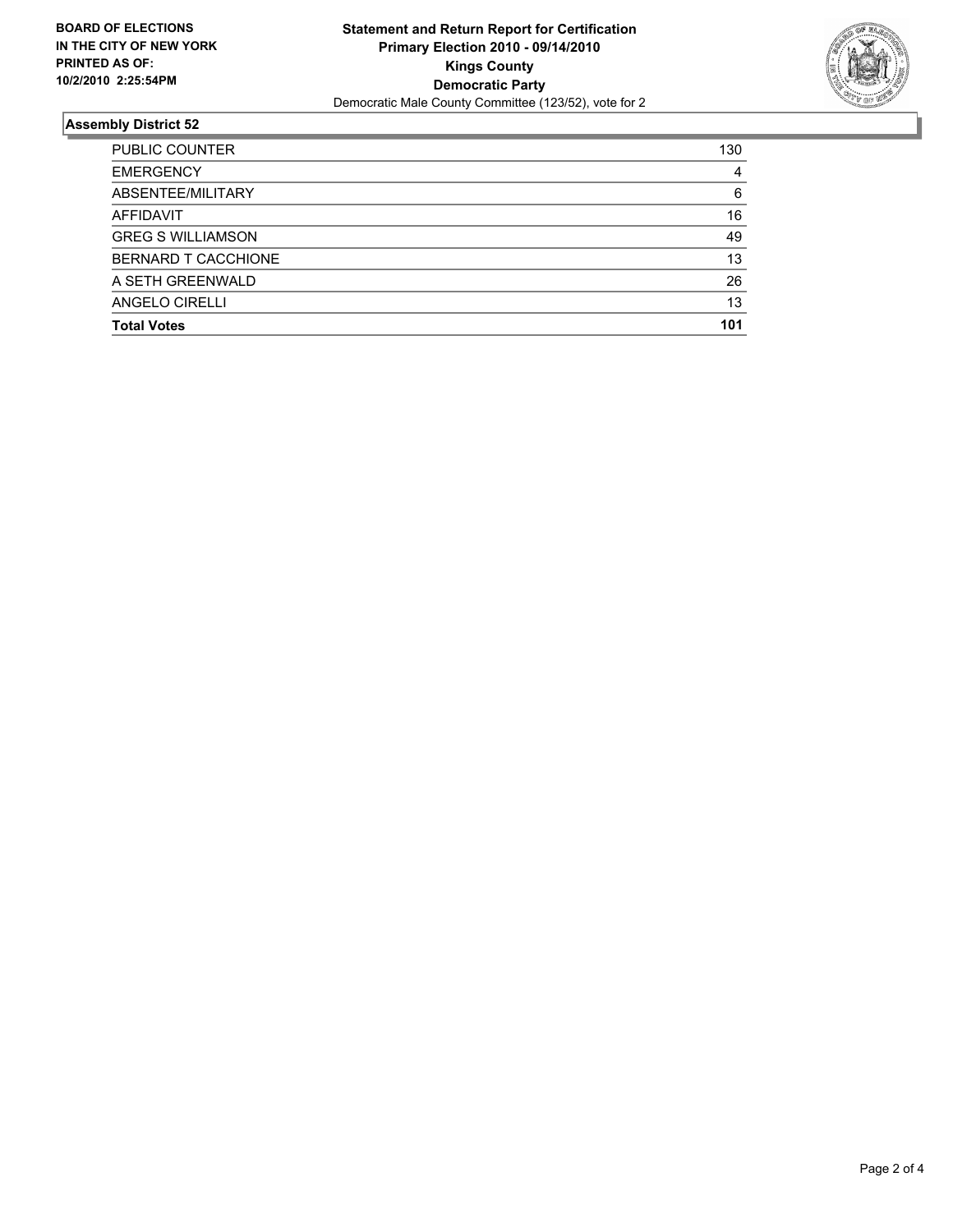#### **Statement and Return Report for Certification Primary Election 2010 - 09/14/2010 Kings County Democratic Party** Democratic Male County Committee (123/52), vote for 2

### **Total for Democratic Male County Committee (123/52) - Kings County**

| <b>PUBLIC COUNTER</b>    | 130 |
|--------------------------|-----|
| <b>EMERGENCY</b>         | 4   |
| ABSENTEE/MILITARY        | 6   |
| AFFIDAVIT                | 16  |
| <b>GREG S WILLIAMSON</b> | 49  |
| BERNARD T CACCHIONE      | 13  |
| A SETH GREENWALD         | 26  |
| ANGELO CIRELLI           | 13  |
| <b>Total Votes</b>       | 101 |

We certify this statement to be correct, and have caused the same to be attested by the signatures of the members of the board, or a majority thereof, on

Secretary **Chairman** 

Canvassing Board

Canvassing Board **Canvassing Board** Canvassing Board **Deputy Chief Clerk** 

Chief Clerk

Date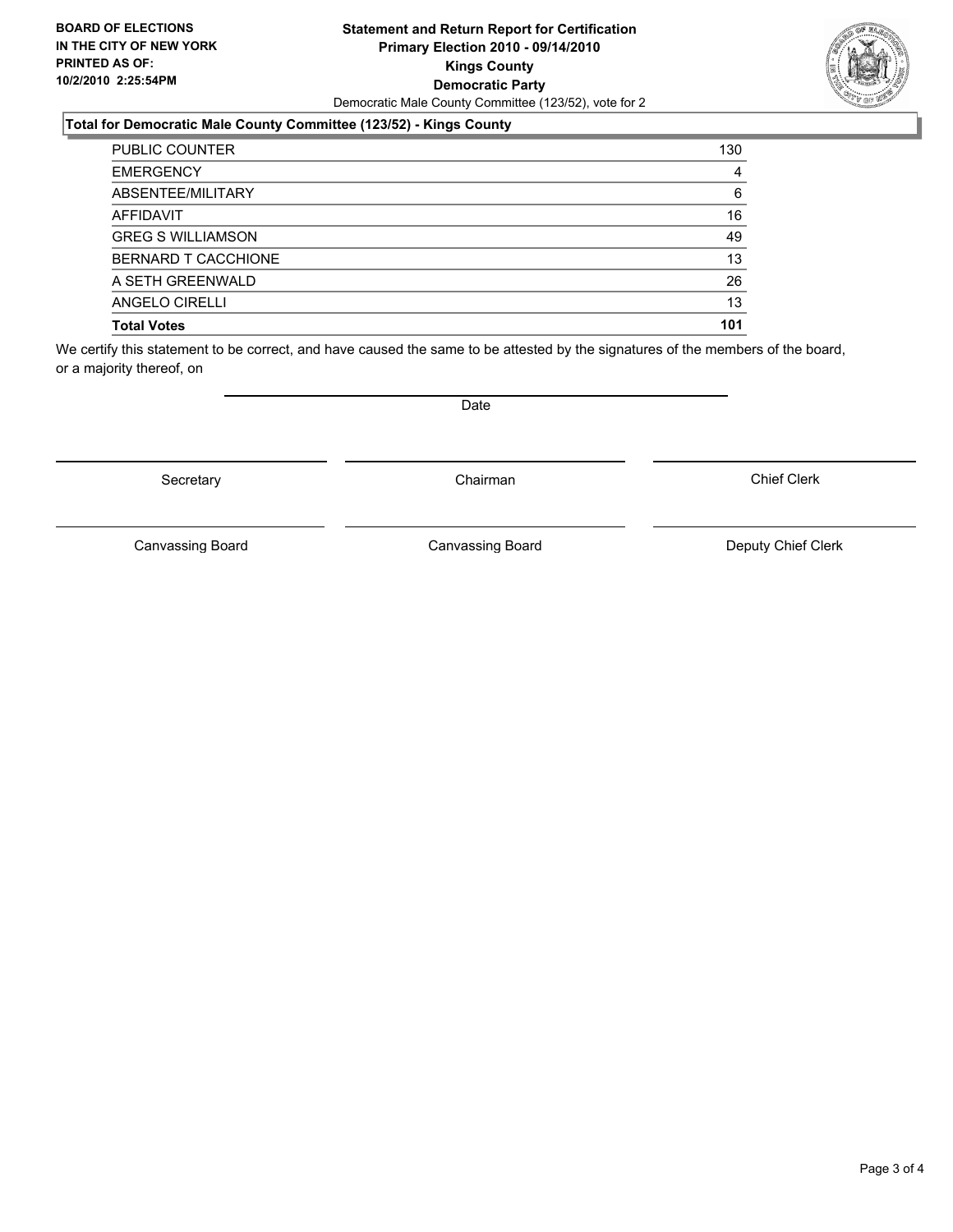**Statement and Return Report for Certification Primary Election 2010 - 09/14/2010 Kings County Democratic Party** Democratic Male County Committee (123/52), vote for 2

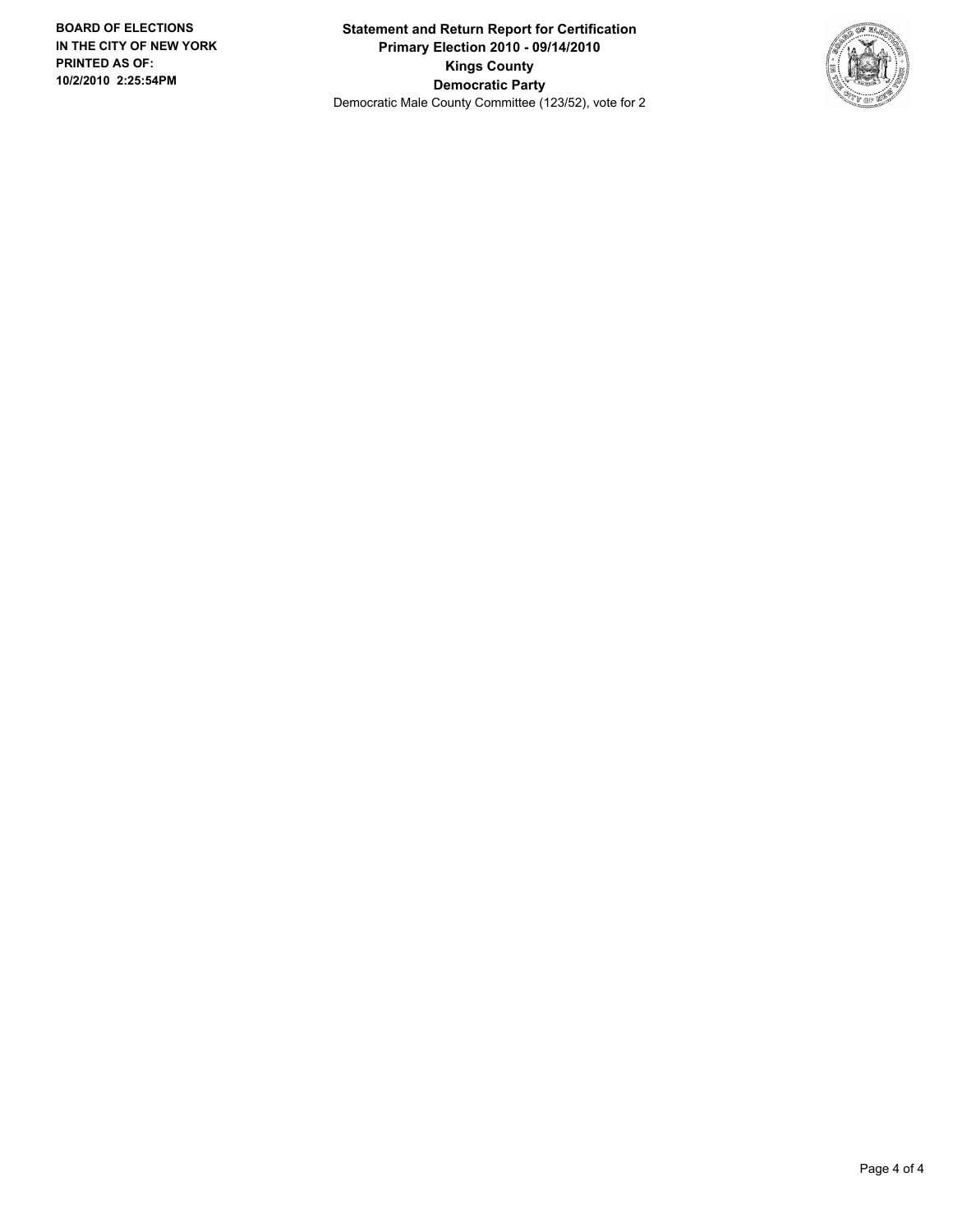

## **Primary Election 2010 - 09/14/2010 Kings County - Democratic Party**

Democratic Male County Committee 010/53 Vote for 2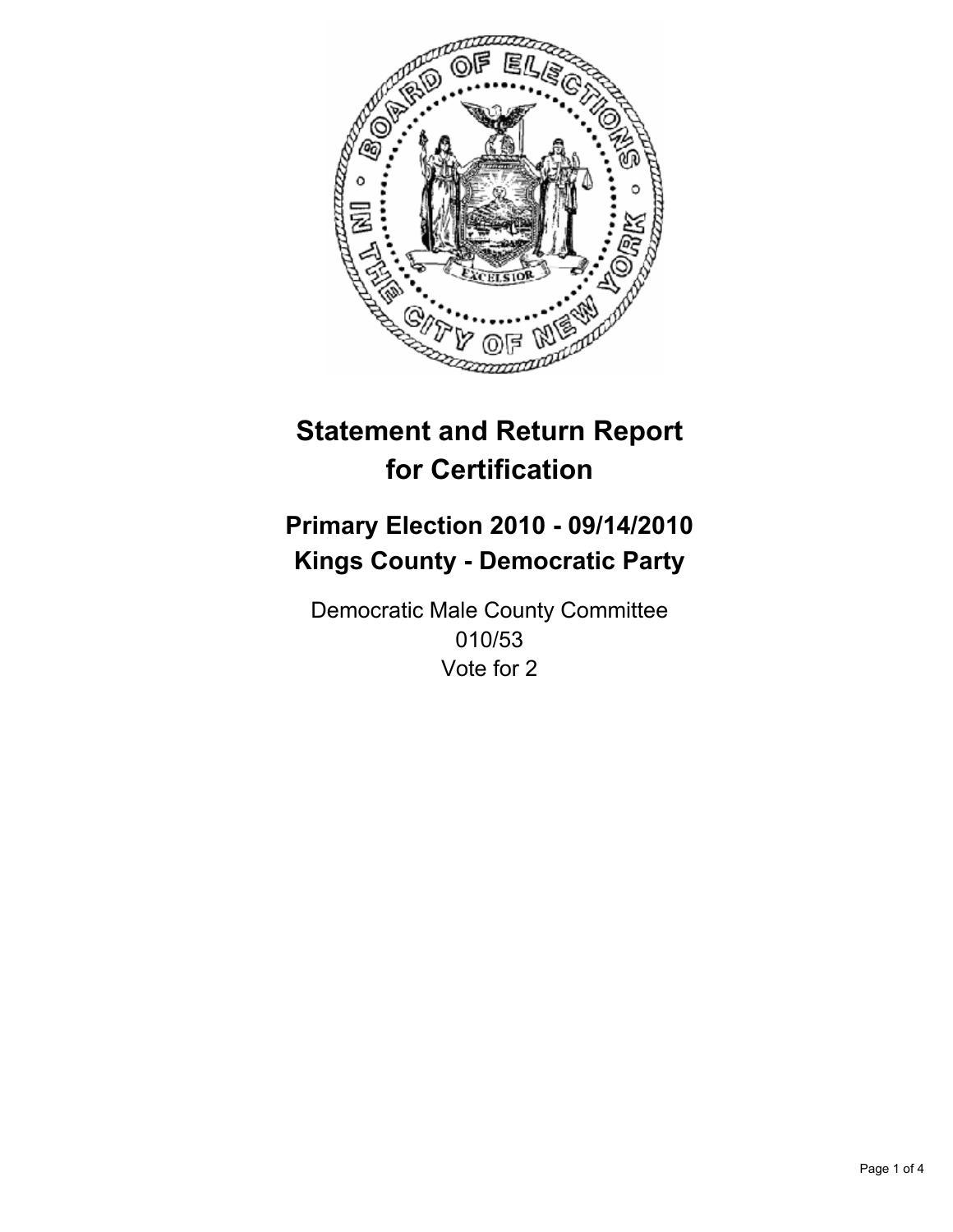

| <b>PUBLIC COUNTER</b>     | 68 |
|---------------------------|----|
| <b>EMERGENCY</b>          | 0  |
| ABSENTEE/MILITARY         | 0  |
| <b>AFFIDAVIT</b>          | 0  |
| ALEXANDER LOW             | 30 |
| ADAM CUNNINGHAM           | 14 |
| <b>JOSE HERNANDEZ</b>     | 15 |
| JIMMY MCDONALD (WRITE-IN) |    |
| MARITZA DAVILA (WRITE-IN) |    |
| <b>Total Votes</b>        | 61 |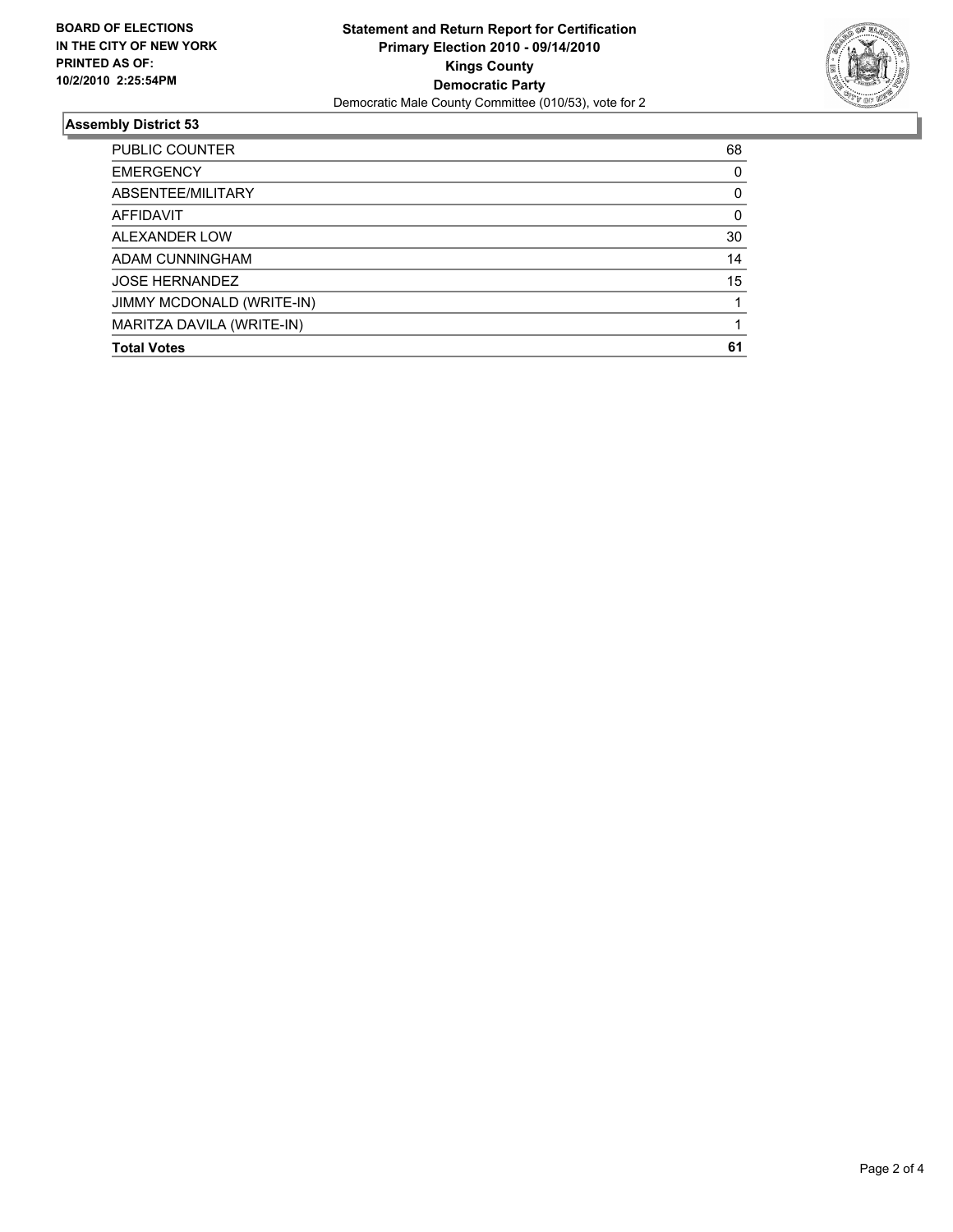#### **Statement and Return Report for Certification Primary Election 2010 - 09/14/2010 Kings County Democratic Party** Democratic Male County Committee (010/53), vote for 2

### **Total for Democratic Male County Committee (010/53) - Kings County**

| PUBLIC COUNTER            | 68 |
|---------------------------|----|
| <b>EMERGENCY</b>          | 0  |
| ABSENTEE/MILITARY         | 0  |
| <b>AFFIDAVIT</b>          | 0  |
| ALEXANDER LOW             | 30 |
| ADAM CUNNINGHAM           | 14 |
| <b>JOSE HERNANDEZ</b>     | 15 |
| JIMMY MCDONALD (WRITE-IN) |    |
| MARITZA DAVILA (WRITE-IN) |    |
| <b>Total Votes</b>        | 61 |

We certify this statement to be correct, and have caused the same to be attested by the signatures of the members of the board, or a majority thereof, on

Secretary **Chairman** 

Canvassing Board **Canvassing Board** Canvassing Board **Deputy Chief Clerk** 

Canvassing Board

Chief Clerk

Page 3 of 4



Date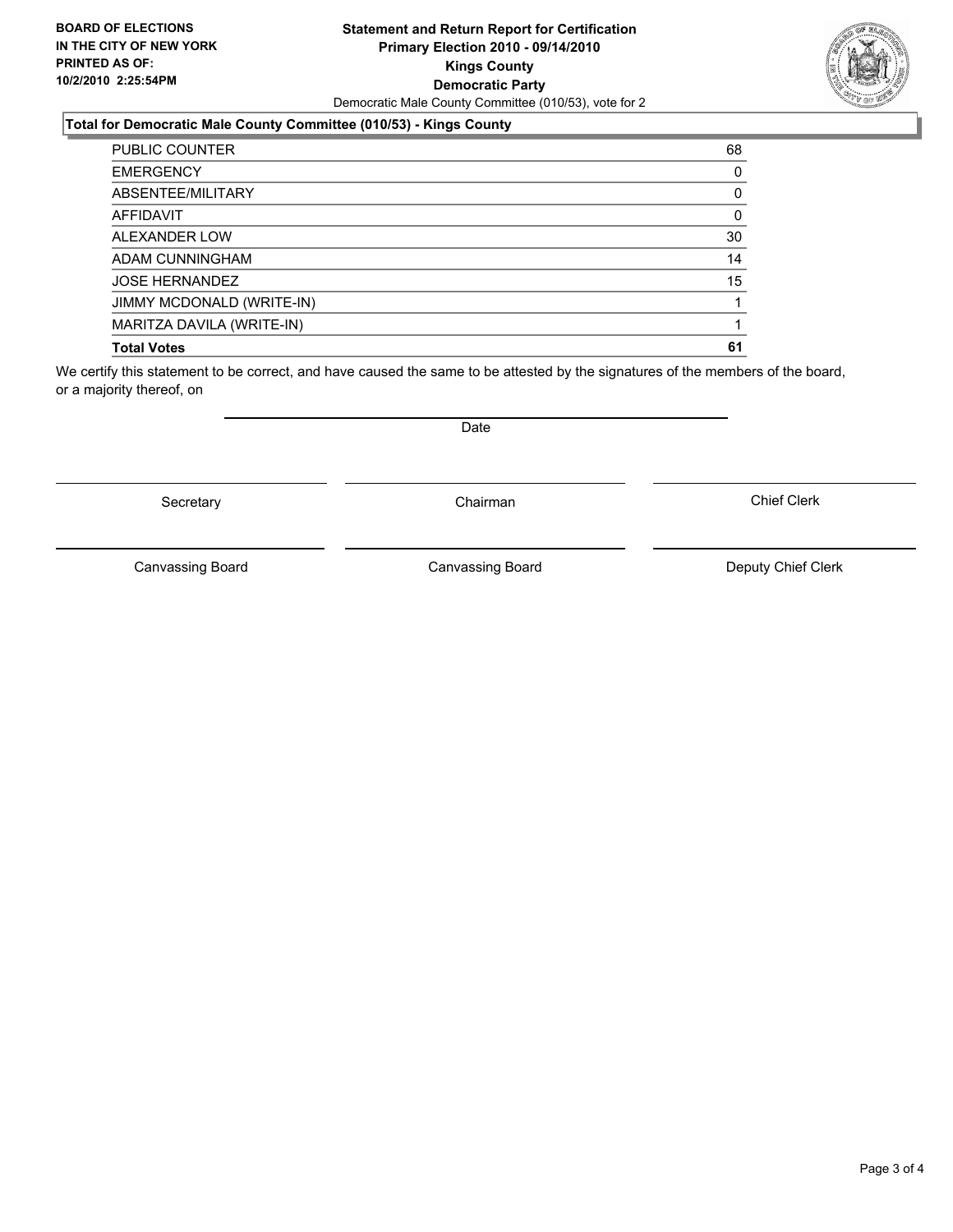**Statement and Return Report for Certification Primary Election 2010 - 09/14/2010 Kings County Democratic Party** Democratic Male County Committee (010/53), vote for 2

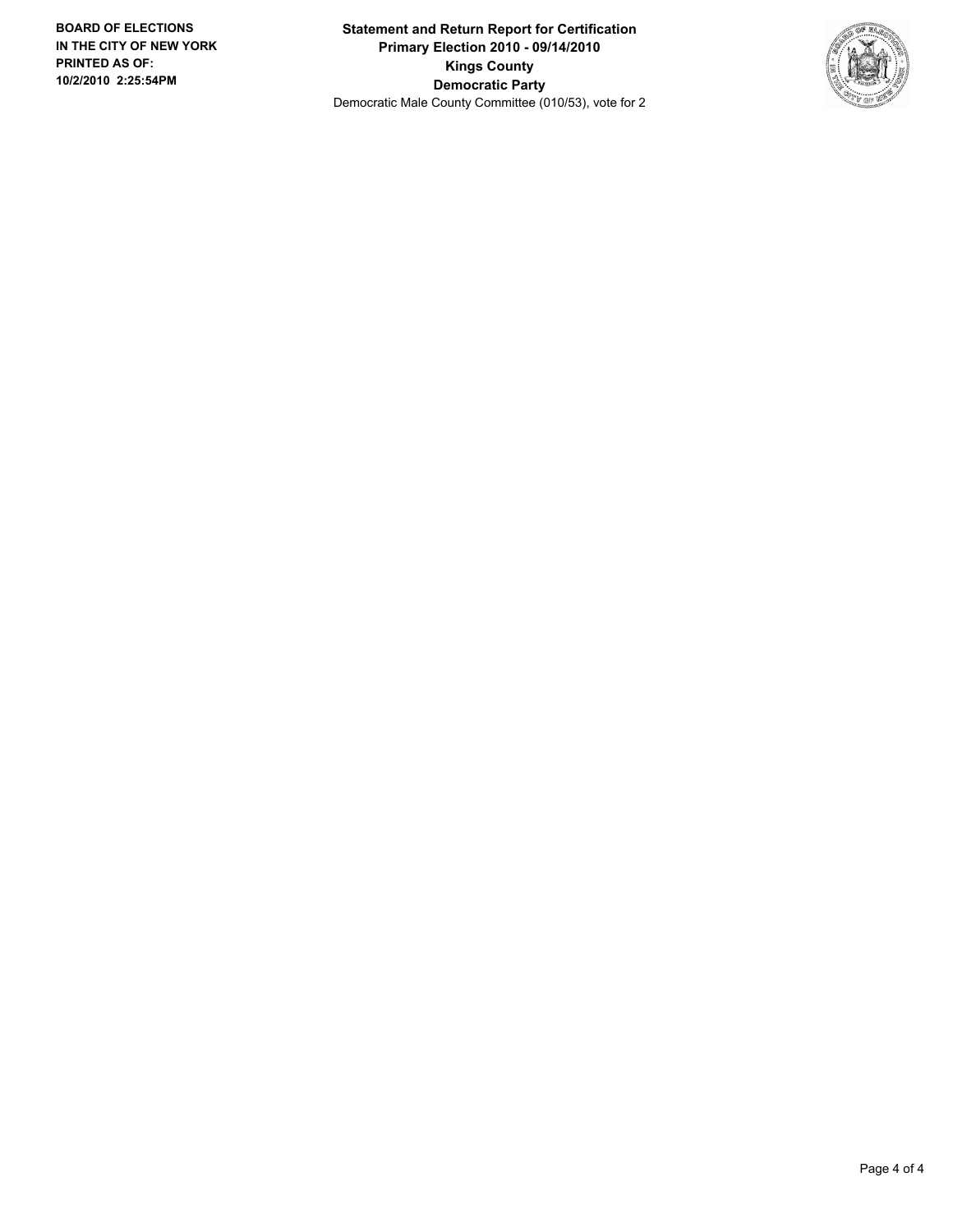

## **Primary Election 2010 - 09/14/2010 Kings County - Democratic Party**

Democratic Male County Committee 026/53 Vote for 1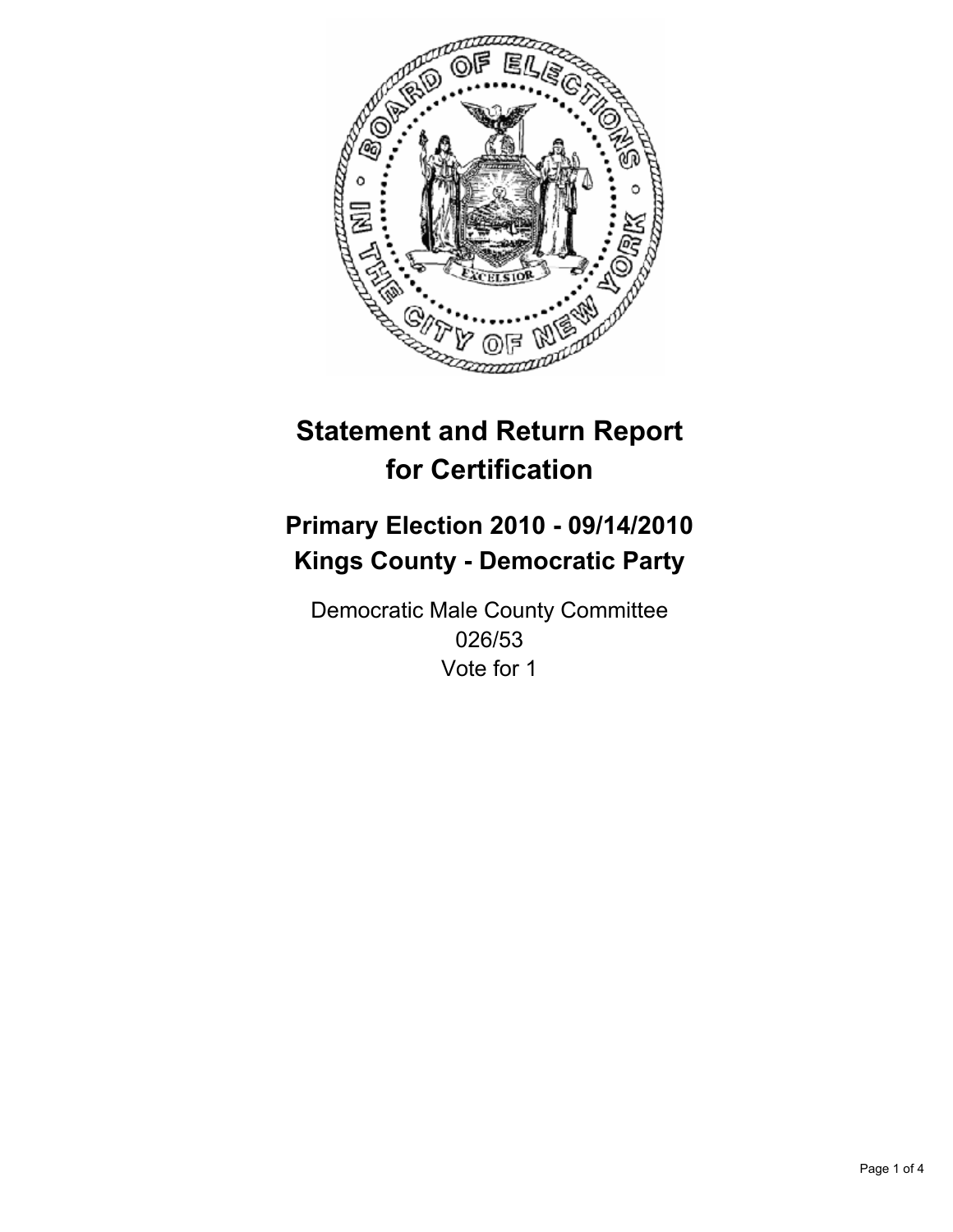

| <b>Total Votes</b>      | 0 |
|-------------------------|---|
| <b>ANTHONY MORTISE</b>  | 0 |
| CHRISTOPHER W HENDERSON | 0 |
| AFFIDAVIT               | 0 |
| ABSENTEE/MILITARY       | 0 |
| <b>EMERGENCY</b>        | 0 |
| PUBLIC COUNTER          |   |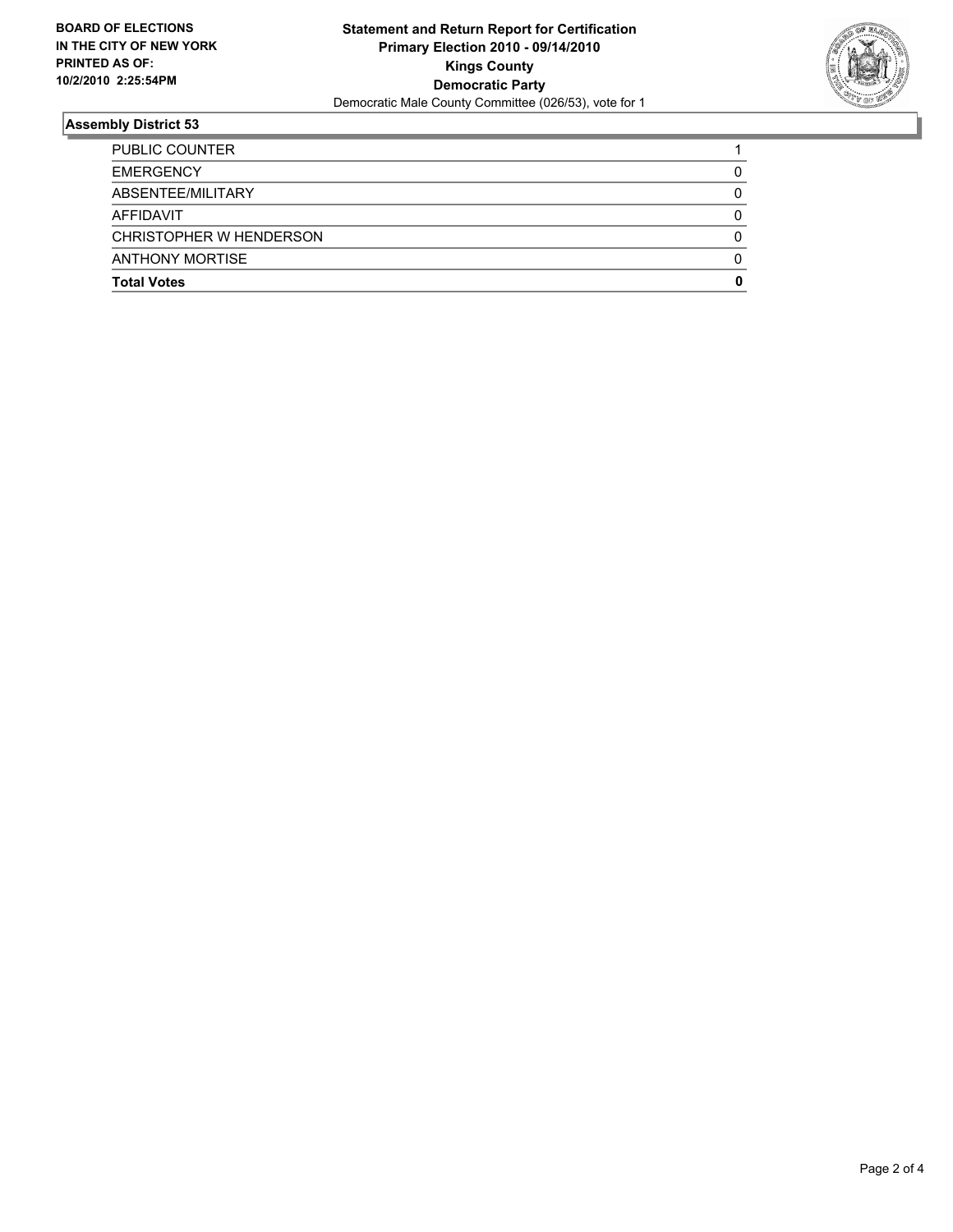#### **Statement and Return Report for Certification Primary Election 2010 - 09/14/2010 Kings County Democratic Party** Democratic Male County Committee (026/53), vote for 1

#### **Total for Democratic Male County Committee (026/53) - Kings County**

| <b>Total Votes</b>      | 0 |
|-------------------------|---|
| <b>ANTHONY MORTISE</b>  | 0 |
| CHRISTOPHER W HENDERSON | 0 |
| AFFIDAVIT               | 0 |
| ABSENTEE/MILITARY       | 0 |
| <b>EMERGENCY</b>        | 0 |
| PUBLIC COUNTER          |   |

We certify this statement to be correct, and have caused the same to be attested by the signatures of the members of the board, or a majority thereof, on

Secretary **Chairman** 

Canvassing Board **Canvassing Board** Canvassing Board **Deputy Chief Clerk** 

Canvassing Board

Chief Clerk

Page 3 of 4



Date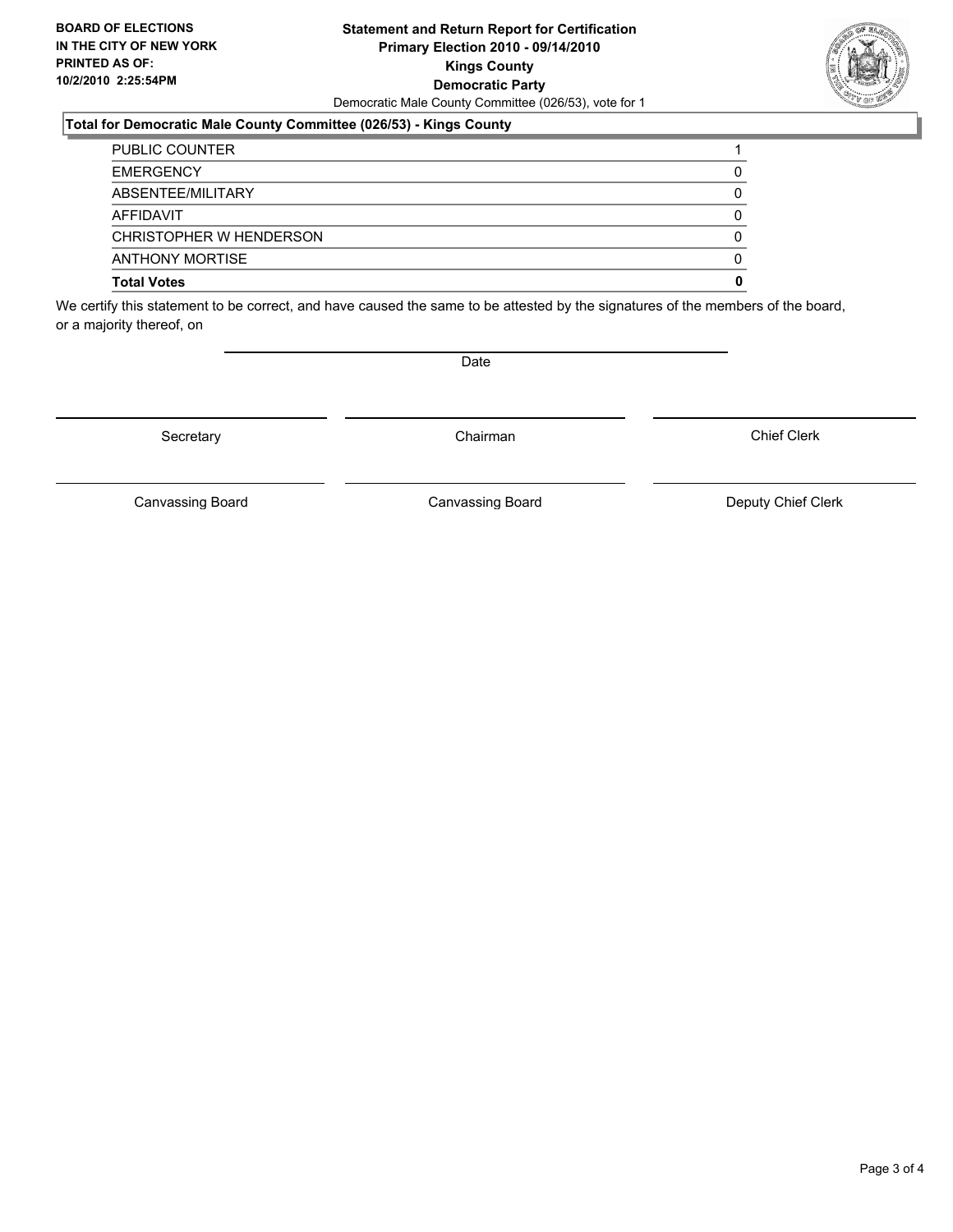**Statement and Return Report for Certification Primary Election 2010 - 09/14/2010 Kings County Democratic Party** Democratic Male County Committee (026/53), vote for 1

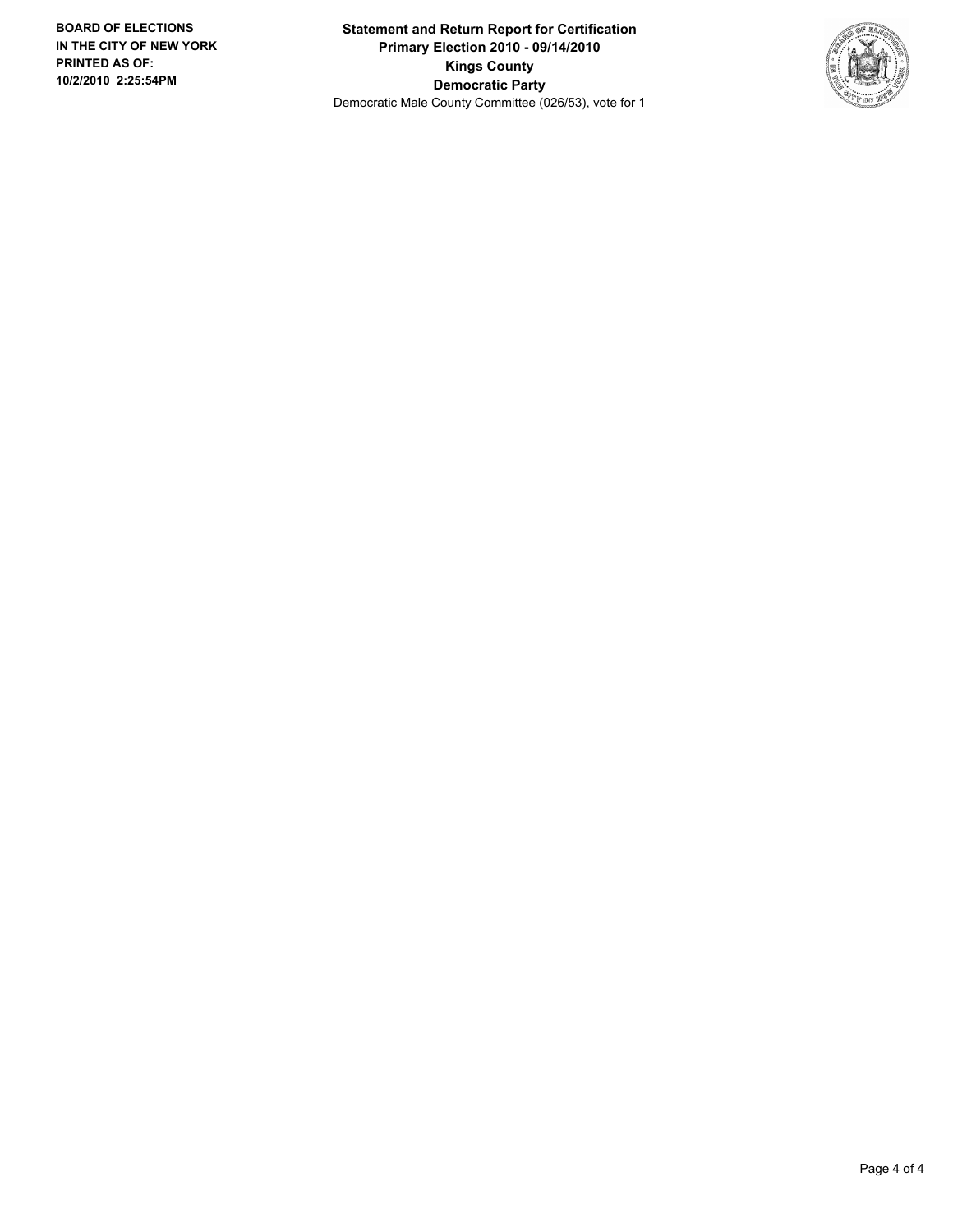

## **Primary Election 2010 - 09/14/2010 Kings County - Democratic Party**

Democratic Male County Committee 034/53 Vote for 1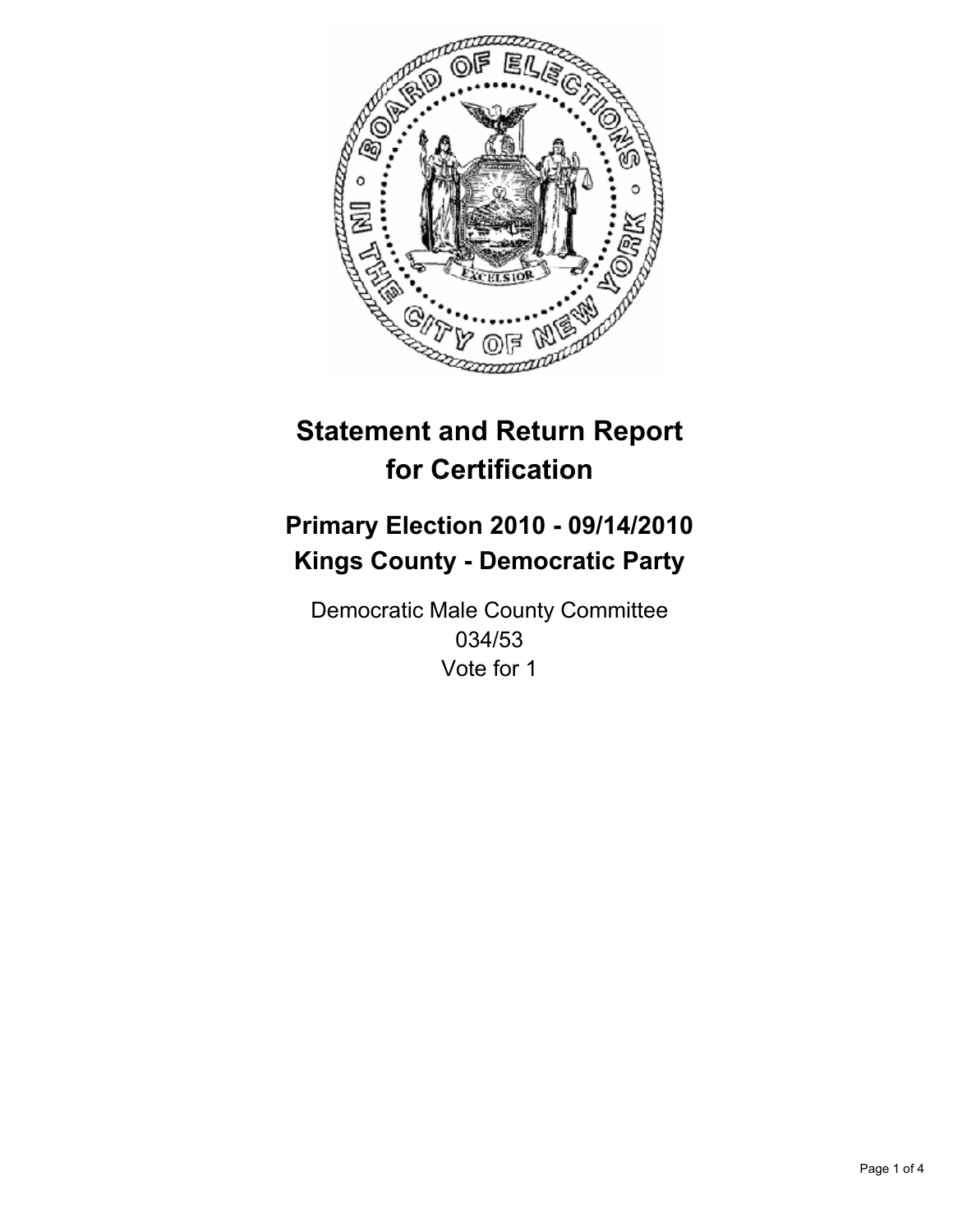

| <b>Total Votes</b>   | 40 |
|----------------------|----|
| <b>HECTOR PELLOT</b> | 5  |
| ANTONIO REYNOSO      | 35 |
| AFFIDAVIT            | 4  |
| ABSENTEE/MILITARY    | 0  |
| <b>EMERGENCY</b>     | 0  |
| PUBLIC COUNTER       | 94 |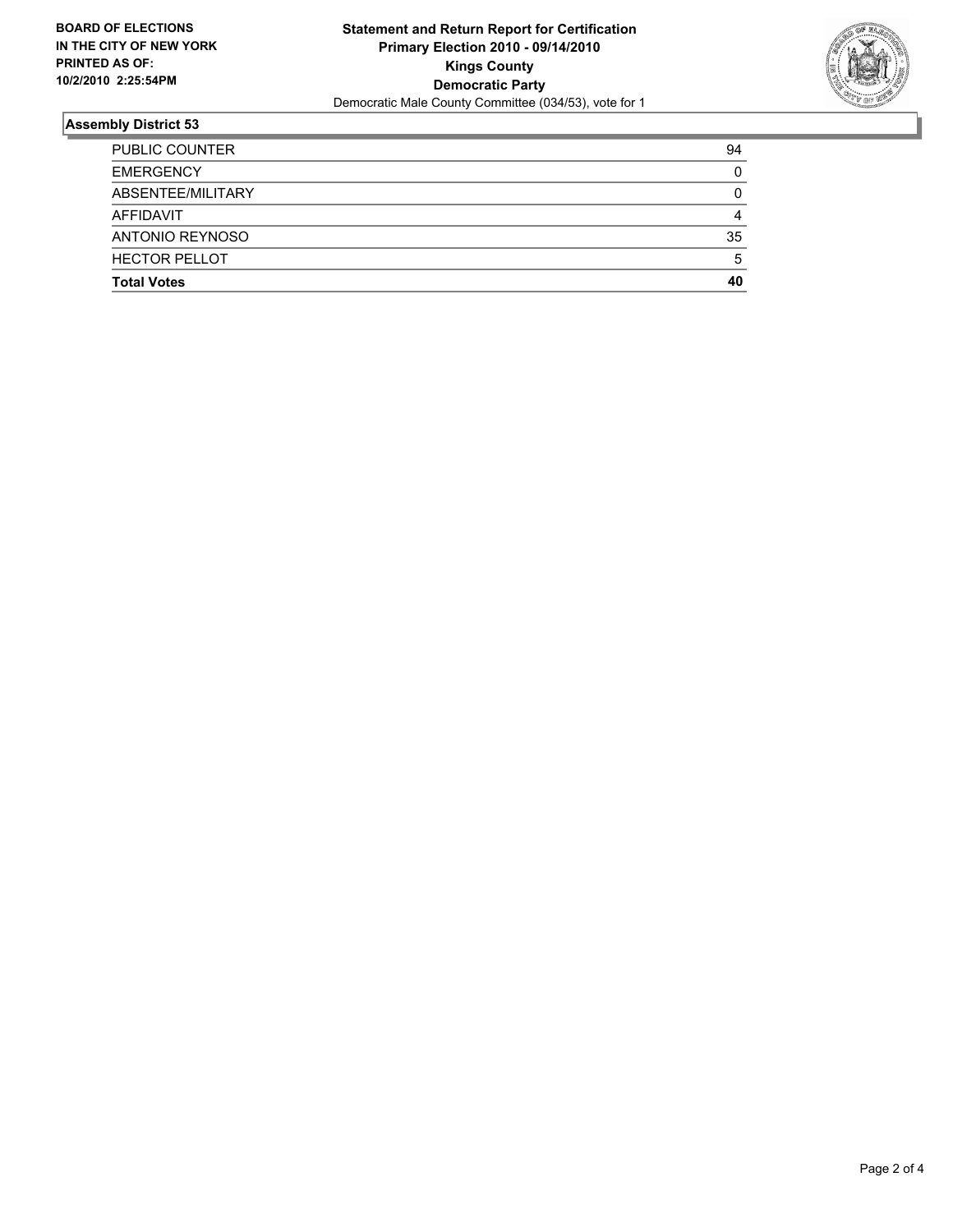#### **Statement and Return Report for Certification Primary Election 2010 - 09/14/2010 Kings County Democratic Party** Democratic Male County Committee (034/53), vote for 1

#### **Total for Democratic Male County Committee (034/53) - Kings County**

| PUBLIC COUNTER       | 94 |
|----------------------|----|
| <b>EMERGENCY</b>     | 0  |
| ABSENTEE/MILITARY    | 0  |
| AFFIDAVIT            | 4  |
| ANTONIO REYNOSO      | 35 |
| <b>HECTOR PELLOT</b> | 5  |
| <b>Total Votes</b>   | 40 |

We certify this statement to be correct, and have caused the same to be attested by the signatures of the members of the board, or a majority thereof, on

Secretary **Chairman** 

Canvassing Board **Canvassing Board** Canvassing Board **Deputy Chief Clerk** 

Canvassing Board

Chief Clerk

Page 3 of 4



Date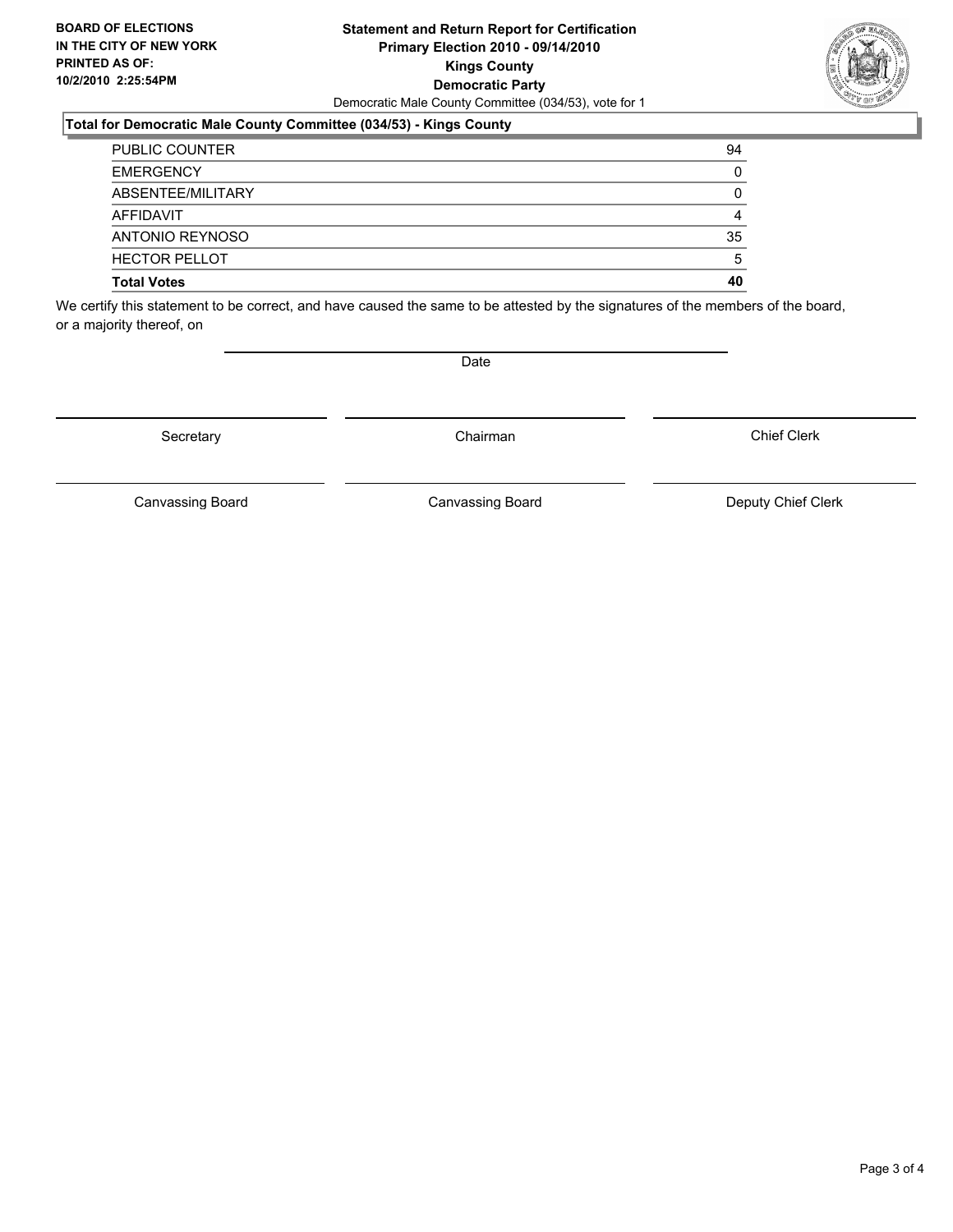**Statement and Return Report for Certification Primary Election 2010 - 09/14/2010 Kings County Democratic Party** Democratic Male County Committee (034/53), vote for 1

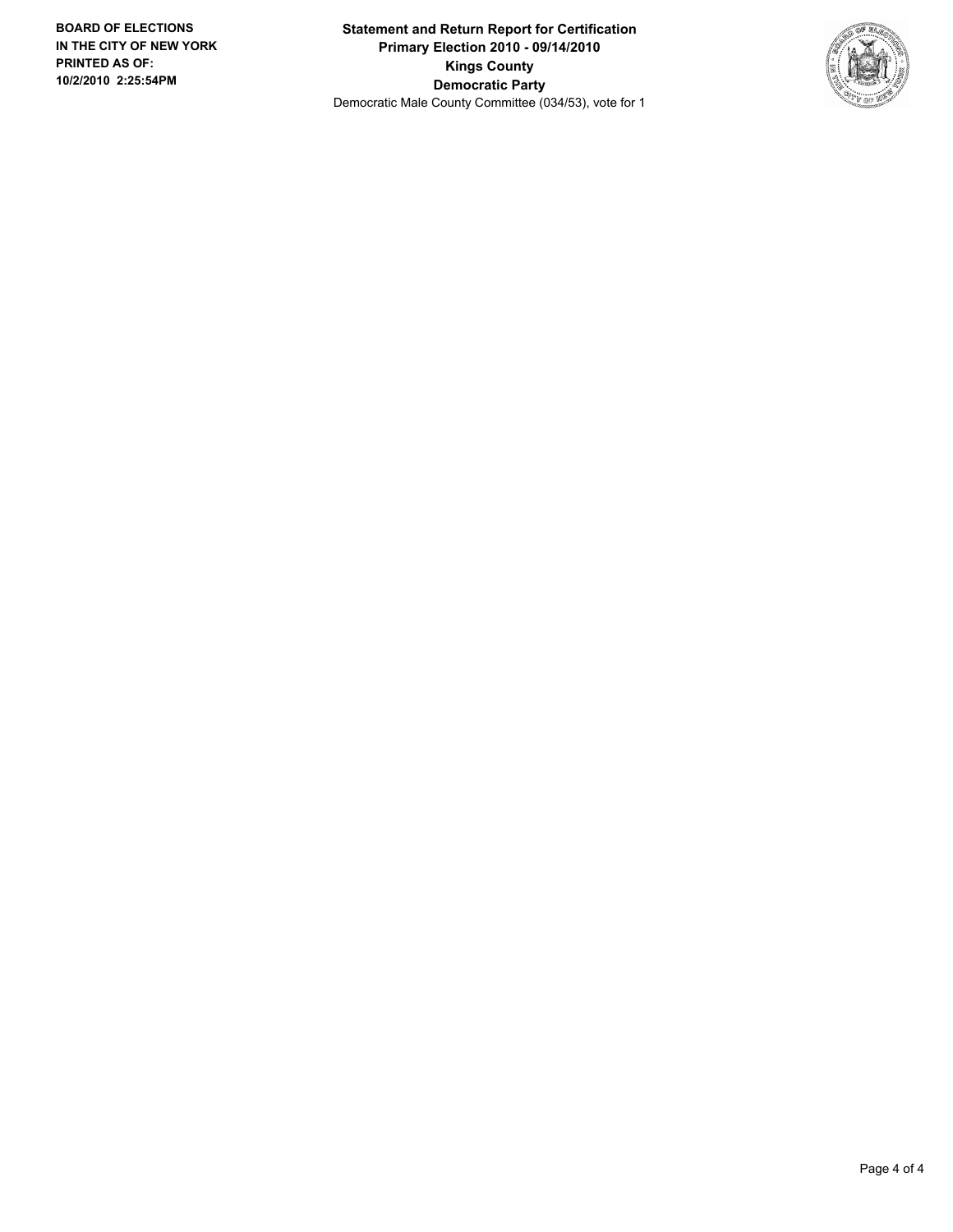

## **Primary Election 2010 - 09/14/2010 Kings County - Democratic Party**

Democratic Male County Committee 090/55 Vote for 2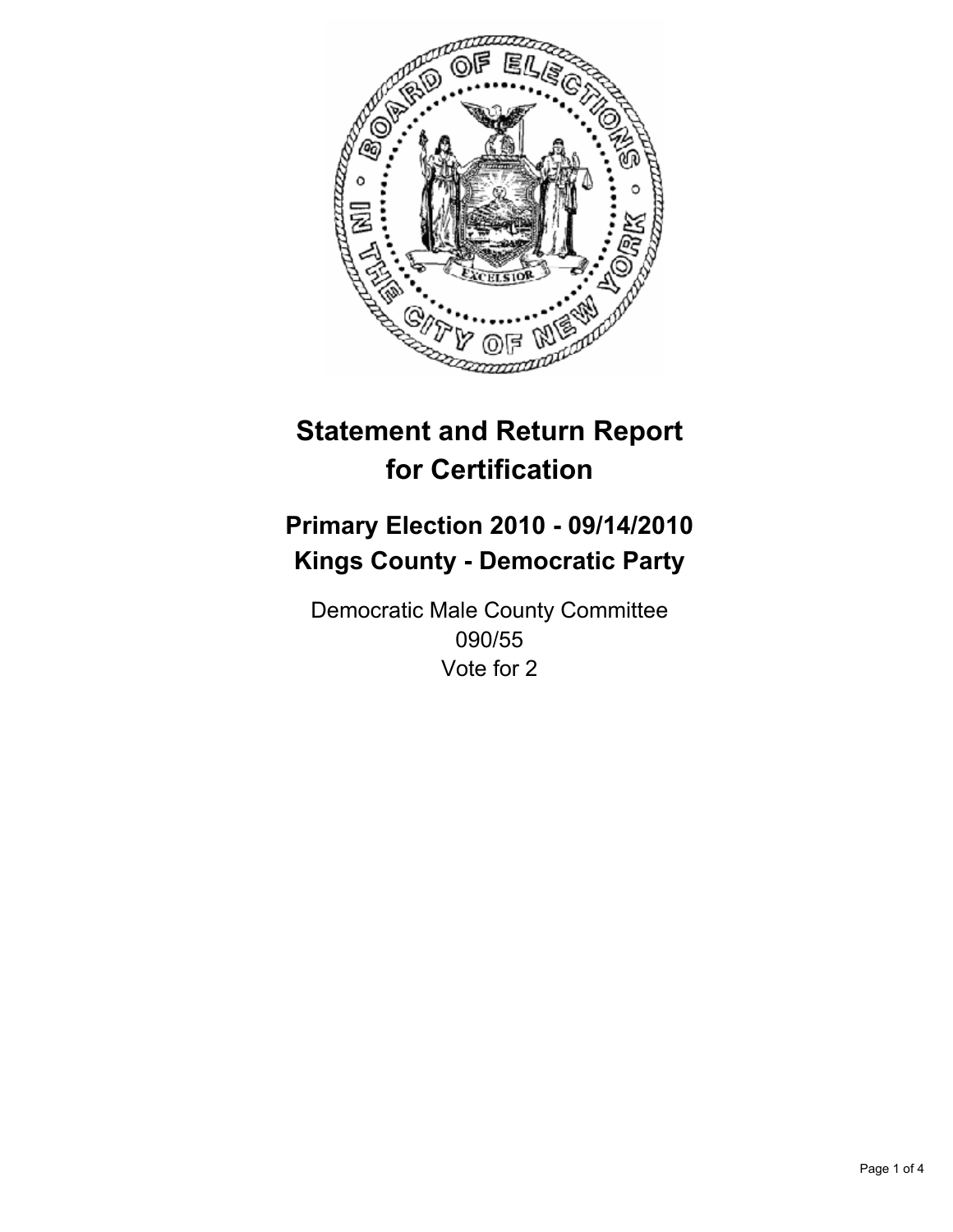

| 49 |
|----|
| 0  |
| 2  |
| 0  |
| 13 |
| 10 |
| 4  |
| 5  |
|    |
| 33 |
|    |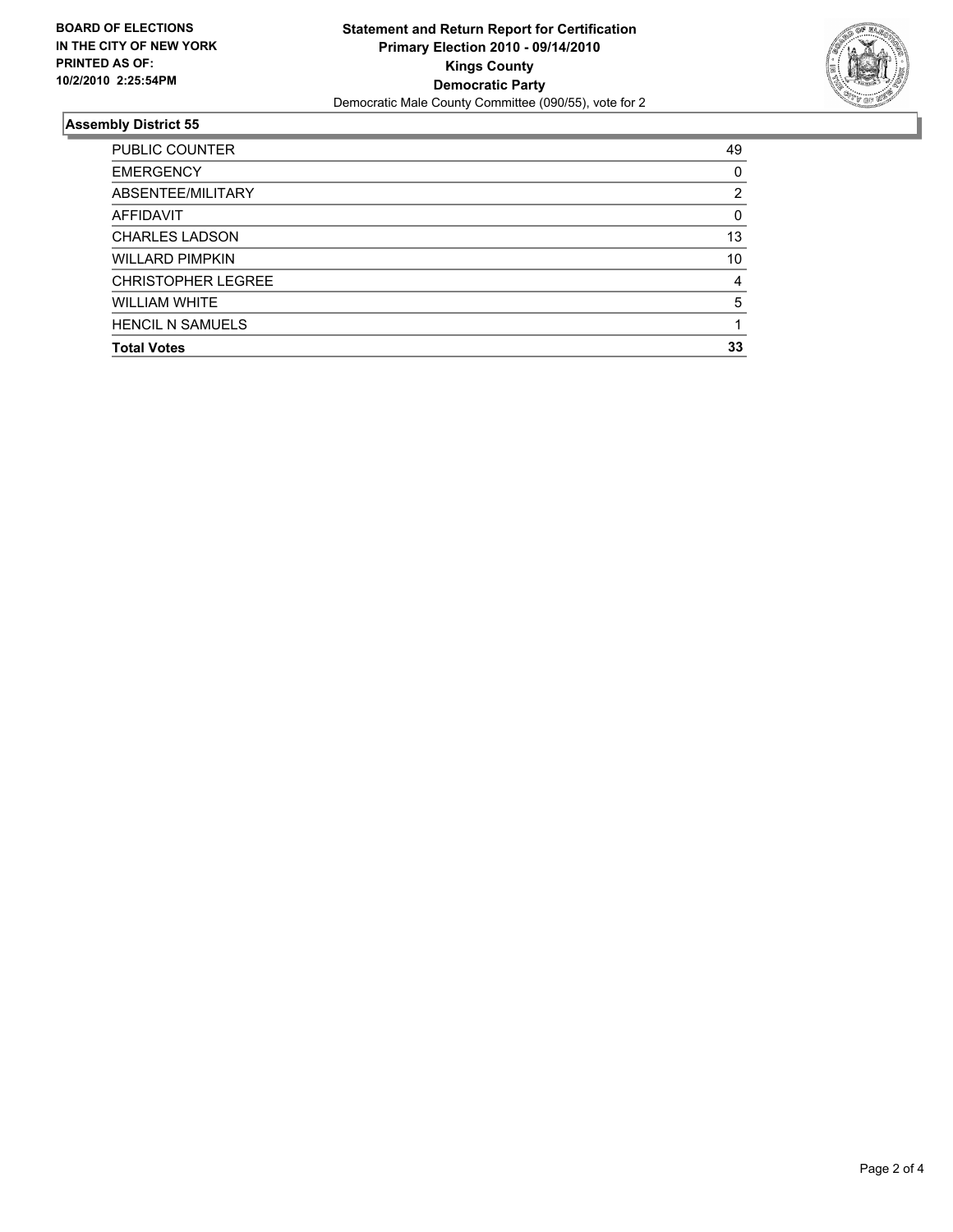#### **Statement and Return Report for Certification Primary Election 2010 - 09/14/2010 Kings County Democratic Party** Democratic Male County Committee (090/55), vote for 2

### **Total for Democratic Male County Committee (090/55) - Kings County**

| <b>PUBLIC COUNTER</b>     | 49             |
|---------------------------|----------------|
| <b>EMERGENCY</b>          | 0              |
| ABSENTEE/MILITARY         | $\overline{2}$ |
| <b>AFFIDAVIT</b>          | 0              |
| <b>CHARLES LADSON</b>     | 13             |
| <b>WILLARD PIMPKIN</b>    | 10             |
| <b>CHRISTOPHER LEGREE</b> | 4              |
| <b>WILLIAM WHITE</b>      | 5              |
| <b>HENCIL N SAMUELS</b>   |                |
| <b>Total Votes</b>        | 33             |

We certify this statement to be correct, and have caused the same to be attested by the signatures of the members of the board, or a majority thereof, on

Canvassing Board **Canvassing Board** Canvassing Board **Deputy Chief Clerk** 

Canvassing Board

Chief Clerk

Secretary **Chairman** 

Date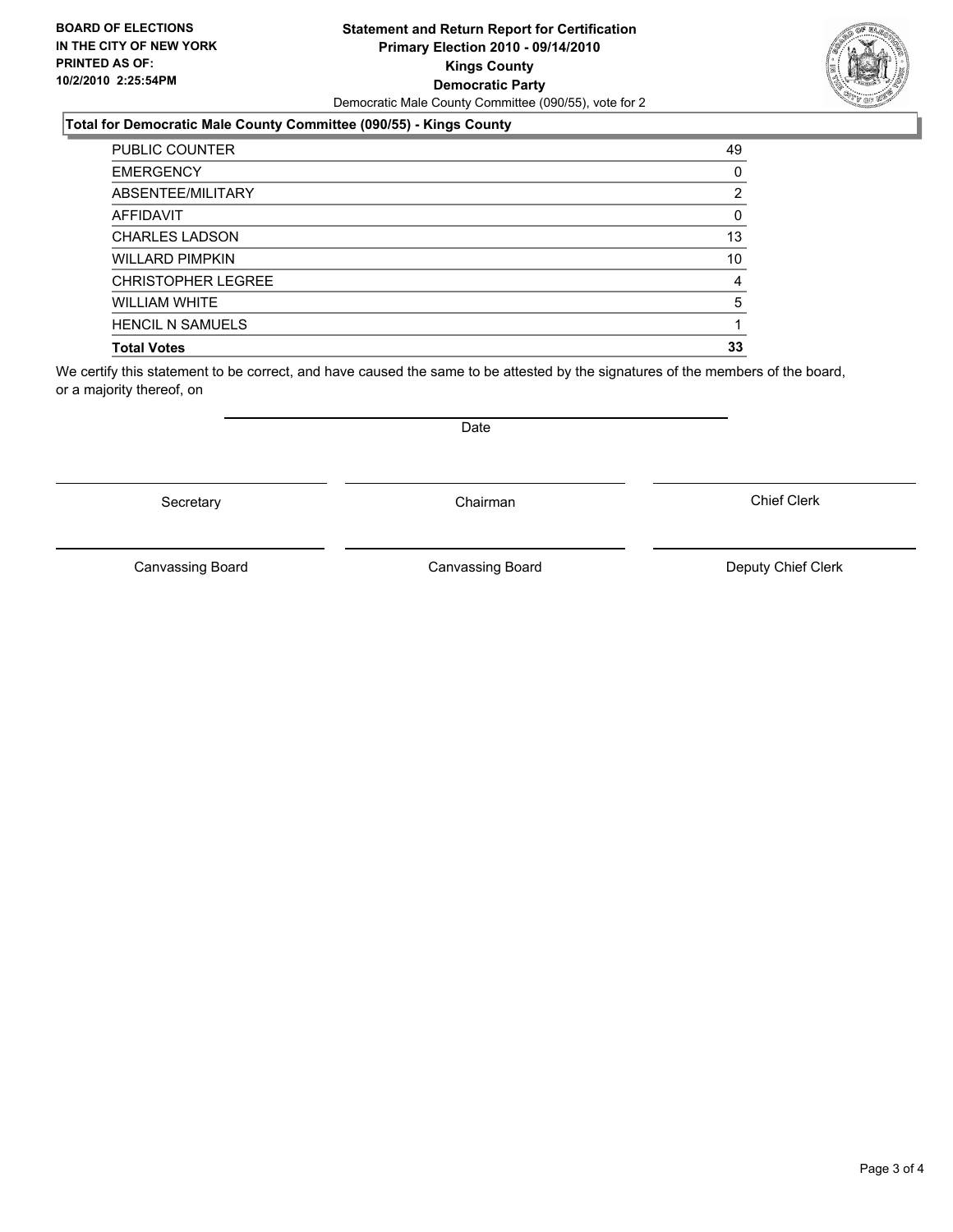**Statement and Return Report for Certification Primary Election 2010 - 09/14/2010 Kings County Democratic Party** Democratic Male County Committee (090/55), vote for 2

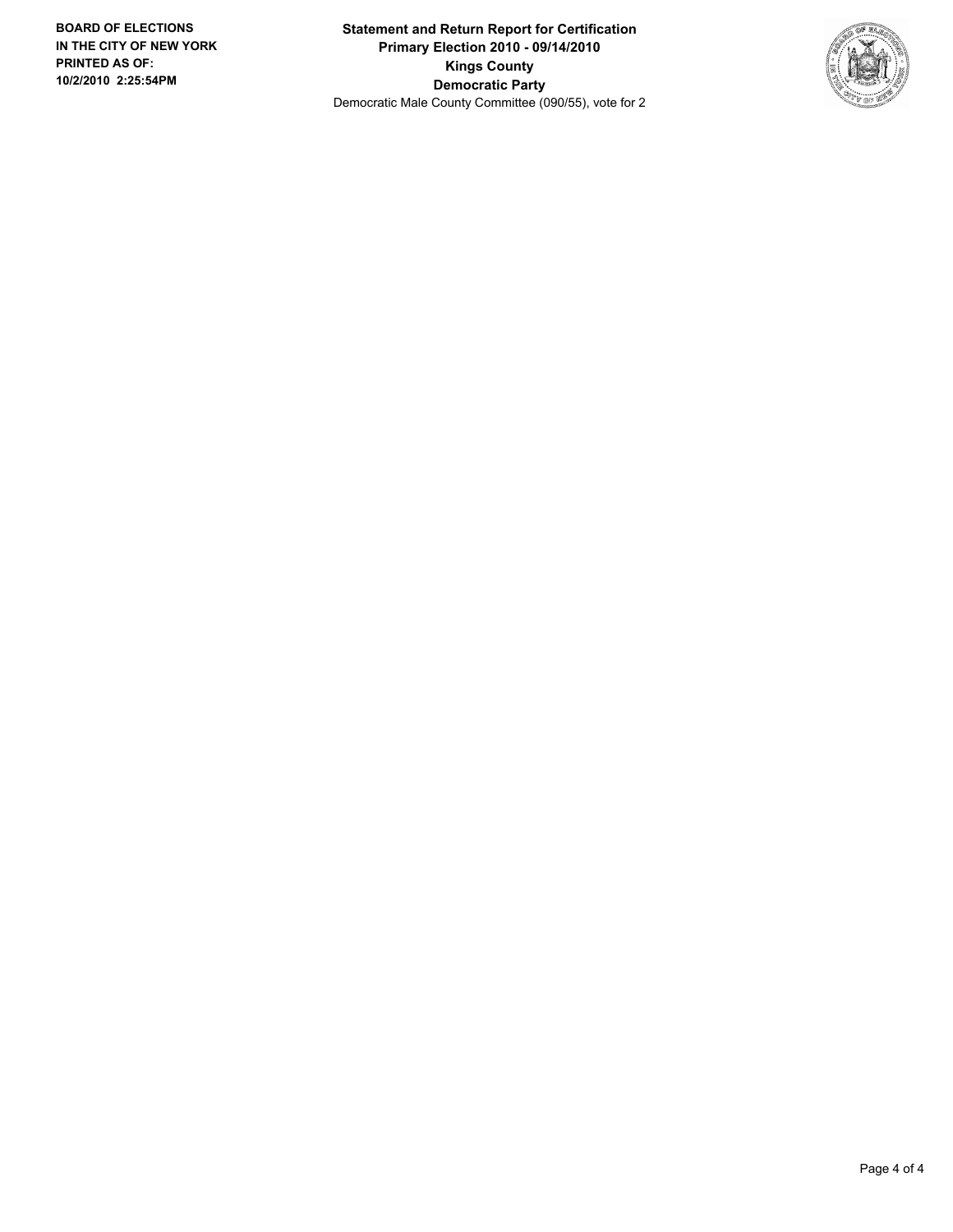

## **Primary Election 2010 - 09/14/2010 Kings County - Democratic Party**

Democratic Male County Committee 090/60 Vote for 2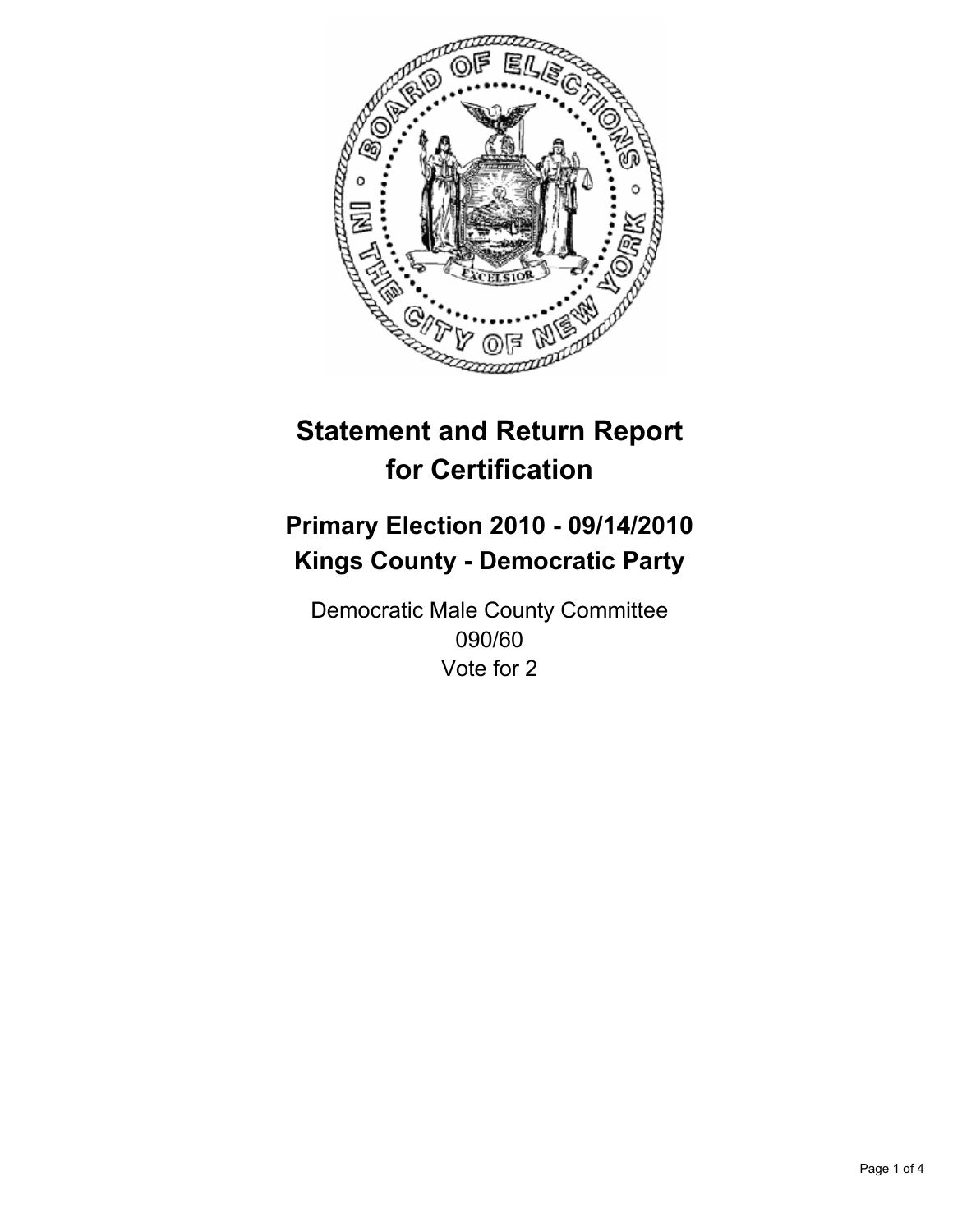

| <b>Total Votes</b>      | 70 |
|-------------------------|----|
| RONALD A GERSON         | 19 |
| <b>VINCENT E RYAN</b>   | 30 |
| <b>WILLIAM J MORTON</b> | 21 |
| AFFIDAVIT               | 0  |
| ABSENTEE/MILITARY       | 2  |
| <b>EMERGENCY</b>        | 0  |
| PUBLIC COUNTER          | 77 |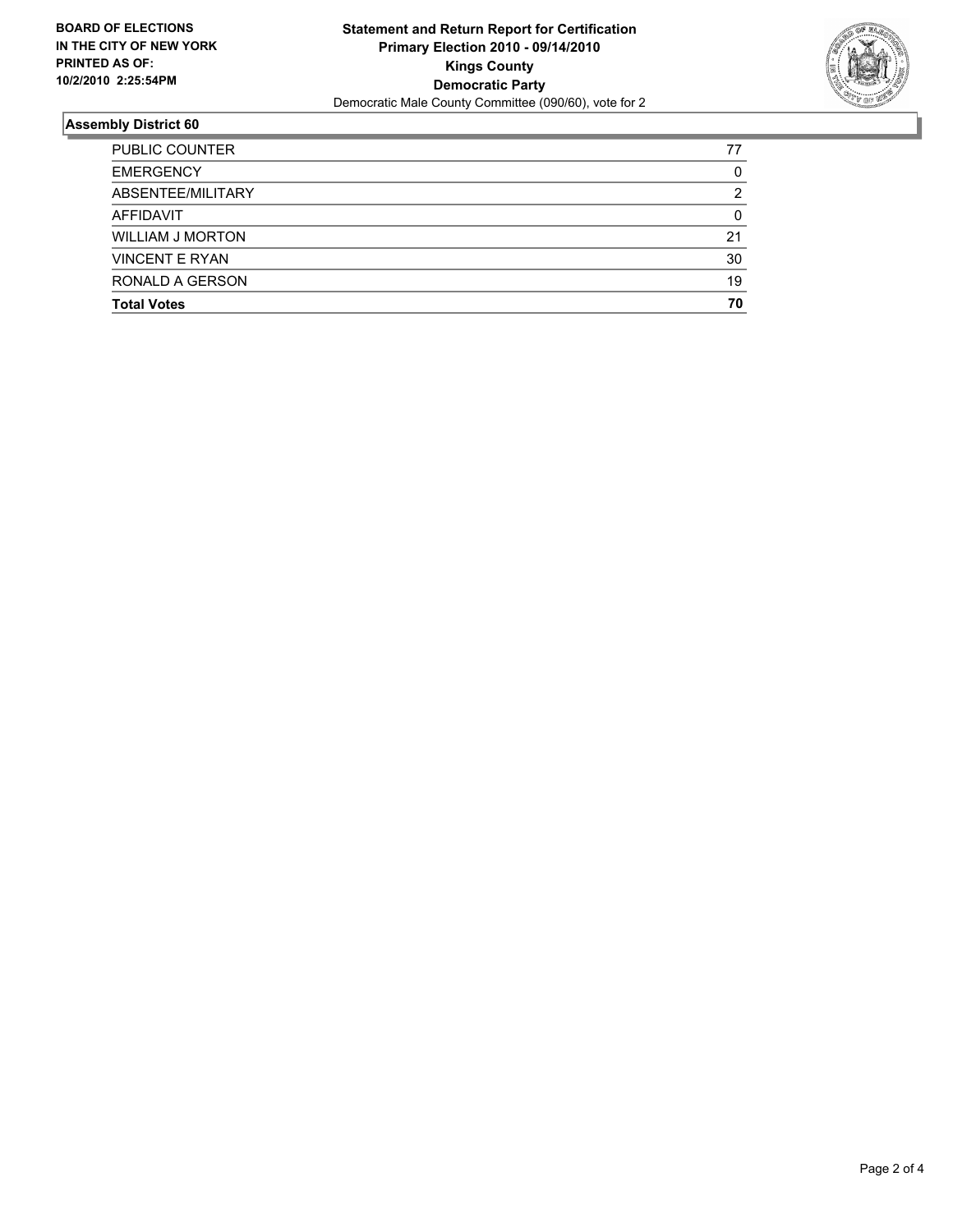#### **Statement and Return Report for Certification Primary Election 2010 - 09/14/2010 Kings County Democratic Party** Democratic Male County Committee (090/60), vote for 2

#### **Total for Democratic Male County Committee (090/60) - Kings County**

| <b>PUBLIC COUNTER</b> | 77 |
|-----------------------|----|
| <b>EMERGENCY</b>      | 0  |
| ABSENTEE/MILITARY     | 2  |
| <b>AFFIDAVIT</b>      | 0  |
| WILLIAM J MORTON      | 21 |
| <b>VINCENT E RYAN</b> | 30 |
| RONALD A GERSON       | 19 |
| <b>Total Votes</b>    | 70 |

We certify this statement to be correct, and have caused the same to be attested by the signatures of the members of the board, or a majority thereof, on

Secretary **Chairman** 

Canvassing Board

**Date** 

Canvassing Board Canvassing Board Canvassing Canvassing Board Deputy Chief Clerk

Chief Clerk



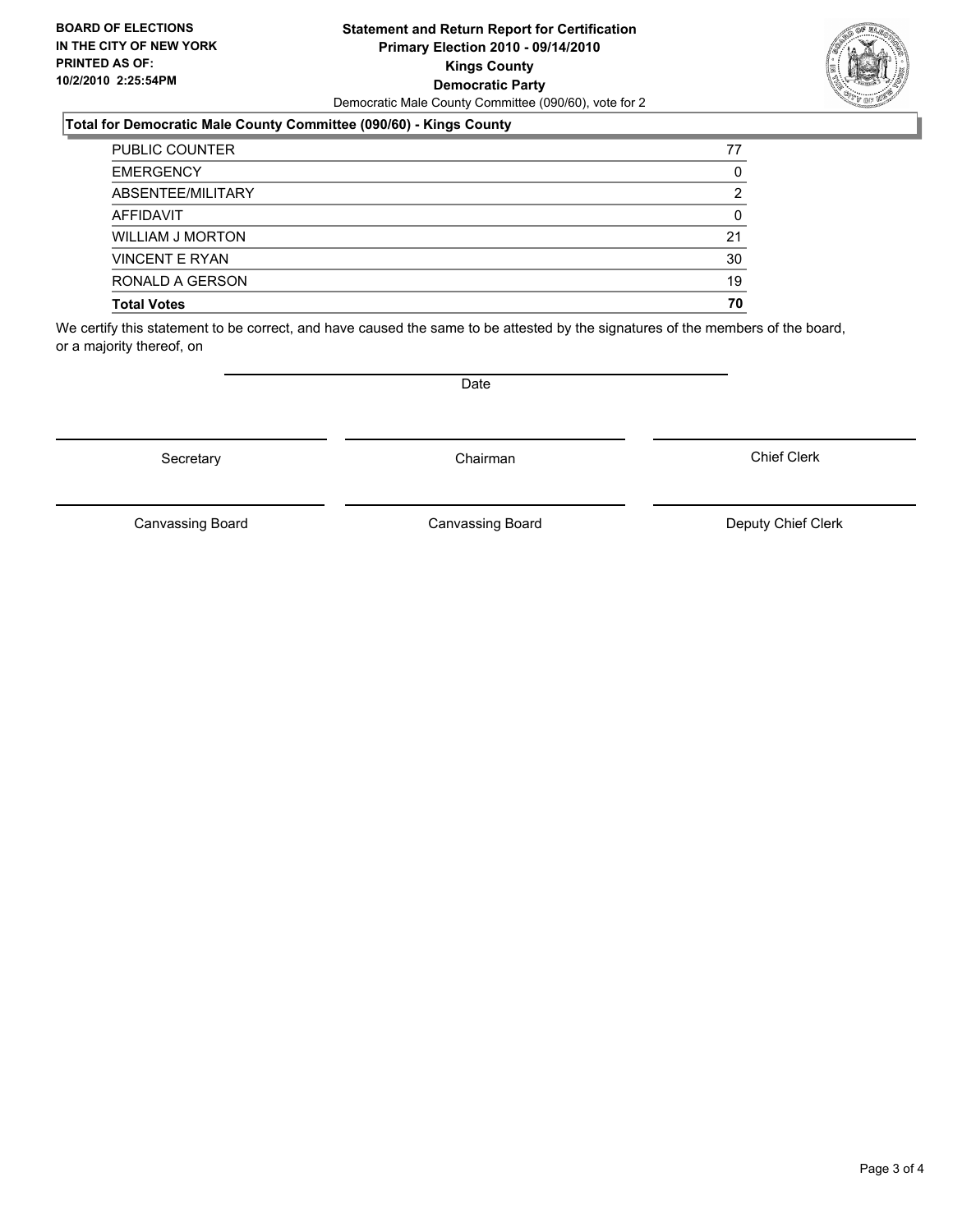**Statement and Return Report for Certification Primary Election 2010 - 09/14/2010 Kings County Democratic Party** Democratic Male County Committee (090/60), vote for 2

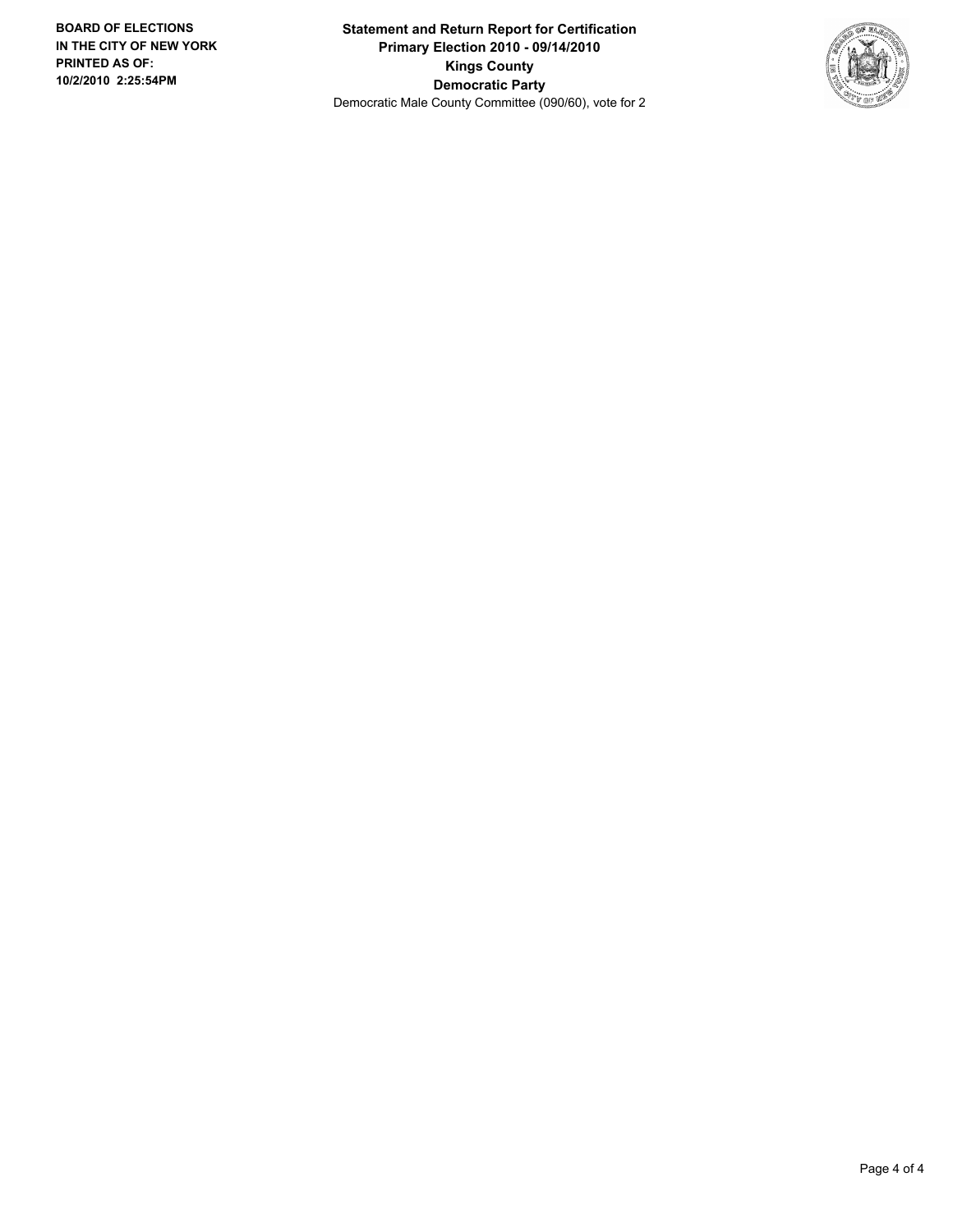

## **Primary Election 2010 - 09/14/2010 Kings County - Democratic Party**

Democratic Male County Committee 099/60 Vote for 1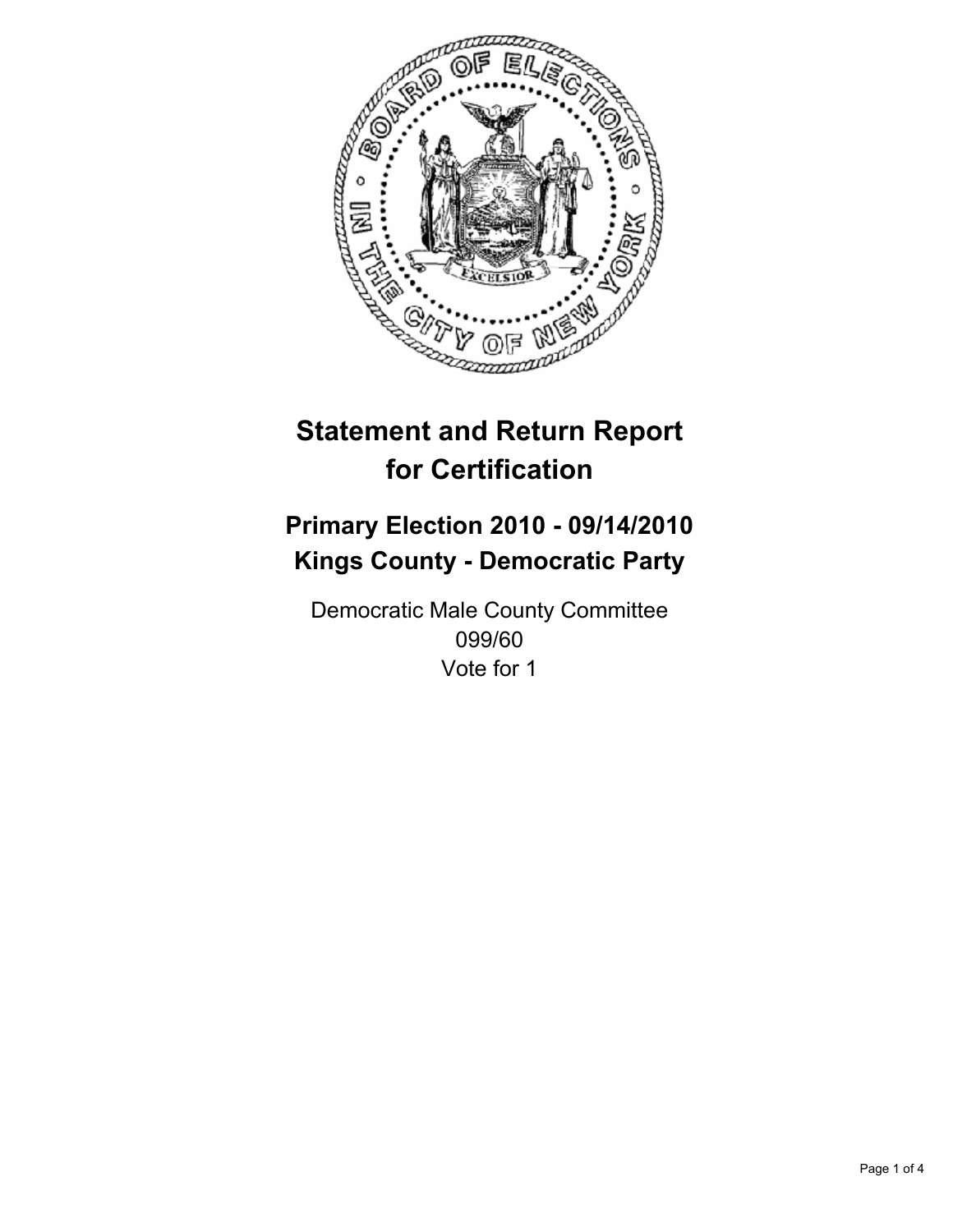

| <b>Total Votes</b>    | 31 |
|-----------------------|----|
| PAUL STINGO           | 9  |
| ALBERT ASFAZADOUR     | 22 |
| AFFIDAVIT             | 0  |
| ABSENTEE/MILITARY     |    |
| <b>EMERGENCY</b>      | 0  |
| <b>PUBLIC COUNTER</b> | 37 |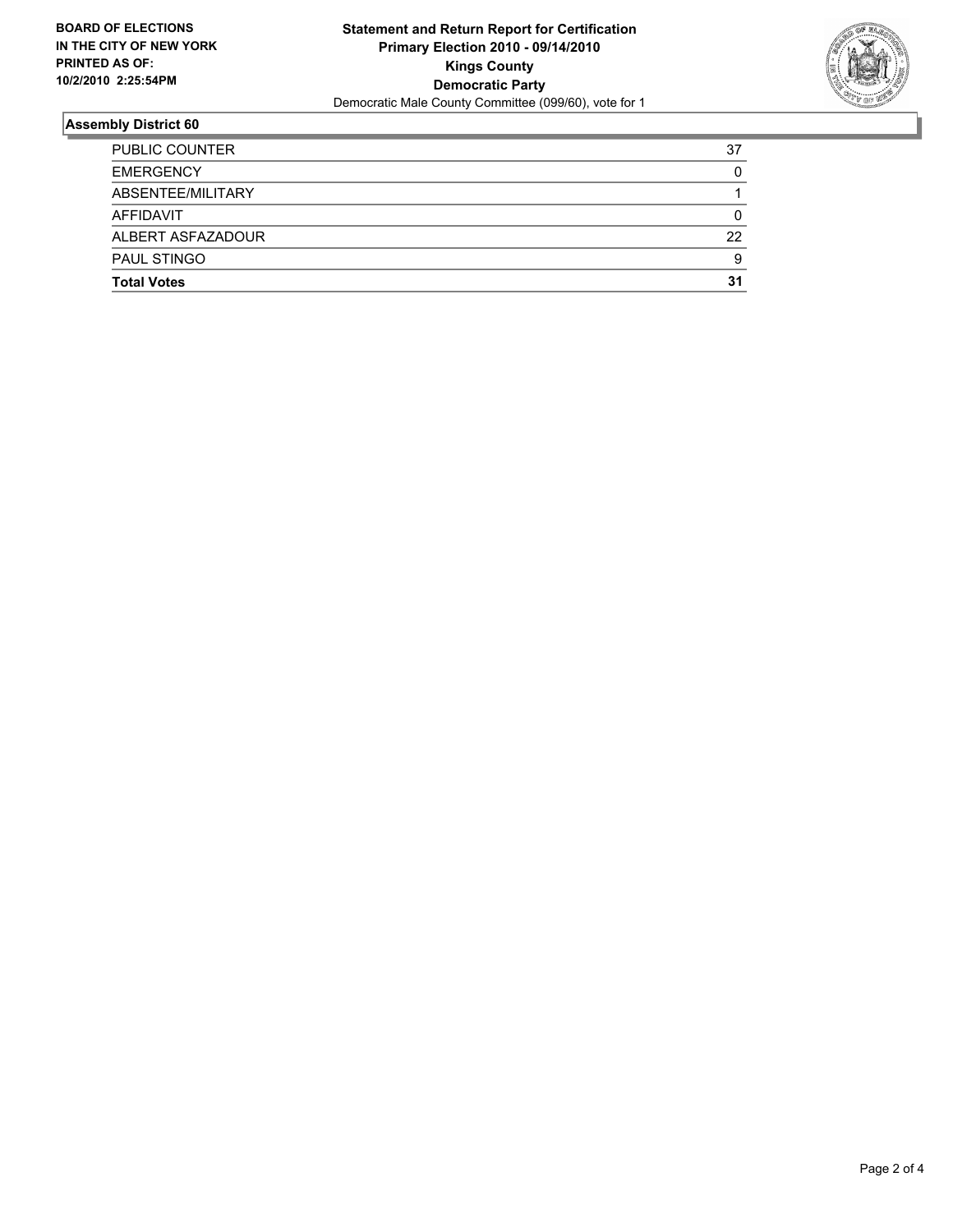#### **Statement and Return Report for Certification Primary Election 2010 - 09/14/2010 Kings County Democratic Party** Democratic Male County Committee (099/60), vote for 1

#### **Total for Democratic Male County Committee (099/60) - Kings County**

| PUBLIC COUNTER     | 37 |
|--------------------|----|
| <b>EMERGENCY</b>   | 0  |
| ABSENTEE/MILITARY  |    |
| AFFIDAVIT          | 0  |
| ALBERT ASFAZADOUR  | 22 |
| PAUL STINGO        | 9  |
| <b>Total Votes</b> | 31 |

We certify this statement to be correct, and have caused the same to be attested by the signatures of the members of the board, or a majority thereof, on

Secretary **Chairman** 

Canvassing Board **Canvassing Board** Canvassing Board **Deputy Chief Clerk** 

Canvassing Board

Chief Clerk

Page 3 of 4



Date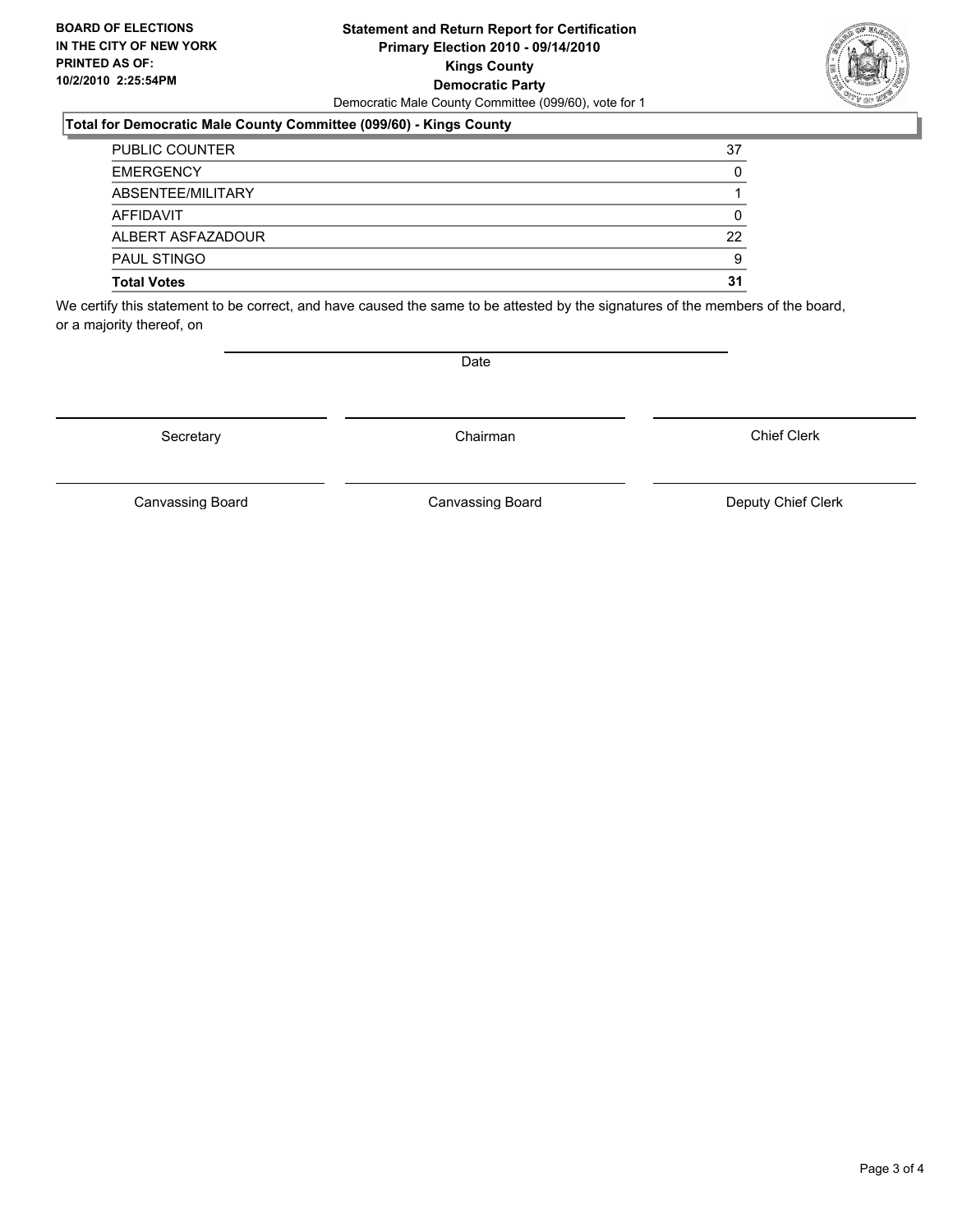**Statement and Return Report for Certification Primary Election 2010 - 09/14/2010 Kings County Democratic Party** Democratic Male County Committee (099/60), vote for 1

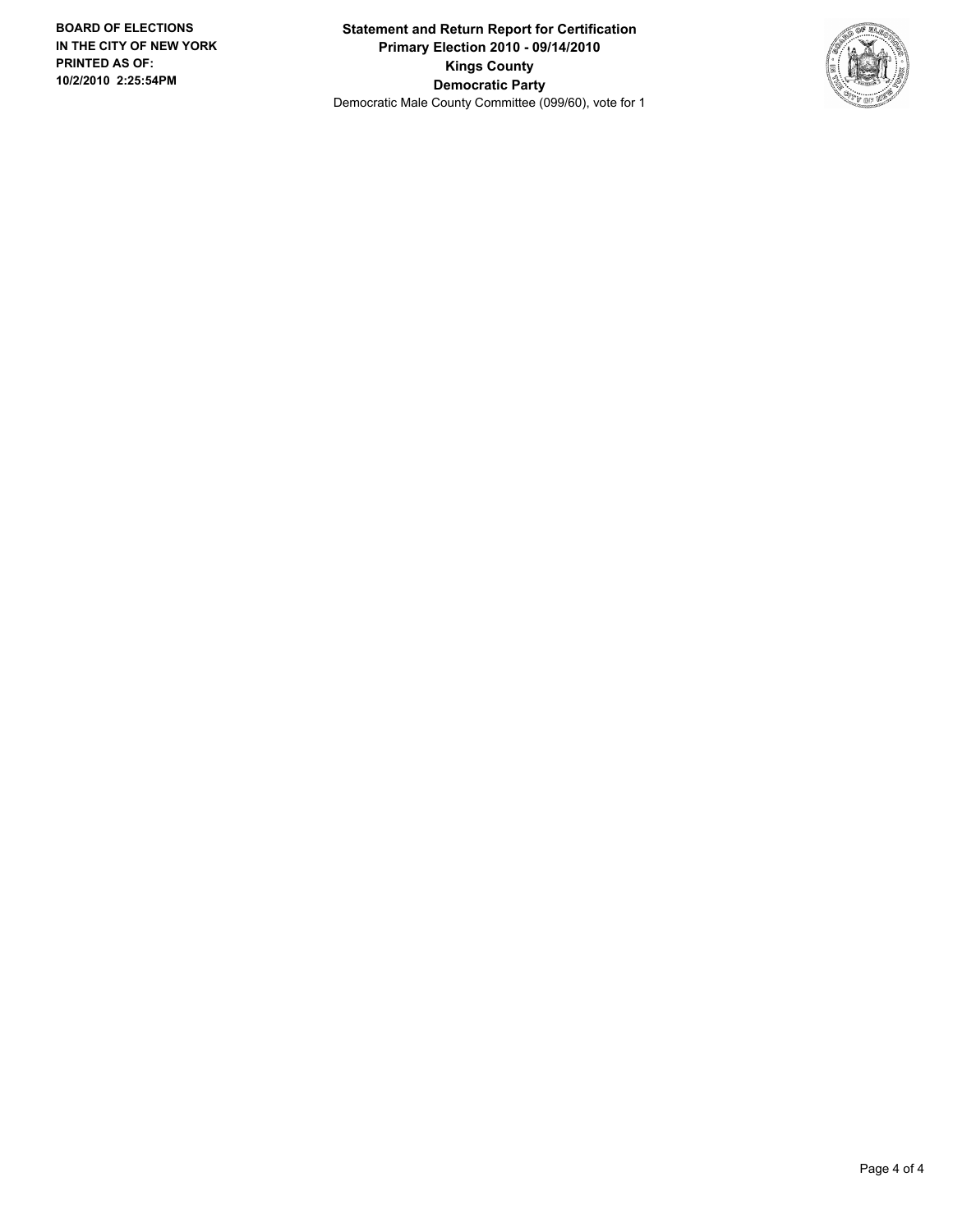

# **Statement and Return Report for Certification**

## **Primary Election 2010 - 09/14/2010 Kings County - Democratic Party**

Democratic Male County Committee 103/60 Vote for 2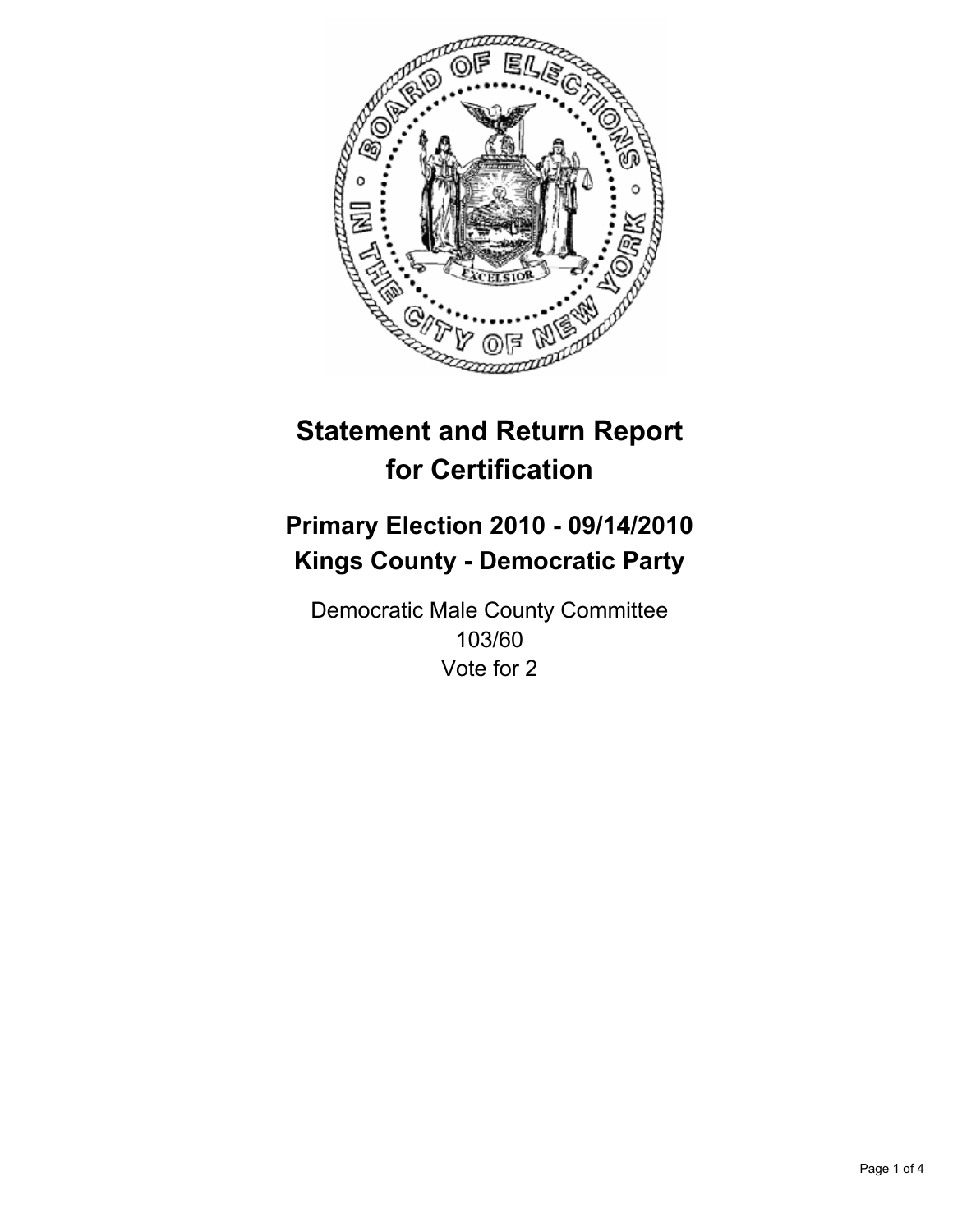

#### **Assembly District 60**

| <b>Total Votes</b>    | 53 |
|-----------------------|----|
|                       |    |
| <b>JOHN M KILLEEN</b> | 13 |
| JOHN J SULLIVAN       | 24 |
| <b>RYAN J ENNIS</b>   | 16 |
| <b>AFFIDAVIT</b>      | 0  |
| ABSENTEE/MILITARY     | 0  |
| <b>EMERGENCY</b>      | 0  |
| <b>PUBLIC COUNTER</b> | 57 |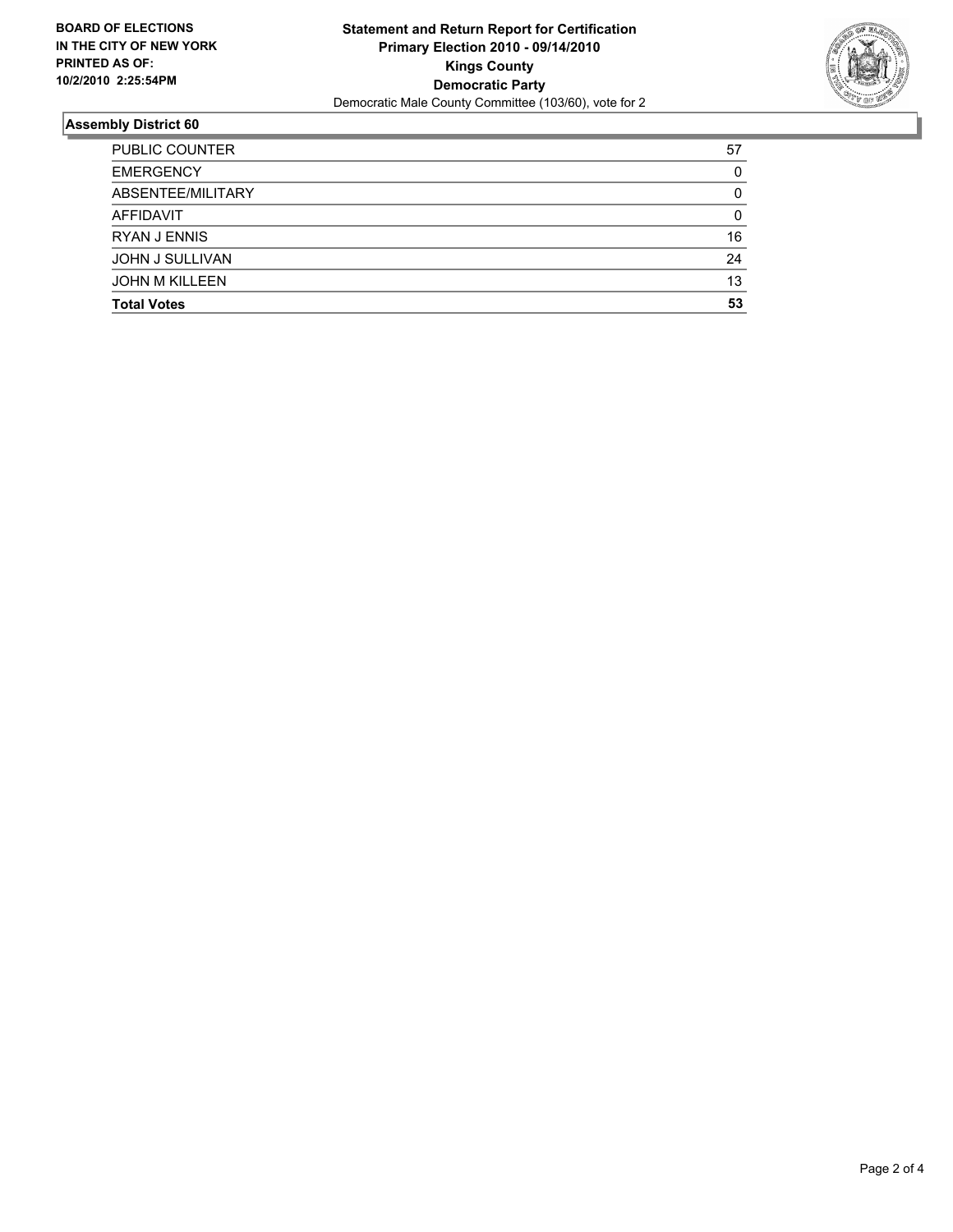#### **Statement and Return Report for Certification Primary Election 2010 - 09/14/2010 Kings County Democratic Party** Democratic Male County Committee (103/60), vote for 2

### **Total for Democratic Male County Committee (103/60) - Kings County**

| <b>PUBLIC COUNTER</b>  | 57 |
|------------------------|----|
| <b>EMERGENCY</b>       | 0  |
| ABSENTEE/MILITARY      | 0  |
| <b>AFFIDAVIT</b>       | 0  |
| <b>RYAN J ENNIS</b>    | 16 |
| <b>JOHN J SULLIVAN</b> | 24 |
| <b>JOHN M KILLEEN</b>  | 13 |
| <b>Total Votes</b>     | 53 |

We certify this statement to be correct, and have caused the same to be attested by the signatures of the members of the board, or a majority thereof, on

Secretary **Chairman** 

Canvassing Board Canvassing Board Canvassing Canvassing Board Deputy Chief Clerk

Chief Clerk

Canvassing Board

Page 3 of 4



**Date**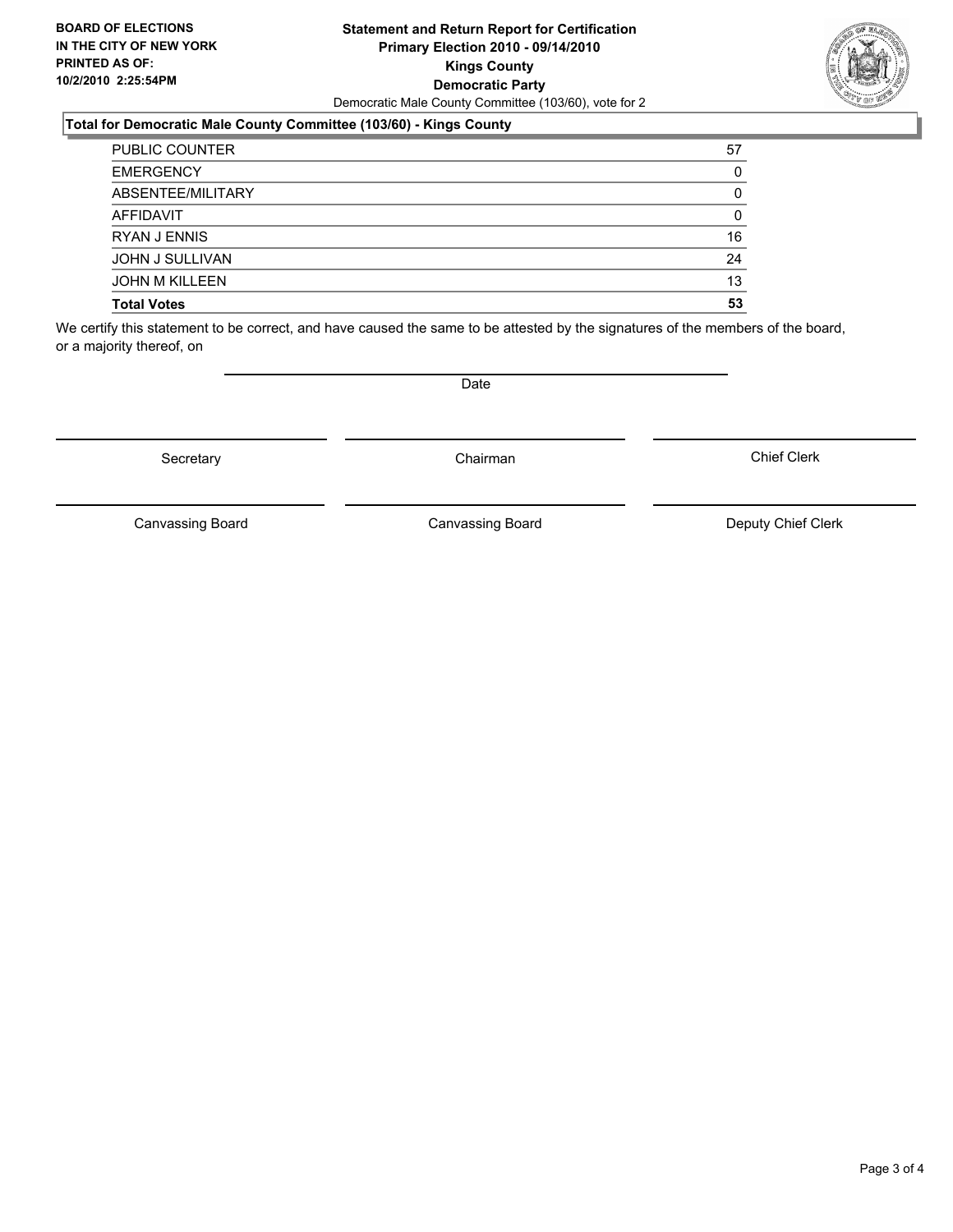**Statement and Return Report for Certification Primary Election 2010 - 09/14/2010 Kings County Democratic Party** Democratic Male County Committee (103/60), vote for 2

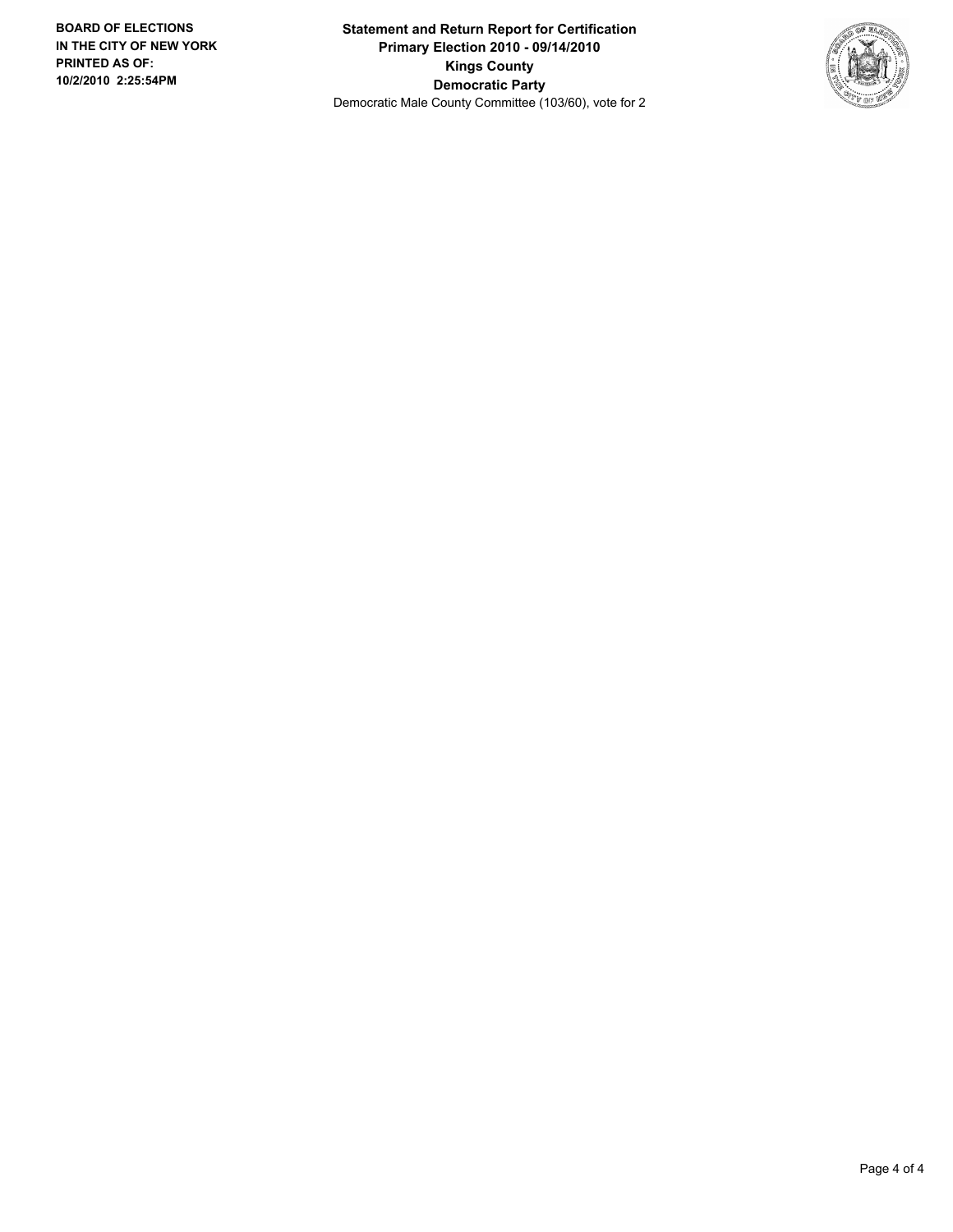

# **Statement and Return Report for Certification**

## **Primary Election 2010 - 09/14/2010 Kings County - Democratic Party**

Democratic Male County Committee 104/60 Vote for 2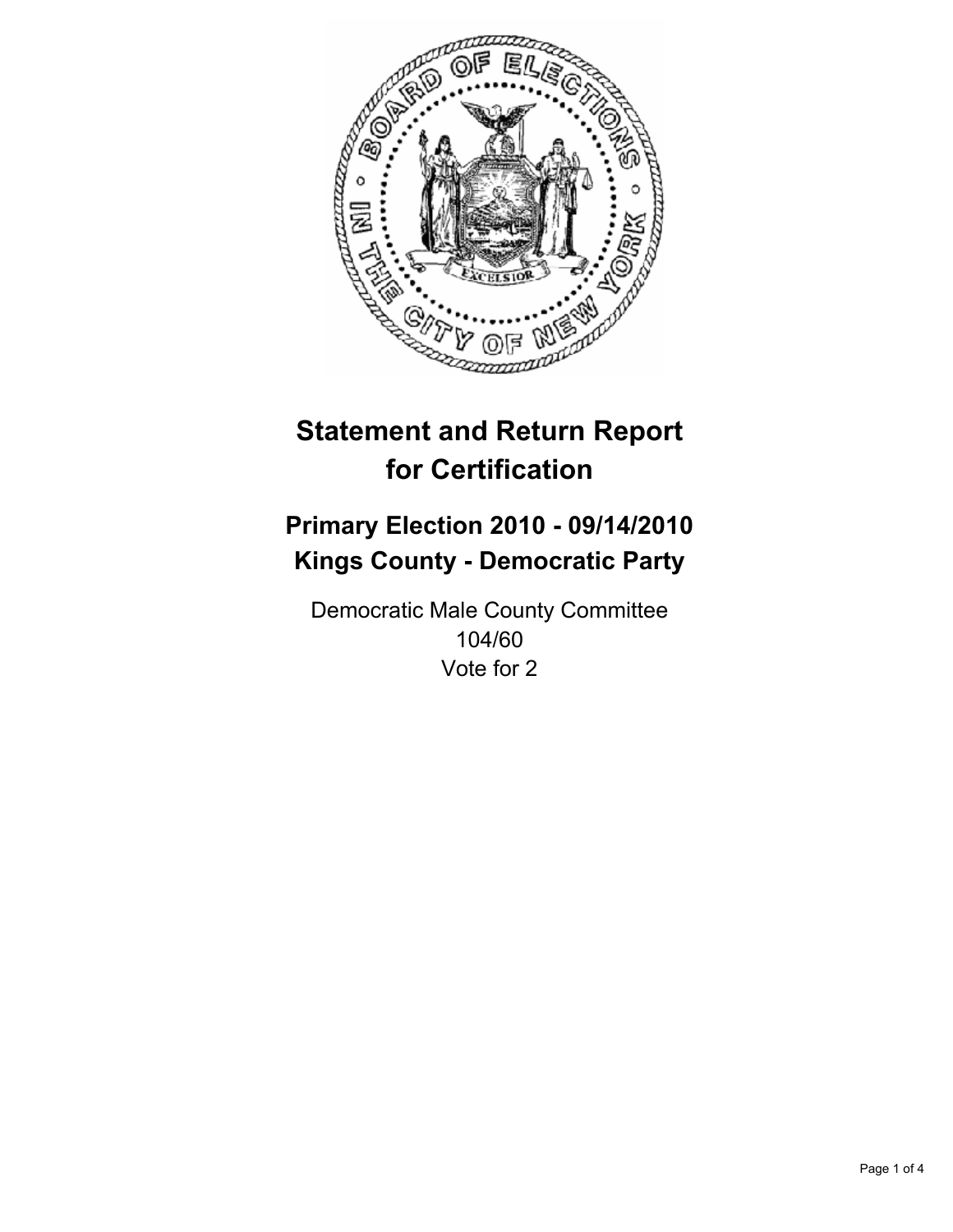

### **Assembly District 60**

| <b>PUBLIC COUNTER</b>   | 49 |
|-------------------------|----|
| <b>EMERGENCY</b>        | 0  |
| ABSENTEE/MILITARY       |    |
| <b>AFFIDAVIT</b>        |    |
| <b>JOHN F BRENNAN</b>   | 21 |
| <b>KEVIN J BRENNAN</b>  | 21 |
| <b>LAWRENCE STELTER</b> |    |
| RICHARD A IZZO          | 15 |
| <b>Total Votes</b>      | 64 |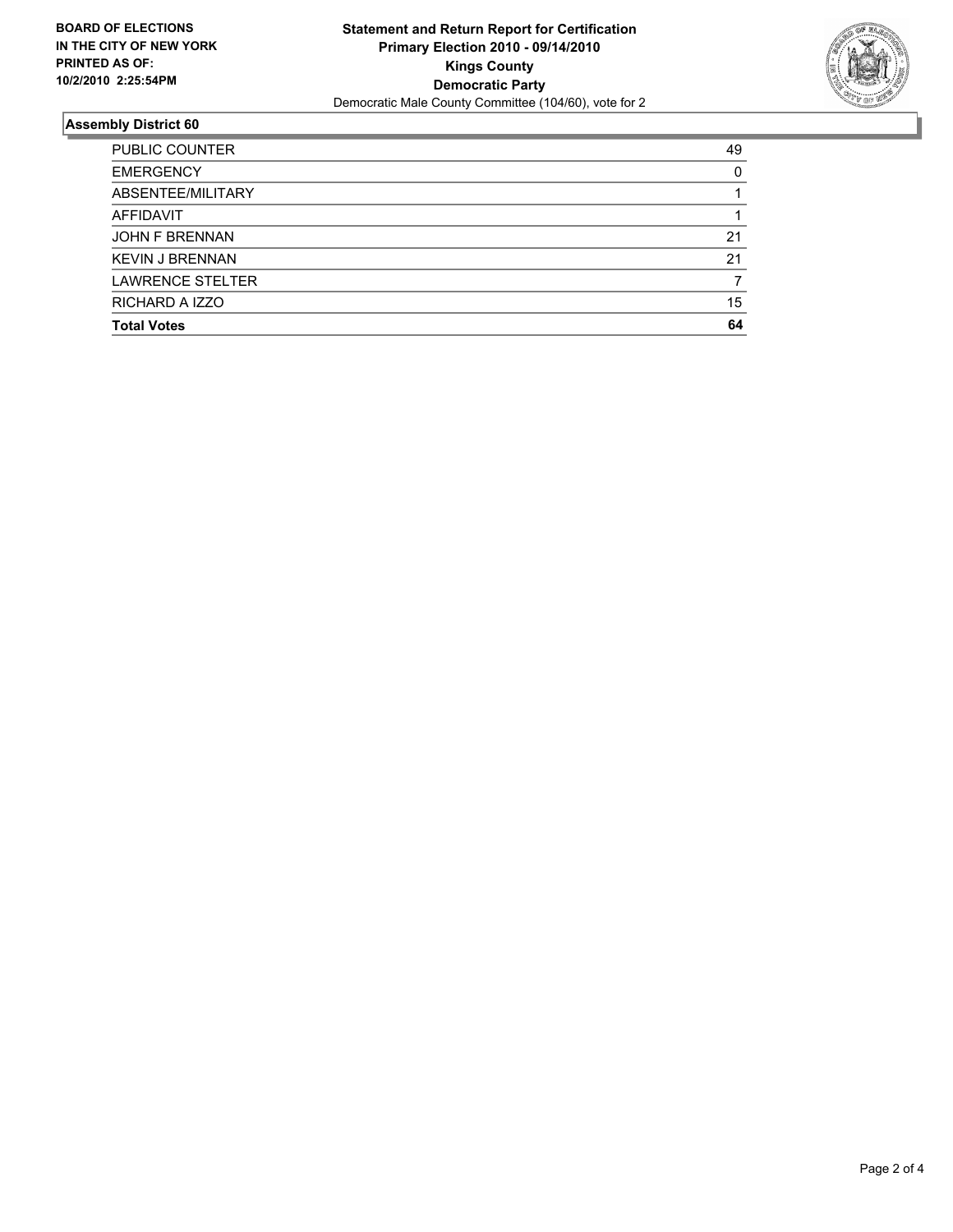#### **Statement and Return Report for Certification Primary Election 2010 - 09/14/2010 Kings County Democratic Party** Democratic Male County Committee (104/60), vote for 2

### **Total for Democratic Male County Committee (104/60) - Kings County**

| <b>PUBLIC COUNTER</b>   | 49 |
|-------------------------|----|
| <b>EMERGENCY</b>        | 0  |
| ABSENTEE/MILITARY       |    |
| <b>AFFIDAVIT</b>        |    |
| <b>JOHN F BRENNAN</b>   | 21 |
| <b>KEVIN J BRENNAN</b>  | 21 |
| <b>LAWRENCE STELTER</b> |    |
| RICHARD A IZZO          | 15 |
| <b>Total Votes</b>      | 64 |

We certify this statement to be correct, and have caused the same to be attested by the signatures of the members of the board, or a majority thereof, on

Secretary **Chairman** 

Canvassing Board

Canvassing Board **Canvassing Board** Canvassing Board **Deputy Chief Clerk** 

Chief Clerk

Date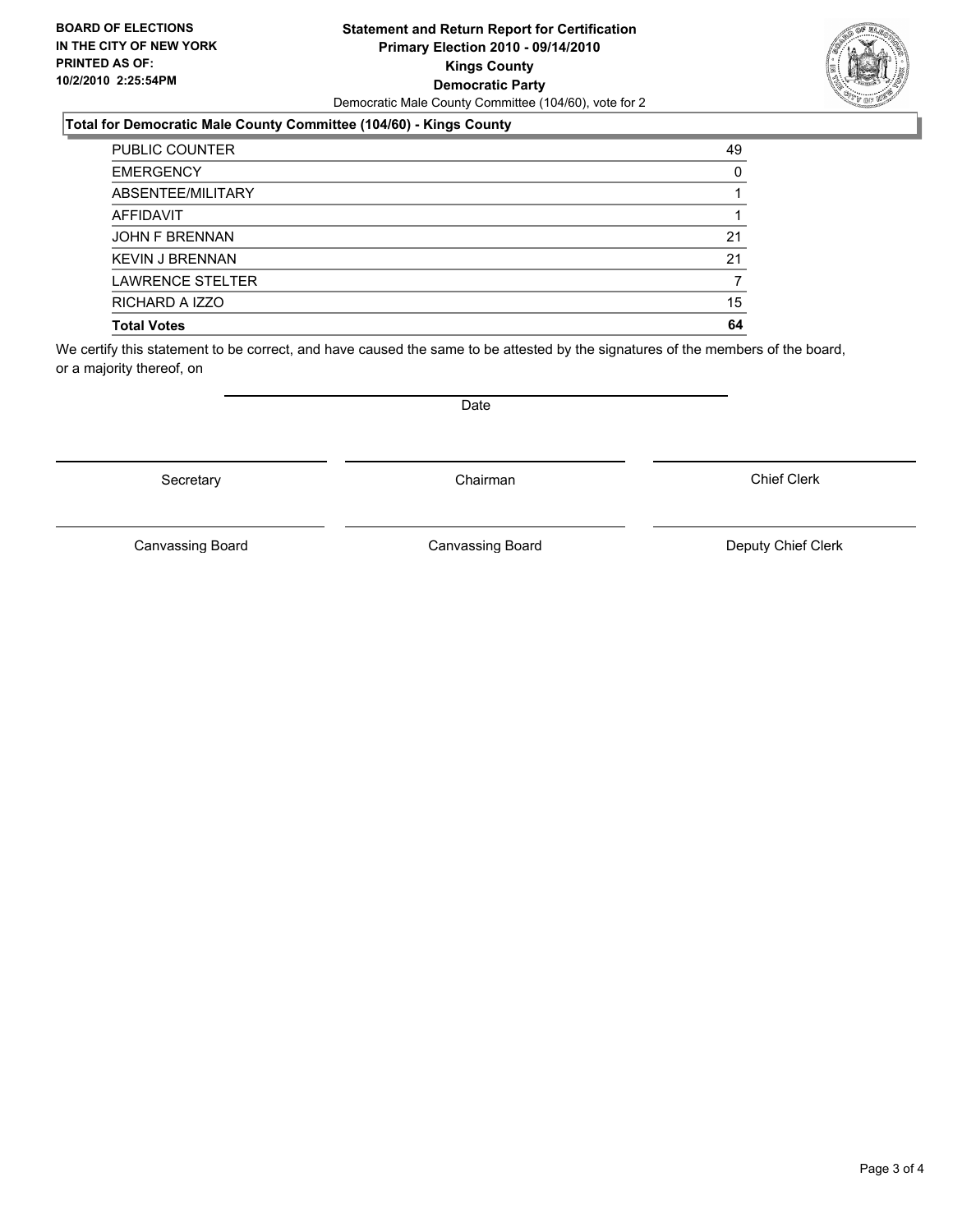**Statement and Return Report for Certification Primary Election 2010 - 09/14/2010 Kings County Democratic Party** Democratic Male County Committee (104/60), vote for 2

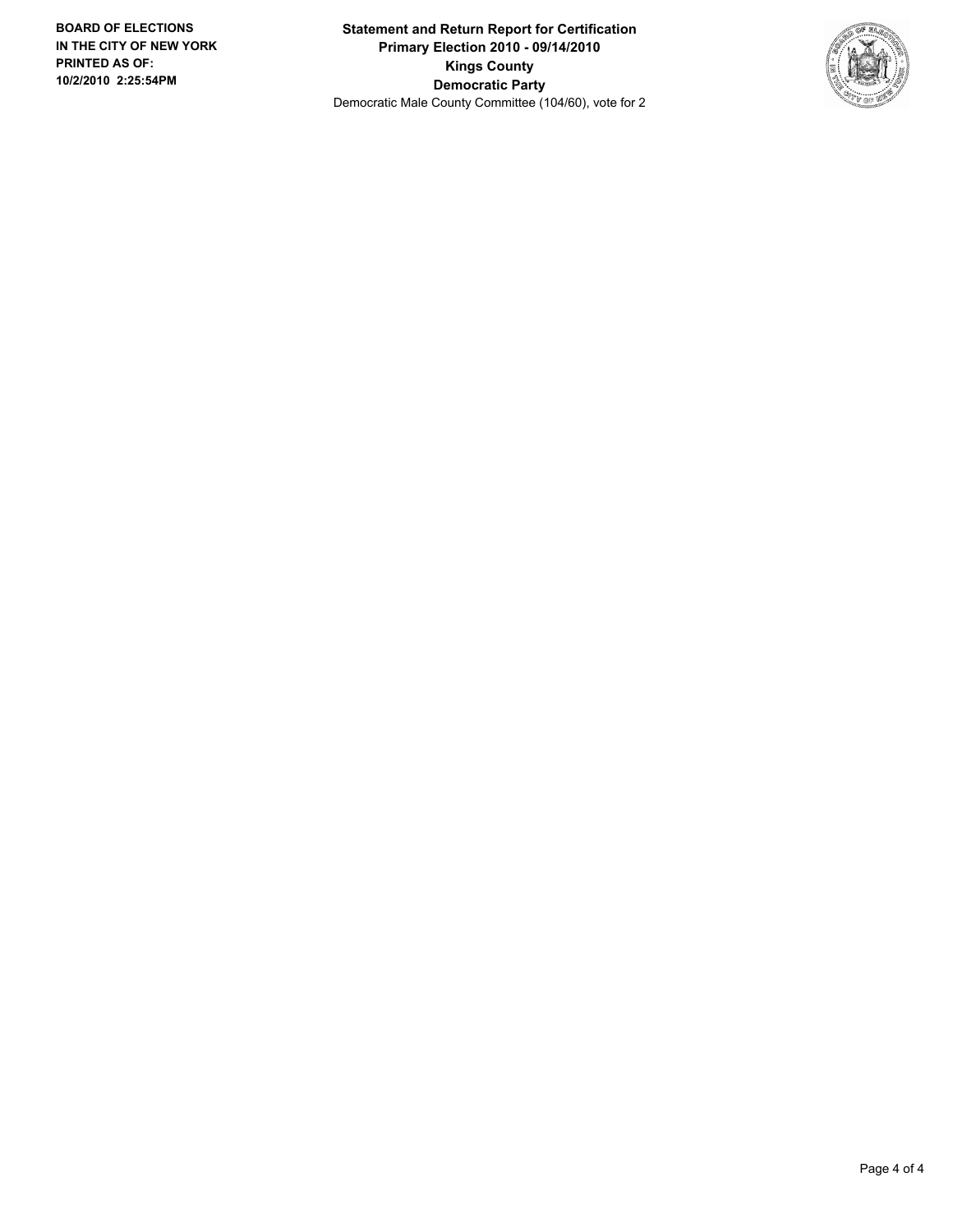

# **Statement and Return Report for Certification**

## **Primary Election 2010 - 09/14/2010 Kings County - Democratic Party**

Democratic Male County Committee 106/60 Vote for 2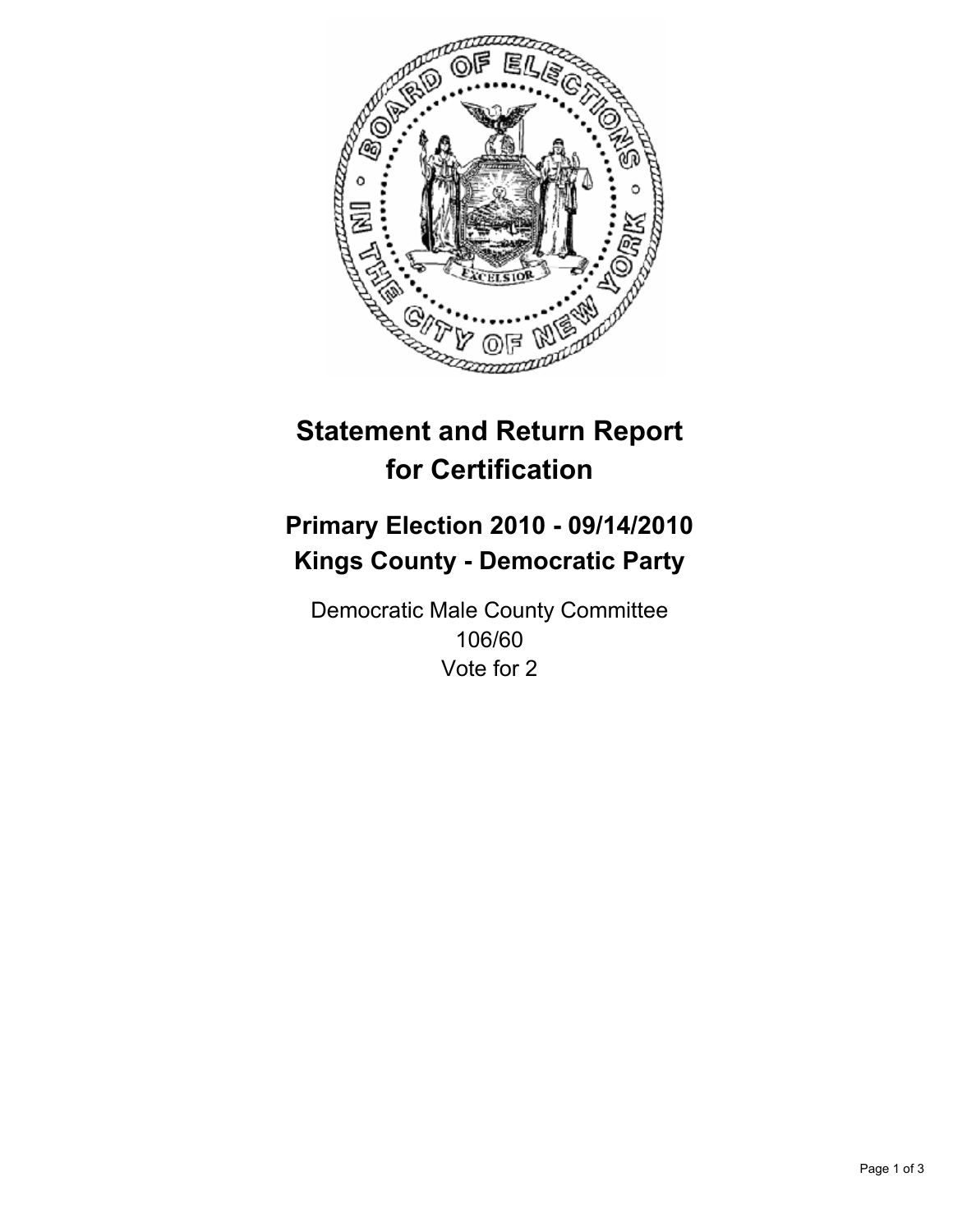

### **Assembly District 60**

| 59<br>35<br>119 |
|-----------------|
|                 |
|                 |
|                 |
| 25              |
| 0               |
| 3               |
| 0               |
| 138             |
|                 |